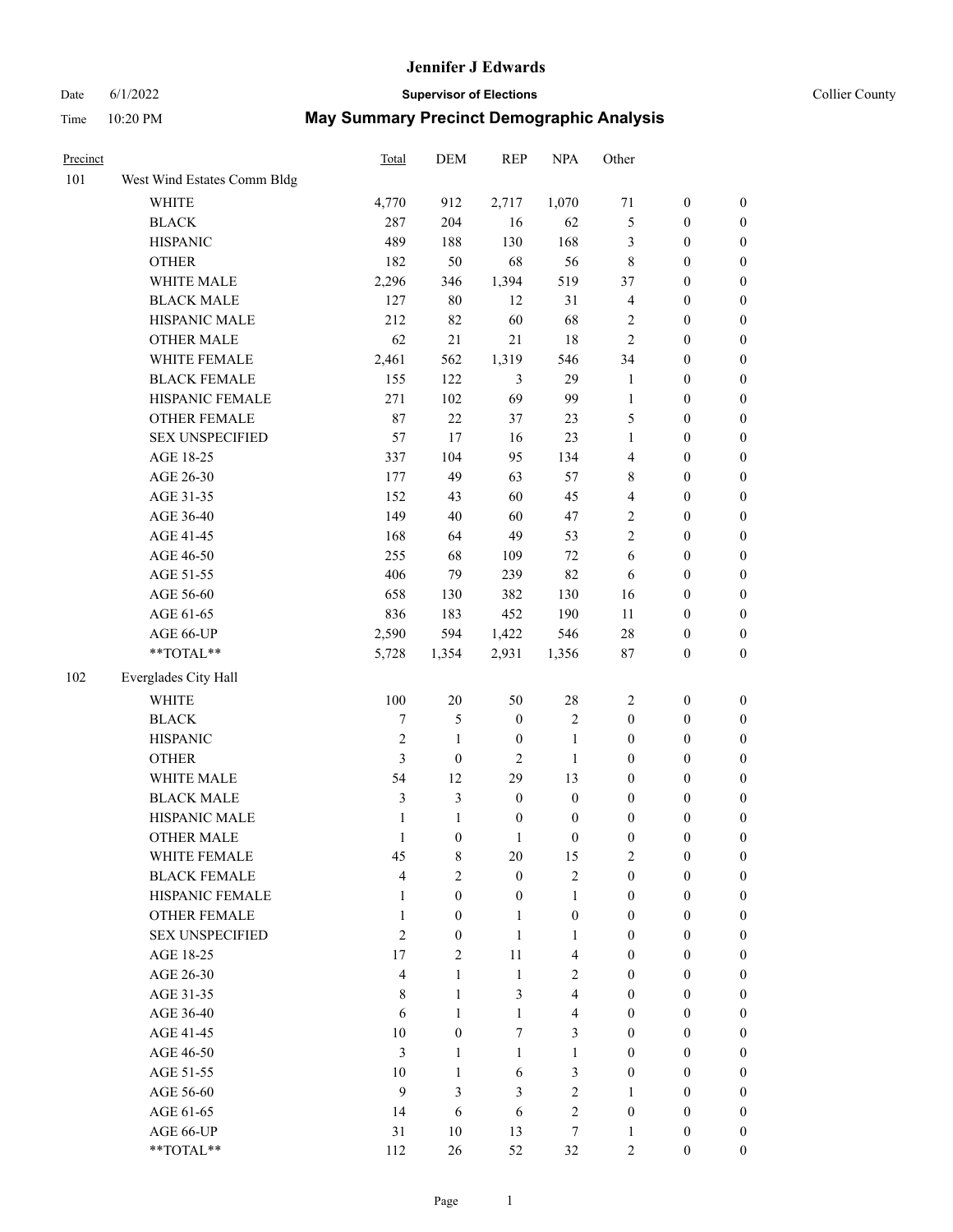#### Date 6/1/2022 **Supervisor of Elections** Collier County

| $\boldsymbol{0}$<br>$\boldsymbol{0}$<br>$\boldsymbol{0}$<br>$\boldsymbol{0}$ | $\boldsymbol{0}$<br>$\boldsymbol{0}$                                                                                                                                                                                                                                                                                                                                 |
|------------------------------------------------------------------------------|----------------------------------------------------------------------------------------------------------------------------------------------------------------------------------------------------------------------------------------------------------------------------------------------------------------------------------------------------------------------|
|                                                                              |                                                                                                                                                                                                                                                                                                                                                                      |
|                                                                              |                                                                                                                                                                                                                                                                                                                                                                      |
|                                                                              |                                                                                                                                                                                                                                                                                                                                                                      |
|                                                                              | $\boldsymbol{0}$                                                                                                                                                                                                                                                                                                                                                     |
|                                                                              | $\boldsymbol{0}$                                                                                                                                                                                                                                                                                                                                                     |
|                                                                              | $\boldsymbol{0}$                                                                                                                                                                                                                                                                                                                                                     |
| $\boldsymbol{0}$                                                             | $\boldsymbol{0}$                                                                                                                                                                                                                                                                                                                                                     |
| $\boldsymbol{0}$                                                             | $\boldsymbol{0}$                                                                                                                                                                                                                                                                                                                                                     |
| $\boldsymbol{0}$                                                             | $\boldsymbol{0}$                                                                                                                                                                                                                                                                                                                                                     |
| $\boldsymbol{0}$                                                             | $\boldsymbol{0}$                                                                                                                                                                                                                                                                                                                                                     |
| $\boldsymbol{0}$                                                             | $\boldsymbol{0}$                                                                                                                                                                                                                                                                                                                                                     |
| $\boldsymbol{0}$                                                             | 0                                                                                                                                                                                                                                                                                                                                                                    |
| $\boldsymbol{0}$                                                             | $\boldsymbol{0}$                                                                                                                                                                                                                                                                                                                                                     |
| $\boldsymbol{0}$                                                             | $\boldsymbol{0}$                                                                                                                                                                                                                                                                                                                                                     |
| $\boldsymbol{0}$                                                             | $\boldsymbol{0}$                                                                                                                                                                                                                                                                                                                                                     |
| $\boldsymbol{0}$                                                             | $\boldsymbol{0}$                                                                                                                                                                                                                                                                                                                                                     |
| $\boldsymbol{0}$                                                             | $\boldsymbol{0}$                                                                                                                                                                                                                                                                                                                                                     |
| $\boldsymbol{0}$                                                             | $\boldsymbol{0}$                                                                                                                                                                                                                                                                                                                                                     |
| $\boldsymbol{0}$                                                             | $\boldsymbol{0}$                                                                                                                                                                                                                                                                                                                                                     |
| $\boldsymbol{0}$                                                             | $\boldsymbol{0}$                                                                                                                                                                                                                                                                                                                                                     |
| $\boldsymbol{0}$                                                             | $\boldsymbol{0}$                                                                                                                                                                                                                                                                                                                                                     |
| $\boldsymbol{0}$                                                             | 0                                                                                                                                                                                                                                                                                                                                                                    |
| $\boldsymbol{0}$                                                             | 0                                                                                                                                                                                                                                                                                                                                                                    |
| $\boldsymbol{0}$                                                             | $\boldsymbol{0}$                                                                                                                                                                                                                                                                                                                                                     |
| $\boldsymbol{0}$                                                             | $\boldsymbol{0}$                                                                                                                                                                                                                                                                                                                                                     |
|                                                                              |                                                                                                                                                                                                                                                                                                                                                                      |
|                                                                              | $\boldsymbol{0}$                                                                                                                                                                                                                                                                                                                                                     |
|                                                                              | $\boldsymbol{0}$                                                                                                                                                                                                                                                                                                                                                     |
|                                                                              | $\boldsymbol{0}$                                                                                                                                                                                                                                                                                                                                                     |
|                                                                              | $\boldsymbol{0}$                                                                                                                                                                                                                                                                                                                                                     |
|                                                                              | $\boldsymbol{0}$                                                                                                                                                                                                                                                                                                                                                     |
|                                                                              | $\boldsymbol{0}$                                                                                                                                                                                                                                                                                                                                                     |
|                                                                              | $\boldsymbol{0}$                                                                                                                                                                                                                                                                                                                                                     |
|                                                                              | $\boldsymbol{0}$                                                                                                                                                                                                                                                                                                                                                     |
| $\boldsymbol{0}$                                                             | 0                                                                                                                                                                                                                                                                                                                                                                    |
|                                                                              | $\boldsymbol{0}$                                                                                                                                                                                                                                                                                                                                                     |
|                                                                              | $\boldsymbol{0}$                                                                                                                                                                                                                                                                                                                                                     |
|                                                                              | $\overline{0}$                                                                                                                                                                                                                                                                                                                                                       |
| $\boldsymbol{0}$                                                             | $\overline{0}$                                                                                                                                                                                                                                                                                                                                                       |
|                                                                              | $\overline{0}$                                                                                                                                                                                                                                                                                                                                                       |
|                                                                              | $\overline{0}$                                                                                                                                                                                                                                                                                                                                                       |
|                                                                              | 0                                                                                                                                                                                                                                                                                                                                                                    |
|                                                                              | 0                                                                                                                                                                                                                                                                                                                                                                    |
| $\boldsymbol{0}$                                                             | 0                                                                                                                                                                                                                                                                                                                                                                    |
|                                                                              | 0                                                                                                                                                                                                                                                                                                                                                                    |
|                                                                              | $\boldsymbol{0}$                                                                                                                                                                                                                                                                                                                                                     |
| $\boldsymbol{0}$                                                             | $\boldsymbol{0}$                                                                                                                                                                                                                                                                                                                                                     |
| $\boldsymbol{0}$                                                             | $\boldsymbol{0}$                                                                                                                                                                                                                                                                                                                                                     |
| $\boldsymbol{0}$                                                             | $\boldsymbol{0}$                                                                                                                                                                                                                                                                                                                                                     |
| $\boldsymbol{0}$                                                             | $\boldsymbol{0}$                                                                                                                                                                                                                                                                                                                                                     |
|                                                                              | $\boldsymbol{0}$<br>$\boldsymbol{0}$<br>$\boldsymbol{0}$<br>$\boldsymbol{0}$<br>$\boldsymbol{0}$<br>$\boldsymbol{0}$<br>$\boldsymbol{0}$<br>$\boldsymbol{0}$<br>$\boldsymbol{0}$<br>$\boldsymbol{0}$<br>$\boldsymbol{0}$<br>$\boldsymbol{0}$<br>$\boldsymbol{0}$<br>$\boldsymbol{0}$<br>$\boldsymbol{0}$<br>$\boldsymbol{0}$<br>$\boldsymbol{0}$<br>$\boldsymbol{0}$ |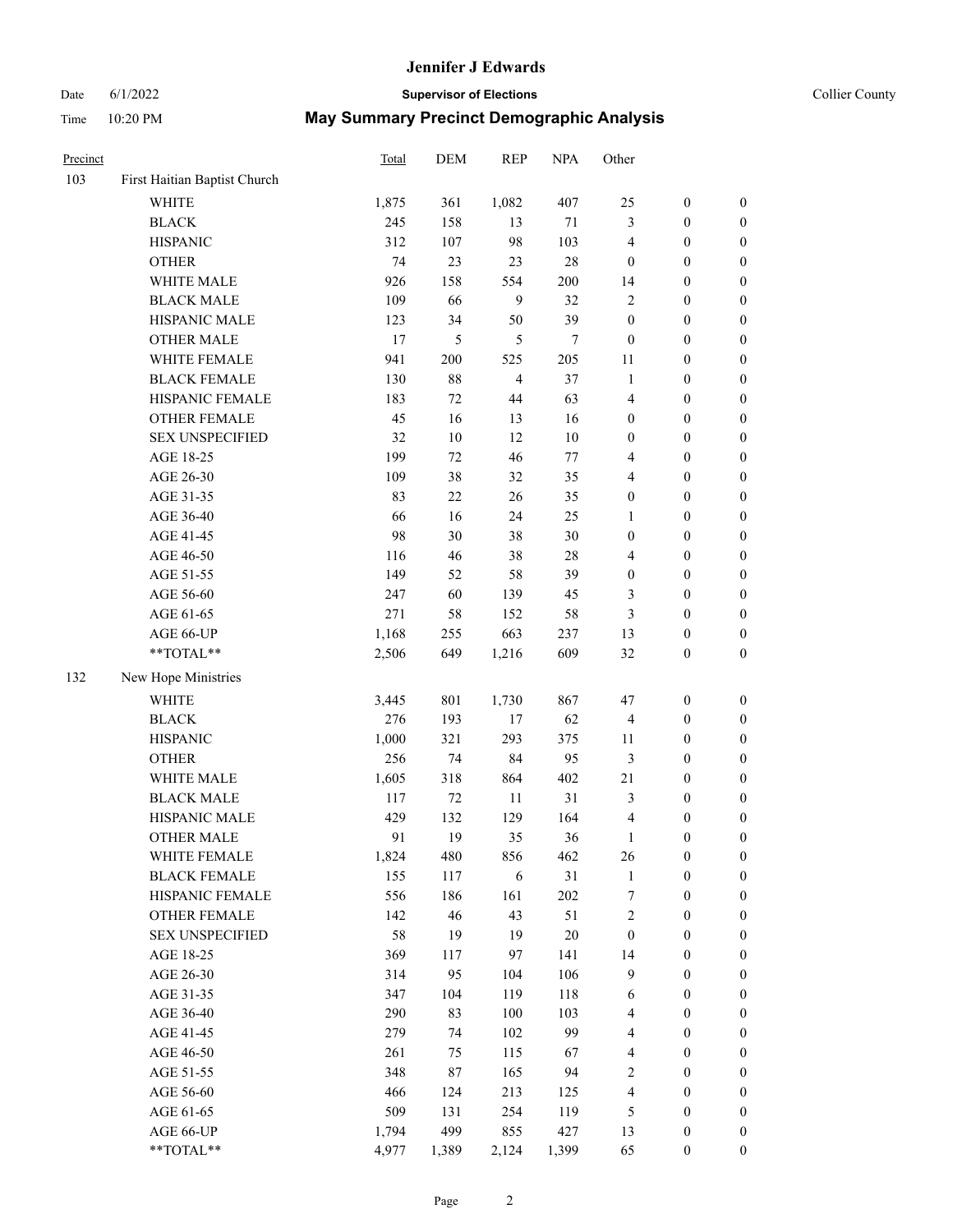#### Date 6/1/2022 **Supervisor of Elections** Collier County

| Precinct |                                 | Total | DEM          | <b>REP</b>       | <b>NPA</b>   | Other            |                  |                  |
|----------|---------------------------------|-------|--------------|------------------|--------------|------------------|------------------|------------------|
| 141      | Hitching Post Recreation Hall   |       |              |                  |              |                  |                  |                  |
|          | <b>WHITE</b>                    | 3,283 | 595          | 1,911            | 722          | 55               | $\boldsymbol{0}$ | $\boldsymbol{0}$ |
|          | <b>BLACK</b>                    | 133   | 89           | $\overline{4}$   | 38           | $\sqrt{2}$       | $\boldsymbol{0}$ | $\boldsymbol{0}$ |
|          | <b>HISPANIC</b>                 | 399   | 133          | 123              | 138          | 5                | $\boldsymbol{0}$ | $\boldsymbol{0}$ |
|          | <b>OTHER</b>                    | 141   | 34           | 51               | 53           | 3                | $\boldsymbol{0}$ | $\boldsymbol{0}$ |
|          | WHITE MALE                      | 1,594 | 249          | 956              | 361          | 28               | $\boldsymbol{0}$ | $\boldsymbol{0}$ |
|          | <b>BLACK MALE</b>               | 72    | 45           | $\mathfrak{Z}$   | 22           | $\overline{c}$   | $\boldsymbol{0}$ | $\boldsymbol{0}$ |
|          | HISPANIC MALE                   | 187   | 53           | 67               | 66           | $\mathbf{1}$     | $\boldsymbol{0}$ | $\boldsymbol{0}$ |
|          | <b>OTHER MALE</b>               | 54    | 9            | 25               | $18\,$       | $\mathfrak{2}$   | $\boldsymbol{0}$ | $\boldsymbol{0}$ |
|          | WHITE FEMALE                    | 1,684 | 345          | 952              | 360          | 27               | $\boldsymbol{0}$ | $\boldsymbol{0}$ |
|          | <b>BLACK FEMALE</b>             | 59    | 43           | $\mathbf{1}$     | 15           | $\boldsymbol{0}$ | $\boldsymbol{0}$ | $\boldsymbol{0}$ |
|          | HISPANIC FEMALE                 | 208   | 77           | 55               | $72\,$       | 4                | $\boldsymbol{0}$ | 0                |
|          | OTHER FEMALE                    | 72    | 24           | 21               | 26           | 1                | $\boldsymbol{0}$ | $\boldsymbol{0}$ |
|          | <b>SEX UNSPECIFIED</b>          | 26    | $\sqrt{6}$   | 9                | 11           | $\boldsymbol{0}$ | $\boldsymbol{0}$ | $\boldsymbol{0}$ |
|          | AGE 18-25                       | 234   | 64           | 74               | 89           | 7                | $\boldsymbol{0}$ | $\boldsymbol{0}$ |
|          | AGE 26-30                       | 157   | 36           | 52               | 66           | 3                | $\boldsymbol{0}$ | $\boldsymbol{0}$ |
|          | AGE 31-35                       | 166   | 46           | 64               | 54           | $\sqrt{2}$       | $\boldsymbol{0}$ | $\boldsymbol{0}$ |
|          | AGE 36-40                       | 149   | 36           | 68               | 38           | 7                | $\boldsymbol{0}$ | $\boldsymbol{0}$ |
|          | AGE 41-45                       | 122   | 30           | 47               | 43           | $\overline{2}$   | $\boldsymbol{0}$ | $\boldsymbol{0}$ |
|          | AGE 46-50                       | 151   | 30           | 78               | 43           | $\boldsymbol{0}$ | $\boldsymbol{0}$ | $\boldsymbol{0}$ |
|          | AGE 51-55                       | 271   | 49           | 153              | 63           | 6                | $\boldsymbol{0}$ | $\boldsymbol{0}$ |
|          | AGE 56-60                       | 418   | 72           | 251              | 93           | $\overline{c}$   | $\boldsymbol{0}$ | 0                |
|          | AGE 61-65                       | 521   | 100          | 297              | 113          | 11               | $\boldsymbol{0}$ | 0                |
|          | AGE 66-UP                       | 1,767 | 388          | 1,005            | 349          | 25               | $\boldsymbol{0}$ | $\boldsymbol{0}$ |
|          | **TOTAL**                       | 3,956 | 851          | 2,089            | 951          | 65               | $\boldsymbol{0}$ | $\boldsymbol{0}$ |
| 142      | Isles of Capri Community Center |       |              |                  |              |                  |                  |                  |
|          | WHITE                           | 1,628 | 259          | 950              | 406          | 13               | $\boldsymbol{0}$ | $\boldsymbol{0}$ |
|          | <b>BLACK</b>                    | 9     | $\sqrt{6}$   | $\boldsymbol{0}$ | 3            | $\boldsymbol{0}$ | $\boldsymbol{0}$ | $\boldsymbol{0}$ |
|          | <b>HISPANIC</b>                 | 95    | 33           | 21               | 38           | 3                | $\boldsymbol{0}$ | $\boldsymbol{0}$ |
|          | <b>OTHER</b>                    | 57    | 11           | 25               | 21           | $\boldsymbol{0}$ | $\boldsymbol{0}$ | $\boldsymbol{0}$ |
|          | WHITE MALE                      | 798   | 101          | 484              | 207          | 6                | $\boldsymbol{0}$ | $\boldsymbol{0}$ |
|          | <b>BLACK MALE</b>               | 3     | $\mathbf{1}$ | $\boldsymbol{0}$ | $\sqrt{2}$   | $\boldsymbol{0}$ | $\boldsymbol{0}$ | $\boldsymbol{0}$ |
|          | HISPANIC MALE                   | 42    | 17           | $\overline{9}$   | 15           | 1                | $\boldsymbol{0}$ | $\boldsymbol{0}$ |
|          | <b>OTHER MALE</b>               | 27    | 3            | 14               | 10           | $\boldsymbol{0}$ | $\boldsymbol{0}$ | $\boldsymbol{0}$ |
|          | WHITE FEMALE                    | 827   | 158          | 466              | 196          | 7                | $\boldsymbol{0}$ | 0                |
|          | <b>BLACK FEMALE</b>             | 6     | 5            | $\boldsymbol{0}$ | $\mathbf{1}$ | $\boldsymbol{0}$ | $\boldsymbol{0}$ | $\boldsymbol{0}$ |
|          | HISPANIC FEMALE                 | 50    | 15           | 12               | 21           | 2                | $\boldsymbol{0}$ | $\overline{0}$   |
|          | OTHER FEMALE                    | 23    | 5            | 10               | 8            | $\boldsymbol{0}$ | $\boldsymbol{0}$ | $\overline{0}$   |
|          | <b>SEX UNSPECIFIED</b>          | 13    | 4            | $\mathbf{1}$     | 8            | $\boldsymbol{0}$ | $\boldsymbol{0}$ | $\overline{0}$   |
|          | AGE 18-25                       | 90    | 17           | 38               | 34           | 1                | $\boldsymbol{0}$ | $\theta$         |
|          | AGE 26-30                       | 46    | 9            | 23               | 13           | $\mathbf{1}$     | $\boldsymbol{0}$ | $\overline{0}$   |
|          | AGE 31-35                       | 69    | 12           | 28               | $28\,$       | $\mathbf{1}$     | $\boldsymbol{0}$ | 0                |
|          | AGE 36-40                       | 61    | 16           | 30               | 15           | $\boldsymbol{0}$ | $\boldsymbol{0}$ | 0                |
|          | AGE 41-45                       | 56    | 11           | 22               | 23           | $\boldsymbol{0}$ | $\boldsymbol{0}$ | 0                |
|          | AGE 46-50                       | 60    | 9            | 26               | 23           | 2                | $\boldsymbol{0}$ | 0                |
|          | AGE 51-55                       | 126   | 16           | 68               | 40           | $\overline{2}$   | $\boldsymbol{0}$ | $\overline{0}$   |
|          | AGE 56-60                       | 186   | 24           | 111              | 51           | $\boldsymbol{0}$ | $\boldsymbol{0}$ | $\overline{0}$   |
|          | AGE 61-65                       | 225   | 44           | 120              | 57           | 4                | $\boldsymbol{0}$ | $\overline{0}$   |
|          | AGE 66-UP                       | 870   | 151          | 530              | 184          | 5                | $\boldsymbol{0}$ | $\boldsymbol{0}$ |
|          | **TOTAL**                       | 1,789 | 309          | 996              | 468          | 16               | $\boldsymbol{0}$ | $\boldsymbol{0}$ |
|          |                                 |       |              |                  |              |                  |                  |                  |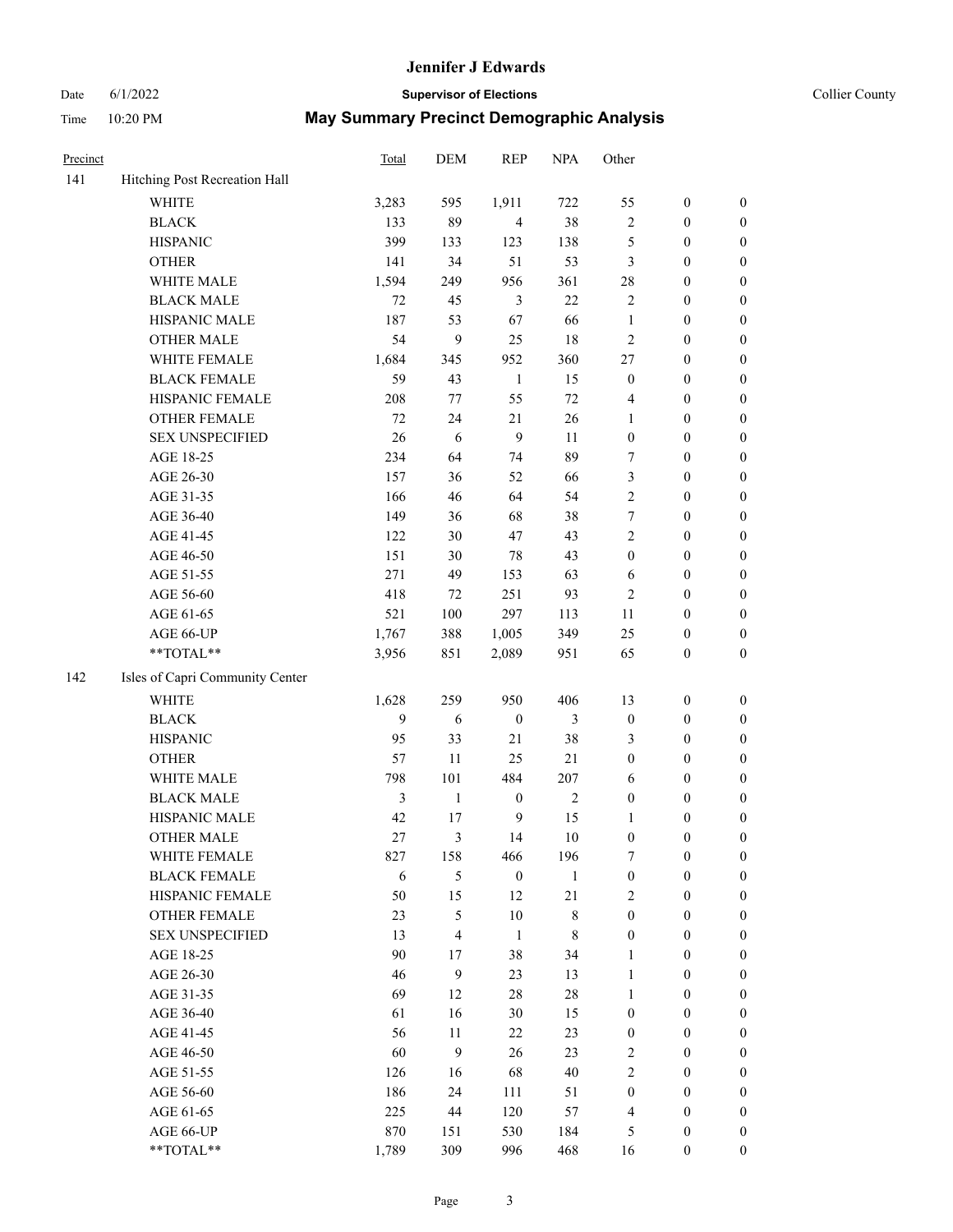# Date 6/1/2022 **Supervisor of Elections Supervisor of Elections** Collier County

| Precinct |                                                           | Total       | DEM | <b>REP</b>     | <b>NPA</b>              | Other            |                  |                  |
|----------|-----------------------------------------------------------|-------------|-----|----------------|-------------------------|------------------|------------------|------------------|
| 144      | Shepherd of the Glades Church                             |             |     |                |                         |                  |                  |                  |
|          | <b>WHITE</b>                                              | 2,786       | 635 | 1,416          | 691                     | 44               | $\boldsymbol{0}$ | $\boldsymbol{0}$ |
|          | <b>BLACK</b>                                              | 72          | 47  | 5              | 17                      | 3                | $\boldsymbol{0}$ | $\boldsymbol{0}$ |
|          | <b>HISPANIC</b>                                           | 176         | 59  | 52             | 58                      | 7                | $\boldsymbol{0}$ | $\boldsymbol{0}$ |
|          | <b>OTHER</b>                                              | 107         | 38  | 31             | 35                      | 3                | $\boldsymbol{0}$ | $\boldsymbol{0}$ |
|          | WHITE MALE                                                | 1,286       | 247 | 683            | 337                     | 19               | $\boldsymbol{0}$ | $\boldsymbol{0}$ |
|          | <b>BLACK MALE</b>                                         | 28          | 19  | 3              | 5                       | $\mathbf{1}$     | $\boldsymbol{0}$ | $\boldsymbol{0}$ |
|          | HISPANIC MALE                                             | $70\,$      | 22  | 19             | 25                      | 4                | $\boldsymbol{0}$ | $\boldsymbol{0}$ |
|          | <b>OTHER MALE</b>                                         | 45          | 16  | 12             | 17                      | $\boldsymbol{0}$ | $\boldsymbol{0}$ | $\boldsymbol{0}$ |
|          | WHITE FEMALE                                              | 1,490       | 386 | 728            | 351                     | 25               | $\boldsymbol{0}$ | $\boldsymbol{0}$ |
|          | <b>BLACK FEMALE</b>                                       | 44          | 28  | $\sqrt{2}$     | 12                      | 2                | $\boldsymbol{0}$ | 0                |
|          | HISPANIC FEMALE                                           | 104         | 35  | 33             | 33                      | 3                | $\boldsymbol{0}$ | 0                |
|          | <b>OTHER FEMALE</b>                                       | 53          | 21  | 13             | $17\,$                  | $\mathfrak{2}$   | $\boldsymbol{0}$ | 0                |
|          | <b>SEX UNSPECIFIED</b>                                    | 21          | 5   | 11             | $\overline{\mathbf{4}}$ | $\mathbf{1}$     | $\boldsymbol{0}$ | $\boldsymbol{0}$ |
|          | AGE 18-25                                                 | 124         | 33  | 37             | 49                      | 5                | $\boldsymbol{0}$ | $\boldsymbol{0}$ |
|          | AGE 26-30                                                 | 112         | 33  | 34             | 42                      | 3                | $\boldsymbol{0}$ | $\boldsymbol{0}$ |
|          | AGE 31-35                                                 | 88          | 25  | $27\,$         | 32                      | 4                | $\boldsymbol{0}$ | $\boldsymbol{0}$ |
|          | AGE 36-40                                                 | 94          | 23  | 33             | 36                      | 2                | $\boldsymbol{0}$ | $\boldsymbol{0}$ |
|          | AGE 41-45                                                 | 93          | 24  | 41             | 25                      | 3                | $\boldsymbol{0}$ | $\boldsymbol{0}$ |
|          | AGE 46-50                                                 | 133         | 33  | 63             | 32                      | 5                | $\boldsymbol{0}$ | $\boldsymbol{0}$ |
|          | AGE 51-55                                                 | 203         | 38  | 110            | 53                      | $\sqrt{2}$       | $\boldsymbol{0}$ | $\boldsymbol{0}$ |
|          | AGE 56-60                                                 | 297         | 61  | 153            | 76                      | 7                | $\boldsymbol{0}$ | 0                |
|          | AGE 61-65                                                 | 350         | 84  | 180            | 82                      | $\overline{4}$   | $\boldsymbol{0}$ | 0                |
|          | AGE 66-UP                                                 | 1,647       | 425 | 826            | 374                     | 22               | $\boldsymbol{0}$ | $\boldsymbol{0}$ |
|          | $\mathrm{*}\mathrm{*}\mathrm{TOTAL} \mathrm{*}\mathrm{*}$ | 3,141       | 779 | 1,504          | 801                     | 57               | $\boldsymbol{0}$ | $\boldsymbol{0}$ |
| 145      | Florida Sports Park                                       |             |     |                |                         |                  |                  |                  |
|          | <b>WHITE</b>                                              | 3,865       | 650 | 2,261          | 902                     | 52               | $\boldsymbol{0}$ | $\boldsymbol{0}$ |
|          | <b>BLACK</b>                                              | 131         | 92  | $\tau$         | 31                      | $\mathbf{1}$     | $\boldsymbol{0}$ | $\boldsymbol{0}$ |
|          | <b>HISPANIC</b>                                           | 263         | 81  | 83             | 95                      | 4                | $\boldsymbol{0}$ | $\boldsymbol{0}$ |
|          | <b>OTHER</b>                                              | 140         | 34  | 52             | 50                      | 4                | $\boldsymbol{0}$ | $\boldsymbol{0}$ |
|          | WHITE MALE                                                | 1,912       | 268 | 1,167          | 454                     | 23               | $\boldsymbol{0}$ | $\boldsymbol{0}$ |
|          | <b>BLACK MALE</b>                                         | 48          | 32  | $\sqrt{2}$     | 14                      | $\boldsymbol{0}$ | $\boldsymbol{0}$ | $\boldsymbol{0}$ |
|          | HISPANIC MALE                                             | 107         | 31  | 32             | 43                      | 1                | $\boldsymbol{0}$ | $\boldsymbol{0}$ |
|          | <b>OTHER MALE</b>                                         | 51          | 9   | 25             | 15                      | 2                | $\boldsymbol{0}$ | $\boldsymbol{0}$ |
|          | WHITE FEMALE                                              | 1,944       | 381 | 1,090          | 444                     | 29               | $\boldsymbol{0}$ | 0                |
|          | <b>BLACK FEMALE</b>                                       | $8\sqrt{1}$ | 59  | $\overline{4}$ | 17                      | $\mathbf{1}$     | $\boldsymbol{0}$ | $\boldsymbol{0}$ |
|          | HISPANIC FEMALE                                           | 154         | 49  | 50             | 52                      | 3                | $\boldsymbol{0}$ | $\boldsymbol{0}$ |
|          | OTHER FEMALE                                              | 67          | 19  | 23             | 23                      | 2                | $\boldsymbol{0}$ | $\overline{0}$   |
|          | <b>SEX UNSPECIFIED</b>                                    | 35          | 9   | $10\,$         | 16                      | $\boldsymbol{0}$ | $\boldsymbol{0}$ | $\overline{0}$   |
|          | AGE 18-25                                                 | 181         | 44  | 61             | 68                      | $\,$ 8 $\,$      | $\boldsymbol{0}$ | $\overline{0}$   |
|          | AGE 26-30                                                 | 146         | 38  | 47             | 58                      | 3                | $\boldsymbol{0}$ | 0                |
|          | AGE 31-35                                                 | 132         | 36  | 50             | 45                      | $\mathbf{1}$     | $\boldsymbol{0}$ | 0                |
|          | AGE 36-40                                                 | 111         | 30  | 35             | 41                      | 5                | $\boldsymbol{0}$ | 0                |
|          | AGE 41-45                                                 | 100         | 28  | 35             | 34                      | 3                | $\boldsymbol{0}$ | 0                |
|          | AGE 46-50                                                 | 126         | 29  | 57             | 38                      | 2                | $\boldsymbol{0}$ | 0                |
|          | AGE 51-55                                                 | 197         | 32  | 110            | 52                      | 3                | $\boldsymbol{0}$ | $\boldsymbol{0}$ |
|          | AGE 56-60                                                 | 312         | 54  | 175            | $80\,$                  | 3                | $\boldsymbol{0}$ | $\boldsymbol{0}$ |
|          | AGE 61-65                                                 | 428         | 74  | 265            | 85                      | $\overline{4}$   | $\boldsymbol{0}$ | $\boldsymbol{0}$ |
|          | AGE 66-UP                                                 | 2,666       | 492 | 1,568          | 577                     | 29               | $\boldsymbol{0}$ | 0                |
|          | **TOTAL**                                                 | 4,399       | 857 | 2,403          | 1,078                   | 61               | $\boldsymbol{0}$ | $\boldsymbol{0}$ |
|          |                                                           |             |     |                |                         |                  |                  |                  |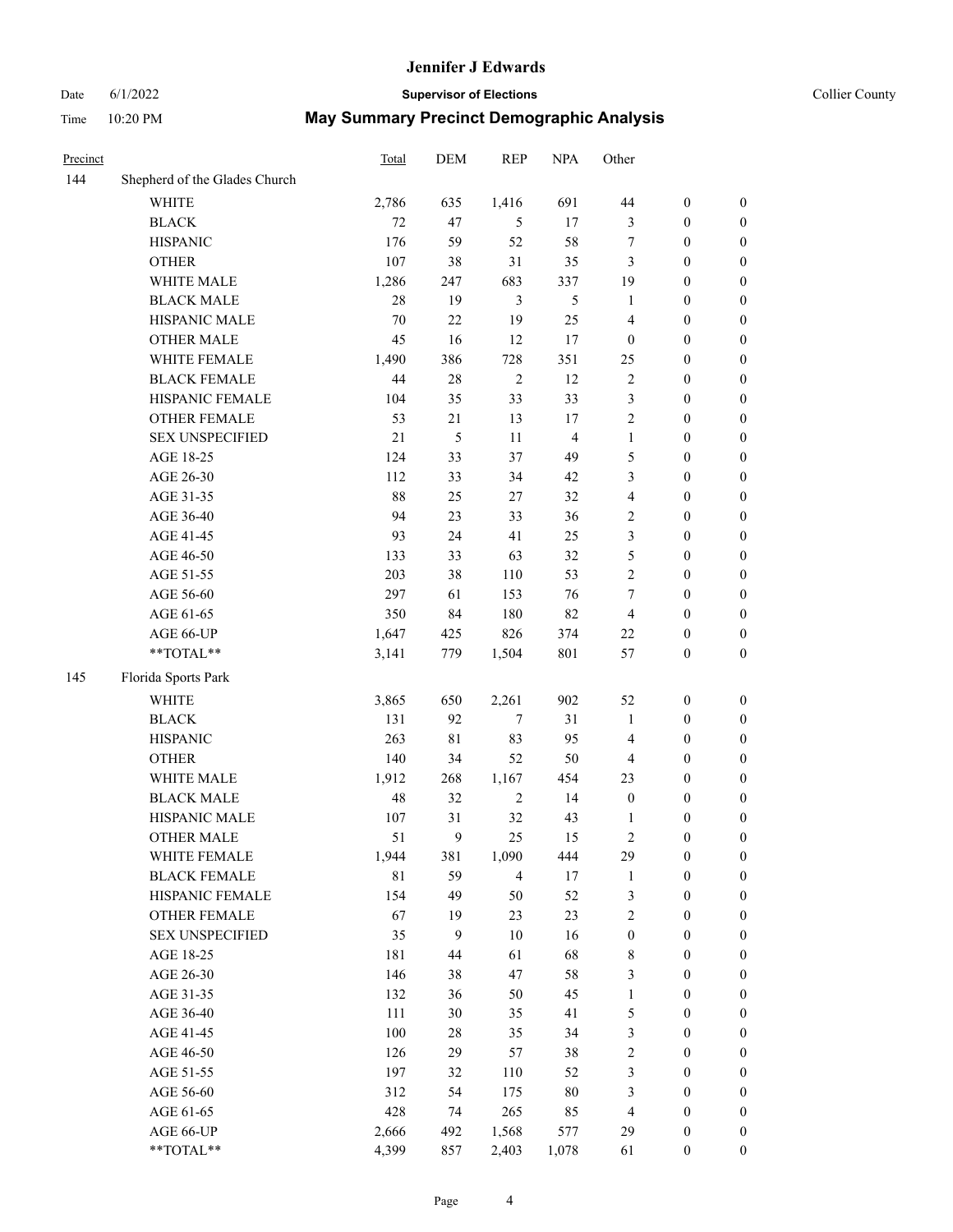#### Date 6/1/2022 **Supervisor of Elections Supervisor of Elections** Collier County

| Precinct |                         | Total          | DEM              | <b>REP</b>       | <b>NPA</b>       | Other            |                  |                  |
|----------|-------------------------|----------------|------------------|------------------|------------------|------------------|------------------|------------------|
| 150      | Verona Walk Town Center |                |                  |                  |                  |                  |                  |                  |
|          | <b>WHITE</b>            | 2,209          | 483              | 1,194            | 502              | 30               | $\boldsymbol{0}$ | $\boldsymbol{0}$ |
|          | <b>BLACK</b>            | 10             | $\tau$           | -1               | $\mathfrak{2}$   | $\boldsymbol{0}$ | $\boldsymbol{0}$ | $\boldsymbol{0}$ |
|          | <b>HISPANIC</b>         | 74             | 19               | 34               | 19               | 2                | $\boldsymbol{0}$ | $\boldsymbol{0}$ |
|          | <b>OTHER</b>            | 56             | 16               | 24               | 15               | $\mathbf{1}$     | $\boldsymbol{0}$ | $\boldsymbol{0}$ |
|          | WHITE MALE              | 1,009          | 189              | 562              | 243              | 15               | $\boldsymbol{0}$ | $\boldsymbol{0}$ |
|          | <b>BLACK MALE</b>       | 6              | 5                | $\mathbf{1}$     | $\boldsymbol{0}$ | $\boldsymbol{0}$ | $\boldsymbol{0}$ | $\boldsymbol{0}$ |
|          | HISPANIC MALE           | 29             | $\tau$           | 12               | 8                | $\overline{c}$   | $\boldsymbol{0}$ | $\boldsymbol{0}$ |
|          | <b>OTHER MALE</b>       | 26             | 6                | 11               | 8                | $\mathbf{1}$     | $\boldsymbol{0}$ | $\boldsymbol{0}$ |
|          | WHITE FEMALE            | 1,193          | 293              | 627              | 258              | 15               | $\boldsymbol{0}$ | $\boldsymbol{0}$ |
|          | <b>BLACK FEMALE</b>     | $\overline{4}$ | $\overline{c}$   | $\boldsymbol{0}$ | $\sqrt{2}$       | $\boldsymbol{0}$ | $\boldsymbol{0}$ | $\boldsymbol{0}$ |
|          | HISPANIC FEMALE         | 45             | 12               | 22               | 11               | $\boldsymbol{0}$ | $\boldsymbol{0}$ | 0                |
|          | <b>OTHER FEMALE</b>     | 25             | $\,$ 8 $\,$      | 10               | $\tau$           | $\boldsymbol{0}$ | $\boldsymbol{0}$ | $\boldsymbol{0}$ |
|          | <b>SEX UNSPECIFIED</b>  | 12             | 3                | $\,8\,$          | 1                | $\boldsymbol{0}$ | $\boldsymbol{0}$ | $\boldsymbol{0}$ |
|          | AGE 18-25               | 50             | 15               | 21               | 14               | $\boldsymbol{0}$ | $\boldsymbol{0}$ | $\boldsymbol{0}$ |
|          | AGE 26-30               | 39             | 7                | 24               | $\,$ 8 $\,$      | $\boldsymbol{0}$ | $\boldsymbol{0}$ | $\boldsymbol{0}$ |
|          | AGE 31-35               | 32             | 8                | 11               | 12               | $\mathbf{1}$     | $\boldsymbol{0}$ | $\boldsymbol{0}$ |
|          | AGE 36-40               | 49             | 11               | 19               | 16               | 3                | $\boldsymbol{0}$ | $\boldsymbol{0}$ |
|          | AGE 41-45               | 47             | 12               | $20\,$           | 14               | $\mathbf{1}$     | $\boldsymbol{0}$ | $\boldsymbol{0}$ |
|          | AGE 46-50               | 58             | $\boldsymbol{9}$ | 24               | 24               | $\mathbf{1}$     | $\boldsymbol{0}$ | $\boldsymbol{0}$ |
|          | AGE 51-55               | 109            | 22               | 62               | 24               | $\mathbf{1}$     | $\boldsymbol{0}$ | $\boldsymbol{0}$ |
|          | AGE 56-60               | 179            | 28               | 104              | 45               | $\overline{c}$   | $\boldsymbol{0}$ | 0                |
|          | AGE 61-65               | 273            | 54               | 146              | 66               | $\tau$           | $\boldsymbol{0}$ | 0                |
|          | AGE 66-UP               | 1,513          | 359              | 822              | 315              | 17               | $\boldsymbol{0}$ | $\boldsymbol{0}$ |
|          | $**TOTAL**$             | 2,349          | 525              | 1,253            | 538              | 33               | $\boldsymbol{0}$ | $\boldsymbol{0}$ |
| 155      | South Regional Library  |                |                  |                  |                  |                  |                  |                  |
|          | WHITE                   | 4,596          | 867              | 2,625            | 1,033            | $71\,$           | $\boldsymbol{0}$ | $\boldsymbol{0}$ |
|          | <b>BLACK</b>            | 170            | 117              | 12               | 37               | $\overline{4}$   | $\boldsymbol{0}$ | $\boldsymbol{0}$ |
|          | <b>HISPANIC</b>         | 261            | 81               | 77               | 98               | 5                | $\boldsymbol{0}$ | $\boldsymbol{0}$ |
|          | <b>OTHER</b>            | 142            | $40\,$           | $46\,$           | 54               | $\mathfrak{2}$   | $\boldsymbol{0}$ | $\boldsymbol{0}$ |
|          | WHITE MALE              | 2,176          | 333              | 1,284            | 525              | 34               | $\boldsymbol{0}$ | $\boldsymbol{0}$ |
|          | <b>BLACK MALE</b>       | $72\,$         | 43               | $10\,$           | $17\,$           | $\overline{2}$   | $\boldsymbol{0}$ | $\boldsymbol{0}$ |
|          | HISPANIC MALE           | 110            | $28\,$           | 35               | 46               | $\mathbf{1}$     | $\boldsymbol{0}$ | $\boldsymbol{0}$ |
|          | <b>OTHER MALE</b>       | 59             | 8                | 27               | 23               | $\mathbf{1}$     | $\boldsymbol{0}$ | $\boldsymbol{0}$ |
|          | WHITE FEMALE            | 2,411          | 532              | 1,337            | 505              | 37               | $\boldsymbol{0}$ | 0                |
|          | <b>BLACK FEMALE</b>     | 95             | $71\,$           | $\overline{2}$   | $20\,$           | $\sqrt{2}$       | $\boldsymbol{0}$ | $\boldsymbol{0}$ |
|          | HISPANIC FEMALE         | 149            | 52               | 42               | 51               | 4                | $\boldsymbol{0}$ | $\overline{0}$   |
|          | OTHER FEMALE            | 68             | 27               | 15               | 25               | $\mathbf{1}$     | $\boldsymbol{0}$ | $\overline{0}$   |
|          | <b>SEX UNSPECIFIED</b>  | 29             | 11               | $\,8\,$          | $10\,$           | $\boldsymbol{0}$ | $\boldsymbol{0}$ | 0                |
|          | AGE 18-25               | 223            | 66               | 75               | 77               | 5                | $\boldsymbol{0}$ | $\overline{0}$   |
|          | AGE 26-30               | 208            | 57               | $72\,$           | 76               | 3                | $\boldsymbol{0}$ | 0                |
|          | AGE 31-35               | 194            | 67               | 55               | 63               | 9                | $\boldsymbol{0}$ | 0                |
|          | AGE 36-40               | 135            | 44               | 52               | 37               | $\boldsymbol{2}$ | $\boldsymbol{0}$ | 0                |
|          | AGE 41-45               | 140            | 45               | 54               | 37               | $\overline{4}$   | $\boldsymbol{0}$ | 0                |
|          | AGE 46-50               | 179            | 31               | 89               | 57               | $\overline{c}$   | $\boldsymbol{0}$ | 0                |
|          | AGE 51-55               | 240            | 41               | 132              | 62               | 5                | $\boldsymbol{0}$ | $\boldsymbol{0}$ |
|          | AGE 56-60               | 383            | 60               | 230              | 85               | 8                | $\boldsymbol{0}$ | $\boldsymbol{0}$ |
|          | AGE 61-65               | 604            | 117              | 361              | 117              | $\overline{9}$   | $\boldsymbol{0}$ | $\boldsymbol{0}$ |
|          | AGE 66-UP               | 2,863          | 577              | 1,640            | 611              | 35               | $\boldsymbol{0}$ | 0                |
|          | **TOTAL**               | 5,169          | 1,105            | 2,760            | 1,222            | 82               | $\boldsymbol{0}$ | $\boldsymbol{0}$ |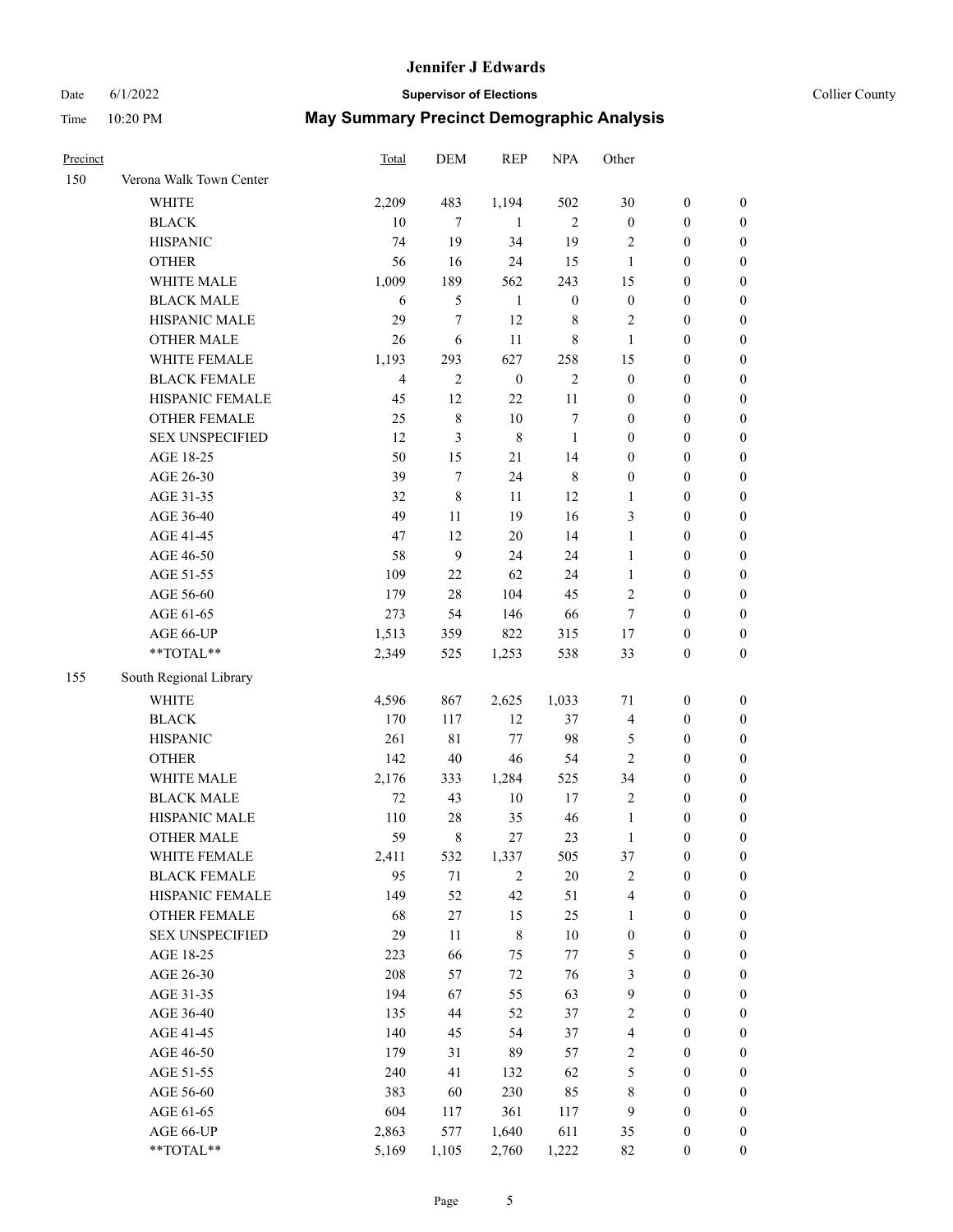# Date 6/1/2022 **Supervisor of Elections Supervisor of Elections** Collier County

|                            | Total                                                                                                                                                                                                                                                                                                                                                                                                                                                           | DEM                                                                                                                                                                                               | <b>REP</b>                                                                                                                               | <b>NPA</b>                                                                                                                                               | Other                                                                                                                                          |                                                                                                                                                                                                  |                                                                                                                                                                                                                                              |
|----------------------------|-----------------------------------------------------------------------------------------------------------------------------------------------------------------------------------------------------------------------------------------------------------------------------------------------------------------------------------------------------------------------------------------------------------------------------------------------------------------|---------------------------------------------------------------------------------------------------------------------------------------------------------------------------------------------------|------------------------------------------------------------------------------------------------------------------------------------------|----------------------------------------------------------------------------------------------------------------------------------------------------------|------------------------------------------------------------------------------------------------------------------------------------------------|--------------------------------------------------------------------------------------------------------------------------------------------------------------------------------------------------|----------------------------------------------------------------------------------------------------------------------------------------------------------------------------------------------------------------------------------------------|
| Eagle Lakes Community Park |                                                                                                                                                                                                                                                                                                                                                                                                                                                                 |                                                                                                                                                                                                   |                                                                                                                                          |                                                                                                                                                          |                                                                                                                                                |                                                                                                                                                                                                  |                                                                                                                                                                                                                                              |
| <b>WHITE</b>               | 2,744                                                                                                                                                                                                                                                                                                                                                                                                                                                           | 634                                                                                                                                                                                               | 1,415                                                                                                                                    | 655                                                                                                                                                      | 40                                                                                                                                             | $\boldsymbol{0}$                                                                                                                                                                                 | 0                                                                                                                                                                                                                                            |
| <b>BLACK</b>               | 580                                                                                                                                                                                                                                                                                                                                                                                                                                                             | 413                                                                                                                                                                                               | 19                                                                                                                                       | 142                                                                                                                                                      | 6                                                                                                                                              | $\boldsymbol{0}$                                                                                                                                                                                 | $\boldsymbol{0}$                                                                                                                                                                                                                             |
| <b>HISPANIC</b>            |                                                                                                                                                                                                                                                                                                                                                                                                                                                                 | 486                                                                                                                                                                                               | 210                                                                                                                                      | 439                                                                                                                                                      | 17                                                                                                                                             | $\boldsymbol{0}$                                                                                                                                                                                 | $\boldsymbol{0}$                                                                                                                                                                                                                             |
| <b>OTHER</b>               | 192                                                                                                                                                                                                                                                                                                                                                                                                                                                             | 64                                                                                                                                                                                                | 49                                                                                                                                       | 75                                                                                                                                                       | 4                                                                                                                                              | $\boldsymbol{0}$                                                                                                                                                                                 | $\boldsymbol{0}$                                                                                                                                                                                                                             |
| WHITE MALE                 | 1,236                                                                                                                                                                                                                                                                                                                                                                                                                                                           | 246                                                                                                                                                                                               | 655                                                                                                                                      | 313                                                                                                                                                      | 22                                                                                                                                             | $\boldsymbol{0}$                                                                                                                                                                                 | $\boldsymbol{0}$                                                                                                                                                                                                                             |
|                            | 277                                                                                                                                                                                                                                                                                                                                                                                                                                                             |                                                                                                                                                                                                   | 14                                                                                                                                       | 74                                                                                                                                                       |                                                                                                                                                | $\boldsymbol{0}$                                                                                                                                                                                 | $\boldsymbol{0}$                                                                                                                                                                                                                             |
|                            |                                                                                                                                                                                                                                                                                                                                                                                                                                                                 |                                                                                                                                                                                                   |                                                                                                                                          |                                                                                                                                                          | $\overline{c}$                                                                                                                                 | $\boldsymbol{0}$                                                                                                                                                                                 | $\boldsymbol{0}$                                                                                                                                                                                                                             |
| <b>OTHER MALE</b>          | 73                                                                                                                                                                                                                                                                                                                                                                                                                                                              |                                                                                                                                                                                                   |                                                                                                                                          |                                                                                                                                                          | $\boldsymbol{0}$                                                                                                                               |                                                                                                                                                                                                  | $\boldsymbol{0}$                                                                                                                                                                                                                             |
|                            |                                                                                                                                                                                                                                                                                                                                                                                                                                                                 |                                                                                                                                                                                                   |                                                                                                                                          |                                                                                                                                                          |                                                                                                                                                |                                                                                                                                                                                                  | $\boldsymbol{0}$                                                                                                                                                                                                                             |
| <b>BLACK FEMALE</b>        | 294                                                                                                                                                                                                                                                                                                                                                                                                                                                             | 216                                                                                                                                                                                               | $\overline{4}$                                                                                                                           | 68                                                                                                                                                       | 6                                                                                                                                              | $\boldsymbol{0}$                                                                                                                                                                                 | 0                                                                                                                                                                                                                                            |
|                            |                                                                                                                                                                                                                                                                                                                                                                                                                                                                 |                                                                                                                                                                                                   |                                                                                                                                          |                                                                                                                                                          |                                                                                                                                                | $\boldsymbol{0}$                                                                                                                                                                                 | 0                                                                                                                                                                                                                                            |
| <b>OTHER FEMALE</b>        | 80                                                                                                                                                                                                                                                                                                                                                                                                                                                              | 28                                                                                                                                                                                                | 24                                                                                                                                       | 27                                                                                                                                                       | $\mathbf{1}$                                                                                                                                   | $\boldsymbol{0}$                                                                                                                                                                                 | 0                                                                                                                                                                                                                                            |
|                            |                                                                                                                                                                                                                                                                                                                                                                                                                                                                 | 34                                                                                                                                                                                                | 14                                                                                                                                       |                                                                                                                                                          |                                                                                                                                                | $\boldsymbol{0}$                                                                                                                                                                                 | $\boldsymbol{0}$                                                                                                                                                                                                                             |
| AGE 18-25                  | 511                                                                                                                                                                                                                                                                                                                                                                                                                                                             | 184                                                                                                                                                                                               | 76                                                                                                                                       | 235                                                                                                                                                      |                                                                                                                                                | $\boldsymbol{0}$                                                                                                                                                                                 | $\boldsymbol{0}$                                                                                                                                                                                                                             |
| AGE 26-30                  | 309                                                                                                                                                                                                                                                                                                                                                                                                                                                             | 111                                                                                                                                                                                               | 60                                                                                                                                       | 131                                                                                                                                                      | 7                                                                                                                                              | $\boldsymbol{0}$                                                                                                                                                                                 | $\boldsymbol{0}$                                                                                                                                                                                                                             |
|                            |                                                                                                                                                                                                                                                                                                                                                                                                                                                                 |                                                                                                                                                                                                   | 67                                                                                                                                       | 74                                                                                                                                                       |                                                                                                                                                | $\boldsymbol{0}$                                                                                                                                                                                 | $\boldsymbol{0}$                                                                                                                                                                                                                             |
|                            |                                                                                                                                                                                                                                                                                                                                                                                                                                                                 |                                                                                                                                                                                                   |                                                                                                                                          |                                                                                                                                                          | $\mathbf{1}$                                                                                                                                   | $\boldsymbol{0}$                                                                                                                                                                                 | $\boldsymbol{0}$                                                                                                                                                                                                                             |
|                            |                                                                                                                                                                                                                                                                                                                                                                                                                                                                 |                                                                                                                                                                                                   |                                                                                                                                          | 74                                                                                                                                                       |                                                                                                                                                |                                                                                                                                                                                                  | $\boldsymbol{0}$                                                                                                                                                                                                                             |
|                            |                                                                                                                                                                                                                                                                                                                                                                                                                                                                 | 96                                                                                                                                                                                                | 58                                                                                                                                       | 76                                                                                                                                                       | 3                                                                                                                                              | $\boldsymbol{0}$                                                                                                                                                                                 | $\boldsymbol{0}$                                                                                                                                                                                                                             |
|                            |                                                                                                                                                                                                                                                                                                                                                                                                                                                                 |                                                                                                                                                                                                   |                                                                                                                                          |                                                                                                                                                          |                                                                                                                                                | $\boldsymbol{0}$                                                                                                                                                                                 | $\boldsymbol{0}$                                                                                                                                                                                                                             |
|                            |                                                                                                                                                                                                                                                                                                                                                                                                                                                                 |                                                                                                                                                                                                   | 154                                                                                                                                      | 97                                                                                                                                                       | $\mathbf{1}$                                                                                                                                   | $\boldsymbol{0}$                                                                                                                                                                                 | 0                                                                                                                                                                                                                                            |
| AGE 61-65                  | 424                                                                                                                                                                                                                                                                                                                                                                                                                                                             | 143                                                                                                                                                                                               | 174                                                                                                                                      |                                                                                                                                                          | 3                                                                                                                                              | $\boldsymbol{0}$                                                                                                                                                                                 | 0                                                                                                                                                                                                                                            |
|                            |                                                                                                                                                                                                                                                                                                                                                                                                                                                                 | 495                                                                                                                                                                                               | 874                                                                                                                                      | 353                                                                                                                                                      | 22                                                                                                                                             | $\boldsymbol{0}$                                                                                                                                                                                 | 0                                                                                                                                                                                                                                            |
| $**TOTAL**$                | 4,668                                                                                                                                                                                                                                                                                                                                                                                                                                                           | 1,597                                                                                                                                                                                             | 1,693                                                                                                                                    | 1,311                                                                                                                                                    | 67                                                                                                                                             | $\boldsymbol{0}$                                                                                                                                                                                 | $\boldsymbol{0}$                                                                                                                                                                                                                             |
|                            |                                                                                                                                                                                                                                                                                                                                                                                                                                                                 |                                                                                                                                                                                                   |                                                                                                                                          |                                                                                                                                                          |                                                                                                                                                |                                                                                                                                                                                                  |                                                                                                                                                                                                                                              |
|                            |                                                                                                                                                                                                                                                                                                                                                                                                                                                                 |                                                                                                                                                                                                   |                                                                                                                                          |                                                                                                                                                          |                                                                                                                                                |                                                                                                                                                                                                  | $\boldsymbol{0}$                                                                                                                                                                                                                             |
|                            |                                                                                                                                                                                                                                                                                                                                                                                                                                                                 |                                                                                                                                                                                                   |                                                                                                                                          |                                                                                                                                                          |                                                                                                                                                |                                                                                                                                                                                                  | $\boldsymbol{0}$                                                                                                                                                                                                                             |
|                            |                                                                                                                                                                                                                                                                                                                                                                                                                                                                 |                                                                                                                                                                                                   |                                                                                                                                          |                                                                                                                                                          |                                                                                                                                                |                                                                                                                                                                                                  | $\boldsymbol{0}$                                                                                                                                                                                                                             |
|                            |                                                                                                                                                                                                                                                                                                                                                                                                                                                                 |                                                                                                                                                                                                   |                                                                                                                                          |                                                                                                                                                          |                                                                                                                                                |                                                                                                                                                                                                  | $\boldsymbol{0}$                                                                                                                                                                                                                             |
|                            |                                                                                                                                                                                                                                                                                                                                                                                                                                                                 |                                                                                                                                                                                                   |                                                                                                                                          |                                                                                                                                                          |                                                                                                                                                |                                                                                                                                                                                                  | $\boldsymbol{0}$                                                                                                                                                                                                                             |
|                            |                                                                                                                                                                                                                                                                                                                                                                                                                                                                 |                                                                                                                                                                                                   |                                                                                                                                          |                                                                                                                                                          |                                                                                                                                                |                                                                                                                                                                                                  | $\boldsymbol{0}$                                                                                                                                                                                                                             |
|                            |                                                                                                                                                                                                                                                                                                                                                                                                                                                                 |                                                                                                                                                                                                   |                                                                                                                                          |                                                                                                                                                          |                                                                                                                                                |                                                                                                                                                                                                  | $\boldsymbol{0}$                                                                                                                                                                                                                             |
|                            |                                                                                                                                                                                                                                                                                                                                                                                                                                                                 |                                                                                                                                                                                                   |                                                                                                                                          |                                                                                                                                                          |                                                                                                                                                |                                                                                                                                                                                                  | $\boldsymbol{0}$                                                                                                                                                                                                                             |
|                            |                                                                                                                                                                                                                                                                                                                                                                                                                                                                 |                                                                                                                                                                                                   |                                                                                                                                          |                                                                                                                                                          |                                                                                                                                                |                                                                                                                                                                                                  | 0                                                                                                                                                                                                                                            |
| <b>BLACK FEMALE</b>        |                                                                                                                                                                                                                                                                                                                                                                                                                                                                 |                                                                                                                                                                                                   | $\mathbf{1}$                                                                                                                             | 1                                                                                                                                                        | $\boldsymbol{0}$                                                                                                                               | $\boldsymbol{0}$                                                                                                                                                                                 | $\overline{0}$                                                                                                                                                                                                                               |
|                            |                                                                                                                                                                                                                                                                                                                                                                                                                                                                 | 9                                                                                                                                                                                                 |                                                                                                                                          |                                                                                                                                                          | $\boldsymbol{0}$                                                                                                                               | $\boldsymbol{0}$                                                                                                                                                                                 | $\overline{0}$                                                                                                                                                                                                                               |
|                            |                                                                                                                                                                                                                                                                                                                                                                                                                                                                 |                                                                                                                                                                                                   |                                                                                                                                          |                                                                                                                                                          | $\boldsymbol{0}$                                                                                                                               | $\boldsymbol{0}$                                                                                                                                                                                 | $\overline{0}$                                                                                                                                                                                                                               |
| <b>SEX UNSPECIFIED</b>     | 11                                                                                                                                                                                                                                                                                                                                                                                                                                                              | $\overline{c}$                                                                                                                                                                                    | $\tau$                                                                                                                                   | $\overline{c}$                                                                                                                                           | $\boldsymbol{0}$                                                                                                                               | $\boldsymbol{0}$                                                                                                                                                                                 | $\overline{0}$                                                                                                                                                                                                                               |
|                            | 84                                                                                                                                                                                                                                                                                                                                                                                                                                                              | 16                                                                                                                                                                                                | 41                                                                                                                                       | 26                                                                                                                                                       | $\mathbf{1}$                                                                                                                                   | $\boldsymbol{0}$                                                                                                                                                                                 | $\overline{0}$                                                                                                                                                                                                                               |
| AGE 26-30                  |                                                                                                                                                                                                                                                                                                                                                                                                                                                                 |                                                                                                                                                                                                   | 22                                                                                                                                       | $\tau$                                                                                                                                                   | $\mathbf{1}$                                                                                                                                   | $\boldsymbol{0}$                                                                                                                                                                                 | $\overline{0}$                                                                                                                                                                                                                               |
| AGE 31-35                  | 23                                                                                                                                                                                                                                                                                                                                                                                                                                                              | $\,$ 8 $\,$                                                                                                                                                                                       | 9                                                                                                                                        | 6                                                                                                                                                        | $\boldsymbol{0}$                                                                                                                               | $\boldsymbol{0}$                                                                                                                                                                                 | $\overline{0}$                                                                                                                                                                                                                               |
|                            |                                                                                                                                                                                                                                                                                                                                                                                                                                                                 | 6                                                                                                                                                                                                 | $\overline{4}$                                                                                                                           |                                                                                                                                                          | 1                                                                                                                                              | $\boldsymbol{0}$                                                                                                                                                                                 | 0                                                                                                                                                                                                                                            |
| AGE 41-45                  | 20                                                                                                                                                                                                                                                                                                                                                                                                                                                              | 3                                                                                                                                                                                                 | 10                                                                                                                                       | $\tau$                                                                                                                                                   | $\boldsymbol{0}$                                                                                                                               | $\boldsymbol{0}$                                                                                                                                                                                 | 0                                                                                                                                                                                                                                            |
| AGE 46-50                  | 57                                                                                                                                                                                                                                                                                                                                                                                                                                                              | 11                                                                                                                                                                                                | 29                                                                                                                                       | 17                                                                                                                                                       | $\boldsymbol{0}$                                                                                                                               | $\boldsymbol{0}$                                                                                                                                                                                 | $\boldsymbol{0}$                                                                                                                                                                                                                             |
| AGE 51-55                  | 165                                                                                                                                                                                                                                                                                                                                                                                                                                                             | 15                                                                                                                                                                                                | 114                                                                                                                                      | 31                                                                                                                                                       | 5                                                                                                                                              | $\boldsymbol{0}$                                                                                                                                                                                 | $\overline{0}$                                                                                                                                                                                                                               |
| AGE 56-60                  | 303                                                                                                                                                                                                                                                                                                                                                                                                                                                             | 18                                                                                                                                                                                                | 222                                                                                                                                      | 59                                                                                                                                                       | 4                                                                                                                                              | $\boldsymbol{0}$                                                                                                                                                                                 | $\overline{0}$                                                                                                                                                                                                                               |
| AGE 61-65                  | 436                                                                                                                                                                                                                                                                                                                                                                                                                                                             | 62                                                                                                                                                                                                | 298                                                                                                                                      | 71                                                                                                                                                       | 5                                                                                                                                              | $\boldsymbol{0}$                                                                                                                                                                                 | $\overline{0}$                                                                                                                                                                                                                               |
| AGE 66-UP                  | 1,602                                                                                                                                                                                                                                                                                                                                                                                                                                                           | 280                                                                                                                                                                                               | 975                                                                                                                                      | 326                                                                                                                                                      | 21                                                                                                                                             | $\boldsymbol{0}$                                                                                                                                                                                 | $\boldsymbol{0}$                                                                                                                                                                                                                             |
| **TOTAL**                  | 2,745                                                                                                                                                                                                                                                                                                                                                                                                                                                           | 422                                                                                                                                                                                               | 1,724                                                                                                                                    | 561                                                                                                                                                      | 38                                                                                                                                             | $\boldsymbol{0}$                                                                                                                                                                                 | $\boldsymbol{0}$                                                                                                                                                                                                                             |
|                            | <b>BLACK MALE</b><br>HISPANIC MALE<br>WHITE FEMALE<br>HISPANIC FEMALE<br><b>SEX UNSPECIFIED</b><br>AGE 31-35<br>AGE 36-40<br>AGE 41-45<br>AGE 46-50<br>AGE 51-55<br>AGE 56-60<br>AGE 66-UP<br>The Club & Spa at Fiddler's Creek<br><b>WHITE</b><br><b>BLACK</b><br><b>HISPANIC</b><br><b>OTHER</b><br>WHITE MALE<br><b>BLACK MALE</b><br>HISPANIC MALE<br><b>OTHER MALE</b><br>WHITE FEMALE<br>HISPANIC FEMALE<br><b>OTHER FEMALE</b><br>AGE 18-25<br>AGE 36-40 | 1,152<br>504<br>1,496<br>620<br>88<br>265<br>218<br>216<br>233<br>331<br>417<br>1,744<br>2,613<br>12<br>57<br>63<br>1,298<br>$\overline{4}$<br>20<br>23<br>1,311<br>8<br>37<br>33<br>33<br>$22\,$ | 189<br>205<br>24<br>384<br>271<br>114<br>85<br>87<br>117<br>165<br>383<br>9<br>14<br>16<br>155<br>3<br>5<br>5<br>227<br>6<br>$10\,$<br>3 | 119<br>$20\,$<br>756<br>$87\,$<br>63<br>53<br>114<br>1,666<br>$\mathbf{1}$<br>$27\,$<br>$30\,$<br>857<br>$\boldsymbol{0}$<br>11<br>10<br>806<br>16<br>16 | 178<br>29<br>338<br>247<br>37<br>69<br>98<br>104<br>527<br>$\sqrt{2}$<br>15<br>17<br>271<br>$\mathbf{1}$<br>3<br>8<br>256<br>$12\,$<br>7<br>11 | $\boldsymbol{0}$<br>18<br>15<br>3<br>16<br>10<br>$\sqrt{2}$<br>$\sqrt{2}$<br>37<br>$\boldsymbol{0}$<br>$\mathbf{1}$<br>$\boldsymbol{0}$<br>15<br>$\boldsymbol{0}$<br>1<br>$\boldsymbol{0}$<br>22 | $\boldsymbol{0}$<br>$\boldsymbol{0}$<br>$\boldsymbol{0}$<br>$\boldsymbol{0}$<br>$\boldsymbol{0}$<br>$\boldsymbol{0}$<br>$\boldsymbol{0}$<br>$\boldsymbol{0}$<br>$\boldsymbol{0}$<br>$\boldsymbol{0}$<br>$\boldsymbol{0}$<br>$\boldsymbol{0}$ |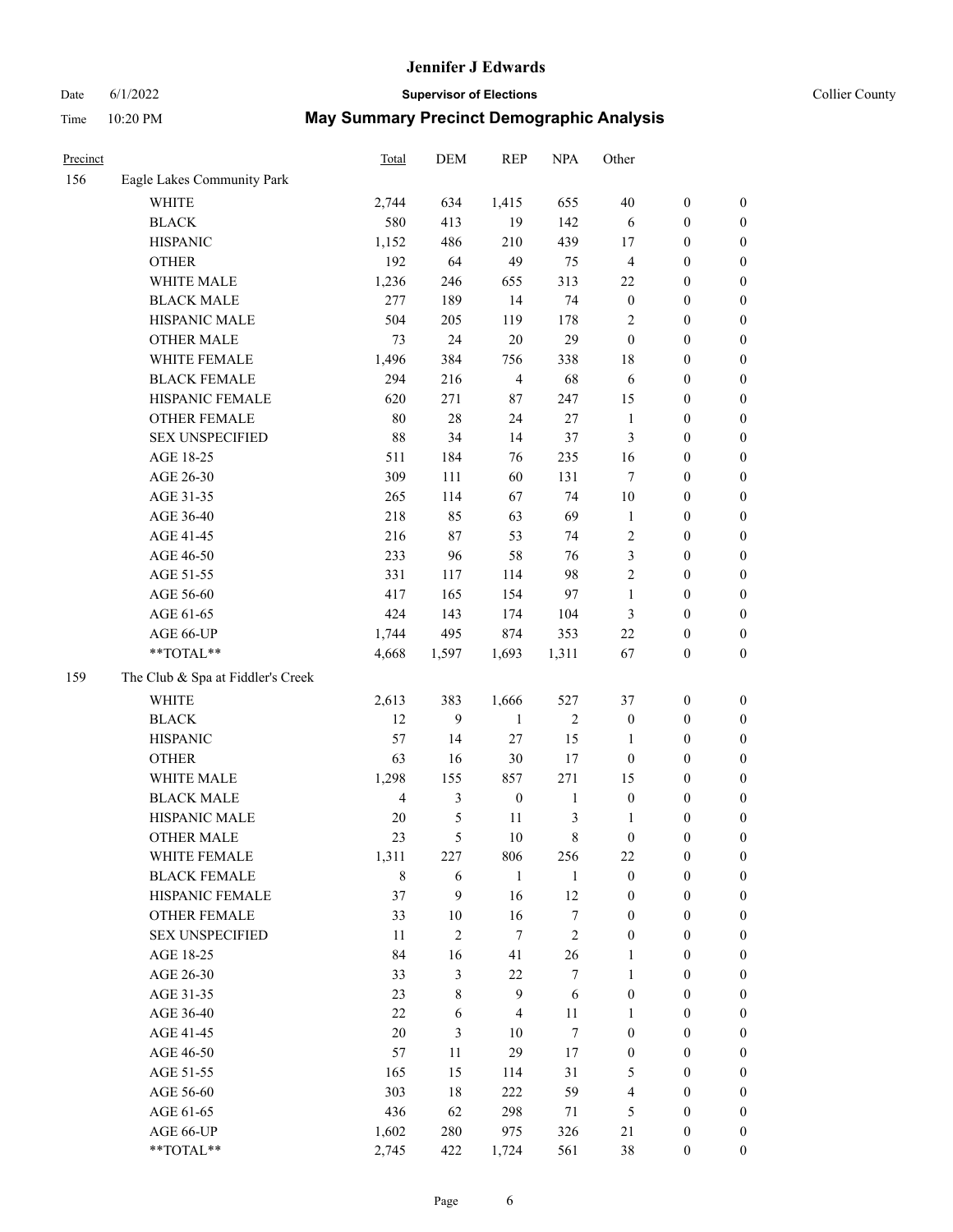#### Date 6/1/2022 **Supervisor of Elections Supervisor of Elections** Collier County

| Precinct |                           | Total            | DEM              | <b>REP</b>       | <b>NPA</b>       | Other            |                  |                  |
|----------|---------------------------|------------------|------------------|------------------|------------------|------------------|------------------|------------------|
| 189      | Goodland Community Center |                  |                  |                  |                  |                  |                  |                  |
|          | <b>WHITE</b>              | 269              | 60               | 131              | 74               | $\overline{4}$   | $\boldsymbol{0}$ | $\boldsymbol{0}$ |
|          | <b>BLACK</b>              | $\mathbf{1}$     | $\boldsymbol{0}$ | $\boldsymbol{0}$ | 1                | $\mathbf{0}$     | $\boldsymbol{0}$ | $\boldsymbol{0}$ |
|          | <b>HISPANIC</b>           | $\overline{4}$   | $\boldsymbol{0}$ | 3                | $\mathbf{1}$     | $\boldsymbol{0}$ | $\boldsymbol{0}$ | $\boldsymbol{0}$ |
|          | <b>OTHER</b>              | 5                | $\boldsymbol{0}$ | $\mathbf{0}$     | 5                | $\boldsymbol{0}$ | $\boldsymbol{0}$ | $\boldsymbol{0}$ |
|          | WHITE MALE                | 142              | 28               | 72               | 39               | 3                | $\boldsymbol{0}$ | $\boldsymbol{0}$ |
|          | <b>BLACK MALE</b>         | $\mathbf{1}$     | $\boldsymbol{0}$ | $\boldsymbol{0}$ | 1                | $\boldsymbol{0}$ | $\boldsymbol{0}$ | $\boldsymbol{0}$ |
|          | HISPANIC MALE             | $\mathbf{1}$     | $\boldsymbol{0}$ | 1                | $\boldsymbol{0}$ | $\boldsymbol{0}$ | $\boldsymbol{0}$ | $\boldsymbol{0}$ |
|          | <b>OTHER MALE</b>         | $\mathbf{1}$     | $\boldsymbol{0}$ | $\boldsymbol{0}$ | 1                | $\boldsymbol{0}$ | $\boldsymbol{0}$ | $\boldsymbol{0}$ |
|          | WHITE FEMALE              | 126              | 32               | 58               | 35               | $\mathbf{1}$     | $\boldsymbol{0}$ | $\boldsymbol{0}$ |
|          | <b>BLACK FEMALE</b>       | $\boldsymbol{0}$ | $\boldsymbol{0}$ | $\boldsymbol{0}$ | $\boldsymbol{0}$ | $\boldsymbol{0}$ | $\boldsymbol{0}$ | $\boldsymbol{0}$ |
|          | HISPANIC FEMALE           | 3                | $\boldsymbol{0}$ | $\sqrt{2}$       | 1                | $\boldsymbol{0}$ | $\boldsymbol{0}$ | 0                |
|          | <b>OTHER FEMALE</b>       | $\overline{4}$   | $\boldsymbol{0}$ | $\boldsymbol{0}$ | 4                | $\boldsymbol{0}$ | $\boldsymbol{0}$ | $\boldsymbol{0}$ |
|          | <b>SEX UNSPECIFIED</b>    | 1                | $\boldsymbol{0}$ | 1                | $\boldsymbol{0}$ | $\boldsymbol{0}$ | $\boldsymbol{0}$ | $\boldsymbol{0}$ |
|          | AGE 18-25                 | 6                | 3                | $\boldsymbol{0}$ | 3                | $\boldsymbol{0}$ | $\boldsymbol{0}$ | $\boldsymbol{0}$ |
|          | AGE 26-30                 | 5                | $\mathbf{2}$     | $\sqrt{2}$       | $\boldsymbol{0}$ | $\mathbf{1}$     | $\boldsymbol{0}$ | $\boldsymbol{0}$ |
|          | AGE 31-35                 | $\,$ 8 $\,$      | 3                | $\overline{2}$   | 3                | $\boldsymbol{0}$ | $\boldsymbol{0}$ | $\boldsymbol{0}$ |
|          | AGE 36-40                 | 15               | $\overline{2}$   | $\overline{4}$   | 9                | $\boldsymbol{0}$ | $\boldsymbol{0}$ | $\boldsymbol{0}$ |
|          | AGE 41-45                 | $\mathbf{9}$     | $\boldsymbol{0}$ | 3                | 5                | $\mathbf{1}$     | $\boldsymbol{0}$ | $\boldsymbol{0}$ |
|          | AGE 46-50                 | 14               | 1                | 8                | 5                | $\boldsymbol{0}$ | $\boldsymbol{0}$ | $\boldsymbol{0}$ |
|          | AGE 51-55                 | 21               | 3                | 11               | 7                | $\boldsymbol{0}$ | $\boldsymbol{0}$ |                  |
|          |                           |                  |                  |                  |                  |                  |                  | $\boldsymbol{0}$ |
|          | AGE 56-60                 | 31               | $\,8\,$          | 18               | 5                | $\boldsymbol{0}$ | $\boldsymbol{0}$ | $\boldsymbol{0}$ |
|          | AGE 61-65                 | 48               | 11               | 23               | 12               | $\overline{2}$   | $\boldsymbol{0}$ | $\boldsymbol{0}$ |
|          | AGE 66-UP<br>**TOTAL**    | 122              | 27               | 63               | 32               | $\boldsymbol{0}$ | $\boldsymbol{0}$ | $\boldsymbol{0}$ |
|          |                           | 279              | 60               | 134              | 81               | 4                | $\boldsymbol{0}$ | $\boldsymbol{0}$ |
| 190      | Marco Presbyterian Church |                  |                  |                  |                  |                  |                  |                  |
|          | <b>WHITE</b>              | 3,577            | 529              | 2,300            | 727              | 21               | $\boldsymbol{0}$ | $\boldsymbol{0}$ |
|          | <b>BLACK</b>              | 11               | 7                | $\mathbf{1}$     | 3                | $\boldsymbol{0}$ | $\boldsymbol{0}$ | $\boldsymbol{0}$ |
|          | <b>HISPANIC</b>           | 77               | 11               | 35               | 27               | 4                | $\boldsymbol{0}$ | $\boldsymbol{0}$ |
|          | <b>OTHER</b>              | 94               | 25               | 37               | 31               | $\mathbf{1}$     | $\boldsymbol{0}$ | $\boldsymbol{0}$ |
|          | WHITE MALE                | 1,721            | 208              | 1,143            | 362              | 8                | $\boldsymbol{0}$ | $\boldsymbol{0}$ |
|          | <b>BLACK MALE</b>         | $10\,$           | 6                | $\mathbf{1}$     | 3                | $\boldsymbol{0}$ | $\mathbf{0}$     | $\boldsymbol{0}$ |
|          | HISPANIC MALE             | 35               | $\overline{4}$   | 19               | 11               | 1                | $\boldsymbol{0}$ | $\boldsymbol{0}$ |
|          | <b>OTHER MALE</b>         | 36               | 8                | 14               | 13               | $\mathbf{1}$     | $\boldsymbol{0}$ | $\boldsymbol{0}$ |
|          | WHITE FEMALE              | 1,845            | 320              | 1,150            | 362              | 13               | 0                | $\theta$         |
|          | <b>BLACK FEMALE</b>       | $\mathbf{1}$     | $\mathbf{1}$     | $\boldsymbol{0}$ | $\boldsymbol{0}$ | $\boldsymbol{0}$ | $\boldsymbol{0}$ | $\boldsymbol{0}$ |
|          | HISPANIC FEMALE           | 42               | 7                | 16               | 16               | 3                | $\boldsymbol{0}$ | $\boldsymbol{0}$ |
|          | <b>OTHER FEMALE</b>       | 49               | 15               | $20\,$           | 14               | $\boldsymbol{0}$ | $\mathbf{0}$     | $\boldsymbol{0}$ |
|          | <b>SEX UNSPECIFIED</b>    | $20\,$           | 3                | 10               | 7                | $\boldsymbol{0}$ | $\boldsymbol{0}$ | $\overline{0}$   |
|          | AGE 18-25                 | 114              | $20\,$           | 57               | 36               | $\mathbf{1}$     | $\mathbf{0}$     | $\overline{0}$   |
|          | AGE 26-30                 | 67               | $\,$ 8 $\,$      | 29               | $28\,$           | $\sqrt{2}$       | $\boldsymbol{0}$ | $\overline{0}$   |
|          | AGE 31-35                 | 55               | $11\,$           | 25               | 16               | $\mathfrak{Z}$   | $\boldsymbol{0}$ | $\theta$         |
|          | AGE 36-40                 | 46               | $\mathbf{9}$     | 19               | 17               | $\mathbf{1}$     | $\boldsymbol{0}$ | 0                |
|          | AGE 41-45                 | 62               | 13               | 26               | 23               | $\boldsymbol{0}$ | $\mathbf{0}$     | 0                |
|          | AGE 46-50                 | 83               | 13               | 52               | 16               | $\sqrt{2}$       | $\boldsymbol{0}$ | $\boldsymbol{0}$ |
|          | AGE 51-55                 | 196              | 22               | 128              | 45               | $\mathbf{1}$     | $\boldsymbol{0}$ | $\boldsymbol{0}$ |
|          | AGE 56-60                 | 375              | 52               | 245              | 76               | $\sqrt{2}$       | $\mathbf{0}$     | $\boldsymbol{0}$ |
|          | AGE 61-65                 | 537              | 78               | 347              | 106              | 6                | $\mathbf{0}$     | $\boldsymbol{0}$ |
|          | AGE 66-UP                 | 2,224            | 346              | 1,445            | 425              | $\,$ 8 $\,$      | $\boldsymbol{0}$ | $\boldsymbol{0}$ |
|          | **TOTAL**                 | 3,759            | 572              | 2,373            | 788              | 26               | $\boldsymbol{0}$ | $\boldsymbol{0}$ |
|          |                           |                  |                  |                  |                  |                  |                  |                  |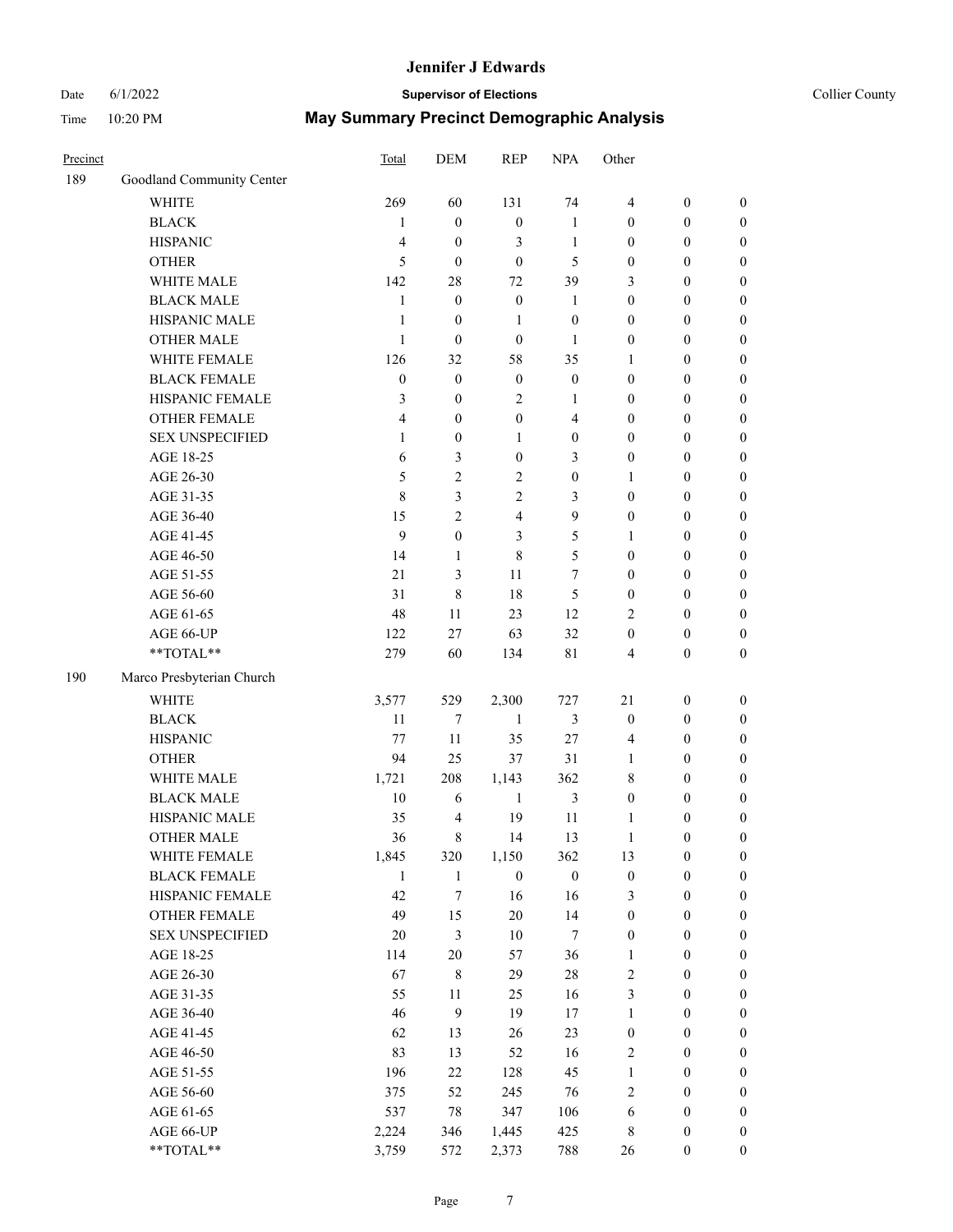Date 6/1/2022 **Supervisor of Elections** Collier County

| Precinct |                        | Total | DEM                     | <b>REP</b>     | <b>NPA</b>       | Other            |                  |                  |
|----------|------------------------|-------|-------------------------|----------------|------------------|------------------|------------------|------------------|
| 193      | Mackle Park            |       |                         |                |                  |                  |                  |                  |
|          | <b>WHITE</b>           | 5,607 | 831                     | 3,568          | 1,152            | 56               | $\boldsymbol{0}$ | $\boldsymbol{0}$ |
|          | <b>BLACK</b>           | 28    | 13                      | 5              | 10               | $\boldsymbol{0}$ | $\boldsymbol{0}$ | $\boldsymbol{0}$ |
|          | <b>HISPANIC</b>        | 292   | 61                      | 137            | 91               | 3                | $\boldsymbol{0}$ | $\boldsymbol{0}$ |
|          | <b>OTHER</b>           | 167   | 30                      | 72             | 63               | $\mathfrak{2}$   | $\boldsymbol{0}$ | $\boldsymbol{0}$ |
|          | WHITE MALE             | 2,762 | 321                     | 1,832          | 577              | 32               | $\boldsymbol{0}$ | $\boldsymbol{0}$ |
|          | <b>BLACK MALE</b>      | 19    | 10                      | $\overline{4}$ | 5                | $\boldsymbol{0}$ | $\boldsymbol{0}$ | $\boldsymbol{0}$ |
|          | HISPANIC MALE          | 129   | 24                      | 61             | 41               | 3                | $\boldsymbol{0}$ | $\boldsymbol{0}$ |
|          | <b>OTHER MALE</b>      | 63    | $\,$ 8 $\,$             | 28             | 25               | $\mathbf{2}$     | $\boldsymbol{0}$ | $\boldsymbol{0}$ |
|          | WHITE FEMALE           | 2,824 | 505                     | 1,724          | 571              | 24               | $\boldsymbol{0}$ | $\boldsymbol{0}$ |
|          | <b>BLACK FEMALE</b>    | 9     | 3                       | $\mathbf{1}$   | 5                | $\boldsymbol{0}$ | $\boldsymbol{0}$ | 0                |
|          | HISPANIC FEMALE        | 161   | 37                      | 75             | 49               | 0                | $\boldsymbol{0}$ | 0                |
|          | <b>OTHER FEMALE</b>    | 83    | 20                      | 35             | 28               | $\boldsymbol{0}$ | $\boldsymbol{0}$ | 0                |
|          | <b>SEX UNSPECIFIED</b> | 44    | $\tau$                  | 22             | 15               | $\boldsymbol{0}$ | $\boldsymbol{0}$ | $\boldsymbol{0}$ |
|          | AGE 18-25              | 364   | 75                      | 173            | 112              | 4                | $\boldsymbol{0}$ | $\boldsymbol{0}$ |
|          | AGE 26-30              | 148   | 38                      | 56             | 50               | 4                | $\boldsymbol{0}$ | $\boldsymbol{0}$ |
|          | AGE 31-35              | 195   | 37                      | 95             | 63               | $\boldsymbol{0}$ | $\boldsymbol{0}$ | $\boldsymbol{0}$ |
|          | AGE 36-40              | 199   | 34                      | 99             | 62               | 4                | $\boldsymbol{0}$ | $\boldsymbol{0}$ |
|          | AGE 41-45              | 237   | 49                      | 115            | 69               | 4                | $\boldsymbol{0}$ | $\boldsymbol{0}$ |
|          | AGE 46-50              | 265   | 28                      | 151            | 85               | $\mathbf{1}$     | $\boldsymbol{0}$ | $\boldsymbol{0}$ |
|          | AGE 51-55              | 444   | 68                      | 260            | 105              | 11               | $\boldsymbol{0}$ | 0                |
|          | AGE 56-60              | 701   | 95                      | 470            | 133              | 3                | $\boldsymbol{0}$ | 0                |
|          | AGE 61-65              | 808   | 107                     | 548            | 143              | 10               | $\boldsymbol{0}$ | 0                |
|          | AGE 66-UP              | 2,733 | 404                     | 1,815          | 494              | $20\,$           | $\boldsymbol{0}$ | 0                |
|          | **TOTAL**              | 6,094 | 935                     | 3,782          | 1,316            | 61               | $\boldsymbol{0}$ | $\boldsymbol{0}$ |
| 194      | Marco Lutheran Church  |       |                         |                |                  |                  |                  |                  |
|          | <b>WHITE</b>           | 3,847 | 522                     | 2,529          | 762              | 34               | $\boldsymbol{0}$ | $\boldsymbol{0}$ |
|          | <b>BLACK</b>           | 9     | 5                       | $\overline{4}$ | $\boldsymbol{0}$ | $\boldsymbol{0}$ | $\boldsymbol{0}$ | $\boldsymbol{0}$ |
|          | <b>HISPANIC</b>        | 88    | 18                      | 50             | $20\,$           | $\boldsymbol{0}$ | $\boldsymbol{0}$ | $\boldsymbol{0}$ |
|          | <b>OTHER</b>           | 60    | $\,8\,$                 | 32             | $20\,$           | $\boldsymbol{0}$ | $\boldsymbol{0}$ | $\boldsymbol{0}$ |
|          | WHITE MALE             | 1,883 | 207                     | 1,262          | 397              | 17               | $\boldsymbol{0}$ | $\boldsymbol{0}$ |
|          | <b>BLACK MALE</b>      | 5     | $\overline{c}$          | 3              | $\boldsymbol{0}$ | $\boldsymbol{0}$ | $\boldsymbol{0}$ | $\boldsymbol{0}$ |
|          | HISPANIC MALE          | 32    | 7                       | 18             | 7                | $\boldsymbol{0}$ | $\boldsymbol{0}$ | 0                |
|          | <b>OTHER MALE</b>      | 27    | $\overline{\mathbf{4}}$ | 16             | $\tau$           | $\boldsymbol{0}$ | $\boldsymbol{0}$ | $\boldsymbol{0}$ |
|          | WHITE FEMALE           | 1,957 | 313                     | 1,265          | 362              | 17               | $\boldsymbol{0}$ | 0                |
|          | <b>BLACK FEMALE</b>    | 4     | 3                       | $\mathbf{1}$   | $\boldsymbol{0}$ | $\boldsymbol{0}$ | $\boldsymbol{0}$ | $\overline{0}$   |
|          | HISPANIC FEMALE        | 55    | $11\,$                  | 31             | 13               | $\boldsymbol{0}$ | $\boldsymbol{0}$ | $\overline{0}$   |
|          | <b>OTHER FEMALE</b>    | 30    | $\overline{\mathbf{4}}$ | 15             | $11\,$           | $\boldsymbol{0}$ | $\boldsymbol{0}$ | $\overline{0}$   |
|          | <b>SEX UNSPECIFIED</b> | 11    | $\overline{c}$          | $\overline{4}$ | 5                | $\boldsymbol{0}$ | $\boldsymbol{0}$ | 0                |
|          | AGE 18-25              | 113   | 17                      | 59             | 34               | 3                | $\boldsymbol{0}$ | 0                |
|          | AGE 26-30              | 59    | 12                      | 30             | 15               | 2                | $\boldsymbol{0}$ | 0                |
|          | AGE 31-35              | 43    | 5                       | 25             | 13               | $\boldsymbol{0}$ | $\boldsymbol{0}$ | 0                |
|          | AGE 36-40              | 43    | 16                      | 17             | $10\,$           | $\boldsymbol{0}$ | $\boldsymbol{0}$ | 0                |
|          | AGE 41-45              | 56    | 12                      | 27             | 17               | $\boldsymbol{0}$ | $\boldsymbol{0}$ | 0                |
|          | AGE 46-50              | 86    | 11                      | 47             | $28\,$           | $\boldsymbol{0}$ | $\boldsymbol{0}$ | 0                |
|          | AGE 51-55              | 218   | 32                      | 139            | 47               | $\boldsymbol{0}$ | $\boldsymbol{0}$ | 0                |
|          | AGE 56-60              | 375   | 35                      | 273            | 61               | 6                | $\boldsymbol{0}$ | 0                |
|          | AGE 61-65              | 501   | 63                      | 323            | 110              | 5                | $\boldsymbol{0}$ | 0                |
|          | AGE 66-UP              | 2,510 | 350                     | 1,675          | 467              | 18               | $\boldsymbol{0}$ | 0                |
|          | **TOTAL**              | 4,004 | 553                     | 2,615          | 802              | 34               | $\boldsymbol{0}$ | $\boldsymbol{0}$ |
|          |                        |       |                         |                |                  |                  |                  |                  |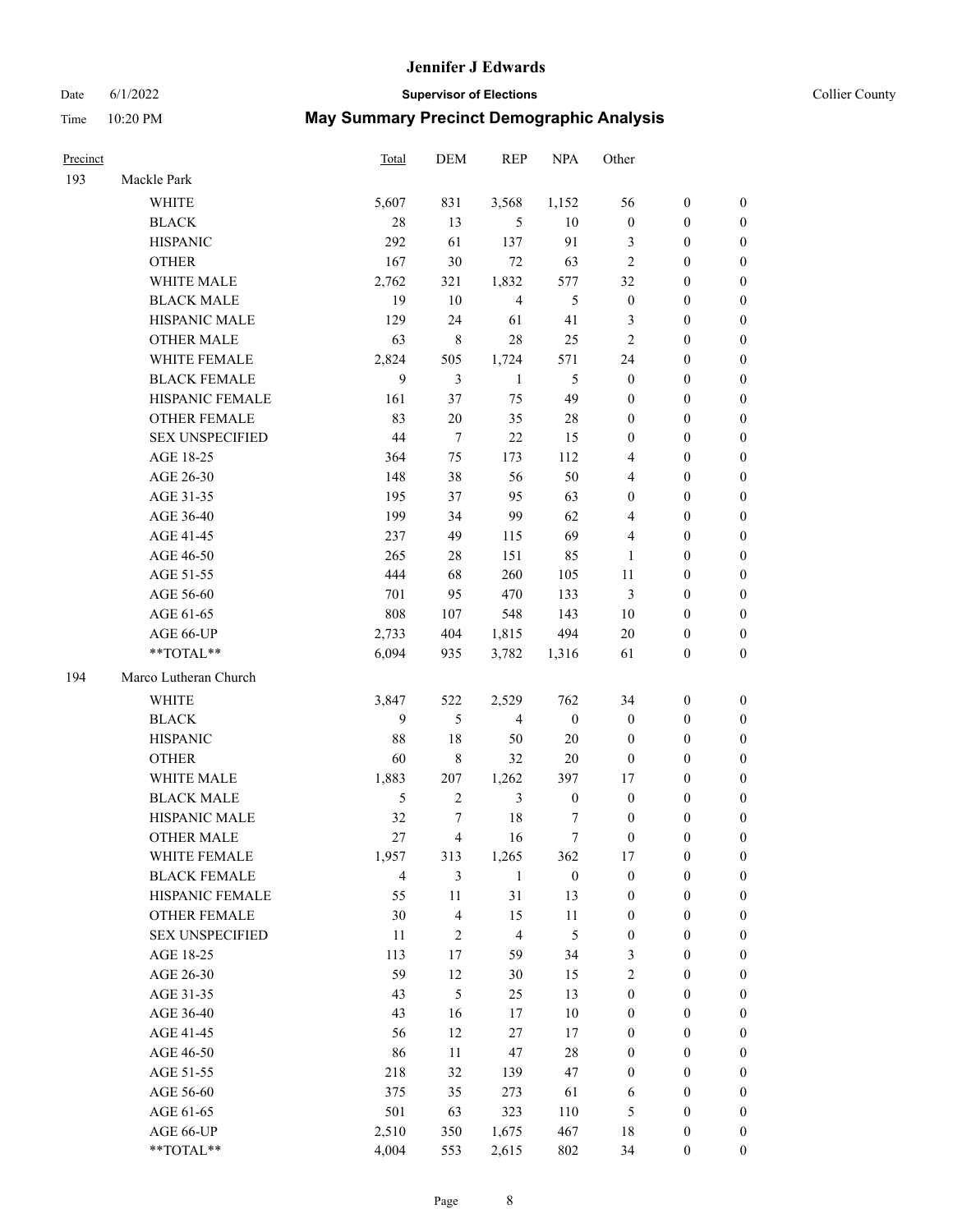# Date 6/1/2022 **Supervisor of Elections Supervisor of Elections** Collier County

| <b>Precinct</b> |                                | Total | DEM    | <b>REP</b>     | <b>NPA</b> | Other            |                  |                  |
|-----------------|--------------------------------|-------|--------|----------------|------------|------------------|------------------|------------------|
| 202             | North Collier Fire Admin HQ    |       |        |                |            |                  |                  |                  |
|                 | <b>WHITE</b>                   | 3,847 | 774    | 2,141          | 867        | 65               | $\boldsymbol{0}$ | $\boldsymbol{0}$ |
|                 | <b>BLACK</b>                   | 46    | 31     | 5              | 10         | $\boldsymbol{0}$ | $\boldsymbol{0}$ | $\boldsymbol{0}$ |
|                 | <b>HISPANIC</b>                | 261   | 75     | 84             | 97         | 5                | $\boldsymbol{0}$ | $\boldsymbol{0}$ |
|                 | <b>OTHER</b>                   | 192   | 31     | 77             | 79         | 5                | $\boldsymbol{0}$ | $\boldsymbol{0}$ |
|                 | WHITE MALE                     | 1,784 | 268    | 1,045          | 443        | 28               | $\boldsymbol{0}$ | $\boldsymbol{0}$ |
|                 | <b>BLACK MALE</b>              | 15    | 10     | 3              | $\sqrt{2}$ | $\boldsymbol{0}$ | $\boldsymbol{0}$ | $\boldsymbol{0}$ |
|                 | HISPANIC MALE                  | 114   | 32     | 37             | 43         | $\overline{c}$   | $\boldsymbol{0}$ | $\boldsymbol{0}$ |
|                 | <b>OTHER MALE</b>              | 78    | 8      | 29             | 37         | $\overline{4}$   | $\boldsymbol{0}$ | $\boldsymbol{0}$ |
|                 | WHITE FEMALE                   | 2,051 | 502    | 1,090          | 422        | 37               | $\boldsymbol{0}$ | $\boldsymbol{0}$ |
|                 | <b>BLACK FEMALE</b>            | 30    | 21     | $\overline{2}$ | $\tau$     | $\boldsymbol{0}$ | $\boldsymbol{0}$ | 0                |
|                 | HISPANIC FEMALE                | 144   | 42     | 47             | 52         | 3                | $\boldsymbol{0}$ | 0                |
|                 | <b>OTHER FEMALE</b>            | 90    | $20\,$ | 36             | 33         | $\mathbf{1}$     | $\boldsymbol{0}$ | 0                |
|                 | <b>SEX UNSPECIFIED</b>         | 40    | 8      | 18             | 14         | $\boldsymbol{0}$ | $\boldsymbol{0}$ | $\boldsymbol{0}$ |
|                 | AGE 18-25                      | 284   | 60     | 125            | 91         | 8                | $\boldsymbol{0}$ | $\boldsymbol{0}$ |
|                 | AGE 26-30                      | 145   | 30     | 59             | 53         | 3                | $\boldsymbol{0}$ | $\boldsymbol{0}$ |
|                 | AGE 31-35                      | 191   | 37     | 88             | 62         | 4                | $\boldsymbol{0}$ | $\boldsymbol{0}$ |
|                 | AGE 36-40                      | 203   | 37     | 96             | 65         | 5                | $\boldsymbol{0}$ | $\boldsymbol{0}$ |
|                 | AGE 41-45                      | 228   | 54     | 97             | 77         | $\boldsymbol{0}$ | $\boldsymbol{0}$ | $\boldsymbol{0}$ |
|                 | AGE 46-50                      | 231   | 52     | 115            | 57         | 7                | $\boldsymbol{0}$ | $\boldsymbol{0}$ |
|                 | AGE 51-55                      | 316   | 55     | 170            | 85         | 6                | $\boldsymbol{0}$ | $\boldsymbol{0}$ |
|                 | AGE 56-60                      | 411   | 69     | 243            | 92         | 7                | $\boldsymbol{0}$ | 0                |
|                 | AGE 61-65                      | 487   | 118    | 268            | 93         | $\,$ 8 $\,$      | $\boldsymbol{0}$ | 0                |
|                 | AGE 66-UP                      | 1,850 | 399    | 1,046          | 378        | 27               | $\boldsymbol{0}$ | 0                |
|                 | $**TOTAL**$                    | 4,346 | 911    | 2,307          | 1,053      | $75\,$           | $\boldsymbol{0}$ | $\boldsymbol{0}$ |
| 203             | Vanderbilt Presbyterian Church |       |        |                |            |                  |                  |                  |
|                 | <b>WHITE</b>                   | 4,540 | 707    | 2,780          | 974        | 79               | $\boldsymbol{0}$ | $\boldsymbol{0}$ |
|                 | <b>BLACK</b>                   | 53    | 28     | $11\,$         | 14         | $\boldsymbol{0}$ | $\boldsymbol{0}$ | $\boldsymbol{0}$ |
|                 | <b>HISPANIC</b>                | 281   | 69     | 125            | 82         | 5                | $\boldsymbol{0}$ | $\boldsymbol{0}$ |
|                 | <b>OTHER</b>                   | 260   | 72     | 102            | $80\,$     | 6                | $\boldsymbol{0}$ | $\boldsymbol{0}$ |
|                 | WHITE MALE                     | 2,221 | 247    | 1,427          | 505        | 42               | $\boldsymbol{0}$ | $\boldsymbol{0}$ |
|                 | <b>BLACK MALE</b>              | 31    | 17     | $\tau$         | $\tau$     | $\boldsymbol{0}$ | $\boldsymbol{0}$ | $\boldsymbol{0}$ |
|                 | HISPANIC MALE                  | 121   | 31     | 51             | 36         | 3                | $\boldsymbol{0}$ | 0                |
|                 | <b>OTHER MALE</b>              | 104   | 25     | 47             | 31         | $\mathbf{1}$     | $\boldsymbol{0}$ | 0                |
|                 | WHITE FEMALE                   | 2,298 | 457    | 1,339          | 465        | 37               | $\boldsymbol{0}$ | 0                |
|                 | <b>BLACK FEMALE</b>            | 22    | 11     | $\overline{4}$ | $\tau$     | $\boldsymbol{0}$ | $\boldsymbol{0}$ | $\boldsymbol{0}$ |
|                 | HISPANIC FEMALE                | 157   | 38     | 72             | 45         | $\overline{c}$   | $\boldsymbol{0}$ | $\overline{0}$   |
|                 | <b>OTHER FEMALE</b>            | 134   | 41     | 49             | 40         | 4                | $\boldsymbol{0}$ | $\overline{0}$   |
|                 | <b>SEX UNSPECIFIED</b>         | 46    | 9      | $22\,$         | 14         | $\mathbf{1}$     | $\boldsymbol{0}$ | $\overline{0}$   |
|                 | AGE 18-25                      | 413   | 86     | 195            | 121        | $11\,$           | $\boldsymbol{0}$ | $\overline{0}$   |
|                 | AGE 26-30                      | 175   | 43     | 76             | 52         | $\overline{4}$   | $\boldsymbol{0}$ | 0                |
|                 | AGE 31-35                      | 226   | 44     | 101            | $71\,$     | $10\,$           | $\boldsymbol{0}$ | 0                |
|                 | AGE 36-40                      | 344   | 59     | 160            | 117        | 8                | $\boldsymbol{0}$ | 0                |
|                 | AGE 41-45                      | 396   | 65     | 201            | 122        | 8                | $\boldsymbol{0}$ | 0                |
|                 | AGE 46-50                      | 375   | 56     | 207            | 109        | 3                | $\boldsymbol{0}$ | 0                |
|                 | AGE 51-55                      | 465   | 86     | 284            | 89         | 6                | $\boldsymbol{0}$ | $\boldsymbol{0}$ |
|                 | AGE 56-60                      | 511   | 71     | 343            | 91         | 6                | $\boldsymbol{0}$ | $\boldsymbol{0}$ |
|                 | AGE 61-65                      | 607   | 98     | 405            | 95         | 9                | $\boldsymbol{0}$ | $\overline{0}$   |
|                 | AGE 66-UP                      | 1,622 | 268    | 1,046          | 283        | 25               | $\boldsymbol{0}$ | 0                |
|                 | **TOTAL**                      | 5,134 | 876    | 3,018          | 1,150      | 90               | $\boldsymbol{0}$ | $\boldsymbol{0}$ |
|                 |                                |       |        |                |            |                  |                  |                  |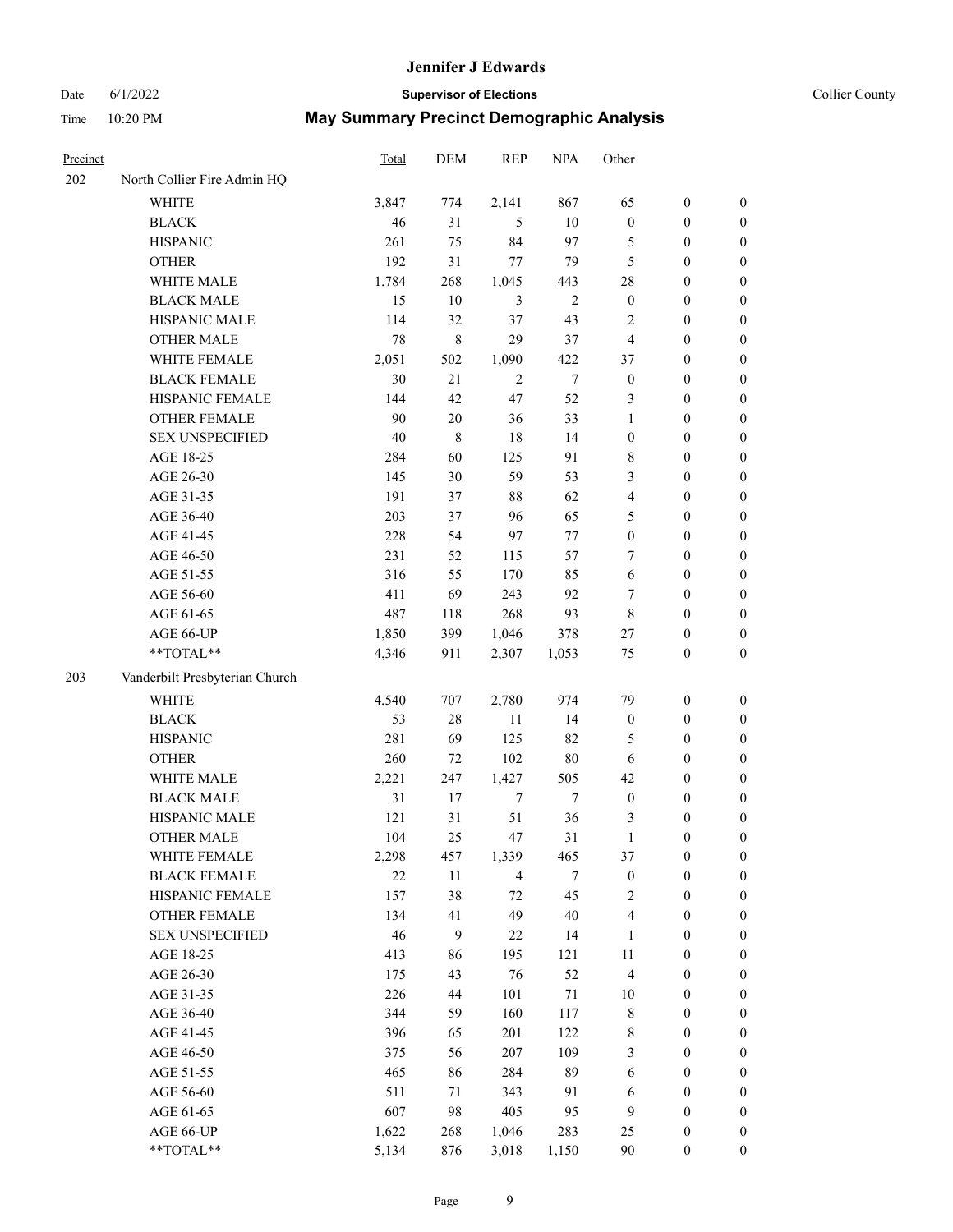#### Date 6/1/2022 **Supervisor of Elections Supervisor of Elections** Collier County

| Precinct |                                       | Total | DEM    | <b>REP</b>     | <b>NPA</b>     | Other            |                  |                  |
|----------|---------------------------------------|-------|--------|----------------|----------------|------------------|------------------|------------------|
| 204      | North Collier Regional Park           |       |        |                |                |                  |                  |                  |
|          | <b>WHITE</b>                          | 3,454 | 669    | 1,939          | 798            | 48               | $\boldsymbol{0}$ | $\boldsymbol{0}$ |
|          | <b>BLACK</b>                          | 109   | 74     | 5              | $28\,$         | $\sqrt{2}$       | $\boldsymbol{0}$ | $\boldsymbol{0}$ |
|          | <b>HISPANIC</b>                       | 376   | 102    | 113            | 156            | 5                | $\boldsymbol{0}$ | $\boldsymbol{0}$ |
|          | <b>OTHER</b>                          | 148   | 29     | 54             | 61             | $\overline{4}$   | $\boldsymbol{0}$ | $\boldsymbol{0}$ |
|          | WHITE MALE                            | 1,501 | 235    | 888            | 356            | 22               | $\boldsymbol{0}$ | $\boldsymbol{0}$ |
|          | <b>BLACK MALE</b>                     | 48    | 30     | $\mathbf{1}$   | 16             | $\mathbf{1}$     | $\boldsymbol{0}$ | $\boldsymbol{0}$ |
|          | HISPANIC MALE                         | 151   | 39     | 53             | 57             | $\overline{c}$   | $\boldsymbol{0}$ | $\boldsymbol{0}$ |
|          | <b>OTHER MALE</b>                     | 59    | 9      | 23             | 26             | $\mathbf{1}$     | $\boldsymbol{0}$ | $\boldsymbol{0}$ |
|          | WHITE FEMALE                          | 1,943 | 432    | 1,046          | 439            | 26               | $\boldsymbol{0}$ | $\boldsymbol{0}$ |
|          | <b>BLACK FEMALE</b>                   | 60    | 43     | $\overline{4}$ | 12             | $\mathbf{1}$     | $\boldsymbol{0}$ | $\boldsymbol{0}$ |
|          | HISPANIC FEMALE                       | 218   | 63     | 59             | 93             | 3                | $\boldsymbol{0}$ | 0                |
|          | <b>OTHER FEMALE</b>                   | 69    | 17     | 24             | 26             | $\mathfrak{2}$   | $\boldsymbol{0}$ | $\boldsymbol{0}$ |
|          | <b>SEX UNSPECIFIED</b>                | 38    | 6      | 13             | 18             | $\mathbf{1}$     | $\boldsymbol{0}$ | $\boldsymbol{0}$ |
|          | AGE 18-25                             | 286   | 58     | 118            | 103            | 7                | $\boldsymbol{0}$ | $\boldsymbol{0}$ |
|          | AGE 26-30                             | 157   | 36     | 47             | 70             | 4                | $\boldsymbol{0}$ | $\boldsymbol{0}$ |
|          | AGE 31-35                             | 166   | 36     | 74             | 52             | 4                | $\boldsymbol{0}$ | $\boldsymbol{0}$ |
|          | AGE 36-40                             | 150   | 43     | 50             | 52             | 5                | $\boldsymbol{0}$ | $\boldsymbol{0}$ |
|          | AGE 41-45                             | 159   | 42     | 54             | 63             | $\boldsymbol{0}$ | $\boldsymbol{0}$ | $\boldsymbol{0}$ |
|          | AGE 46-50                             | 218   | 38     | 95             | $80\,$         | 5                | $\boldsymbol{0}$ | $\boldsymbol{0}$ |
|          | AGE 51-55                             | 269   | 63     | 143            | 58             | 5                | $\boldsymbol{0}$ | $\boldsymbol{0}$ |
|          | AGE 56-60                             | 317   | 52     | 183            | 77             | 5                | $\boldsymbol{0}$ | 0                |
|          | AGE 61-65                             | 347   | 83     | 192            | 69             | 3                | $\boldsymbol{0}$ | 0                |
|          | AGE 66-UP                             | 2,018 | 423    | 1,155          | 419            | 21               | $\boldsymbol{0}$ | $\boldsymbol{0}$ |
|          | **TOTAL**                             | 4,087 | 874    | 2,111          | 1,043          | 59               | $\boldsymbol{0}$ | $\boldsymbol{0}$ |
| 205      | First Congregational Church of Naples |       |        |                |                |                  |                  |                  |
|          | <b>WHITE</b>                          | 4,214 | 683    | 2,537          | 927            | 67               | $\boldsymbol{0}$ | $\boldsymbol{0}$ |
|          | <b>BLACK</b>                          | 48    | 33     | 6              | 8              | $\mathbf{1}$     | $\boldsymbol{0}$ | $\boldsymbol{0}$ |
|          | <b>HISPANIC</b>                       | 188   | 52     | 83             | 52             | $\mathbf{1}$     | $\boldsymbol{0}$ | $\boldsymbol{0}$ |
|          | <b>OTHER</b>                          | 237   | 54     | 103            | 76             | 4                | $\boldsymbol{0}$ | $\boldsymbol{0}$ |
|          | WHITE MALE                            | 2,041 | 280    | 1,258          | 473            | 30               | $\boldsymbol{0}$ | $\boldsymbol{0}$ |
|          | <b>BLACK MALE</b>                     | 18    | $11\,$ | $\mathbf{1}$   | $\sqrt{6}$     | $\boldsymbol{0}$ | $\boldsymbol{0}$ | $\boldsymbol{0}$ |
|          | HISPANIC MALE                         | 66    | 11     | 33             | 22             | $\boldsymbol{0}$ | $\boldsymbol{0}$ | $\boldsymbol{0}$ |
|          | <b>OTHER MALE</b>                     | 92    | 18     | 37             | 36             | 1                | $\boldsymbol{0}$ | $\boldsymbol{0}$ |
|          | WHITE FEMALE                          | 2,165 | 403    | 1,276          | 449            | 37               | $\boldsymbol{0}$ | 0                |
|          | <b>BLACK FEMALE</b>                   | 30    | 22     | 5              | $\overline{c}$ | $\mathbf{1}$     | $\boldsymbol{0}$ | $\boldsymbol{0}$ |
|          | HISPANIC FEMALE                       | 118   | 39     | 49             | 29             | $\mathbf{1}$     | $\boldsymbol{0}$ | $\boldsymbol{0}$ |
|          | OTHER FEMALE                          | 125   | 35     | 55             | 33             | $\sqrt{2}$       | $\boldsymbol{0}$ | $\overline{0}$   |
|          | <b>SEX UNSPECIFIED</b>                | 32    | 3      | 15             | 13             | $\mathbf{1}$     | $\boldsymbol{0}$ | 0                |
|          | AGE 18-25                             | 265   | 59     | 120            | 76             | $10\,$           | $\boldsymbol{0}$ | $\overline{0}$   |
|          | AGE 26-30                             | 103   | 17     | 57             | $28\,$         | $\mathbf{1}$     | $\boldsymbol{0}$ | 0                |
|          | AGE 31-35                             | 149   | $20\,$ | 87             | 40             | 2                | $\boldsymbol{0}$ | 0                |
|          | AGE 36-40                             | 212   | 35     | 108            | 67             | $\sqrt{2}$       | $\boldsymbol{0}$ | 0                |
|          | AGE 41-45                             | 265   | 57     | 116            | 86             | 6                | $\boldsymbol{0}$ | 0                |
|          | AGE 46-50                             | 237   | 41     | 132            | 61             | 3                | $\boldsymbol{0}$ | 0                |
|          | AGE 51-55                             | 325   | 35     | 196            | 90             | 4                | $\boldsymbol{0}$ | $\boldsymbol{0}$ |
|          | AGE 56-60                             | 416   | 64     | 251            | 94             | 7                | $\boldsymbol{0}$ | $\boldsymbol{0}$ |
|          | AGE 61-65                             | 499   | $80\,$ | 321            | 91             | 7                | $\boldsymbol{0}$ | $\boldsymbol{0}$ |
|          | AGE 66-UP                             | 2,216 | 414    | 1,341          | 430            | 31               | $\boldsymbol{0}$ | 0                |
|          | **TOTAL**                             | 4,687 | 822    | 2,729          | 1,063          | 73               | $\boldsymbol{0}$ | $\boldsymbol{0}$ |
|          |                                       |       |        |                |                |                  |                  |                  |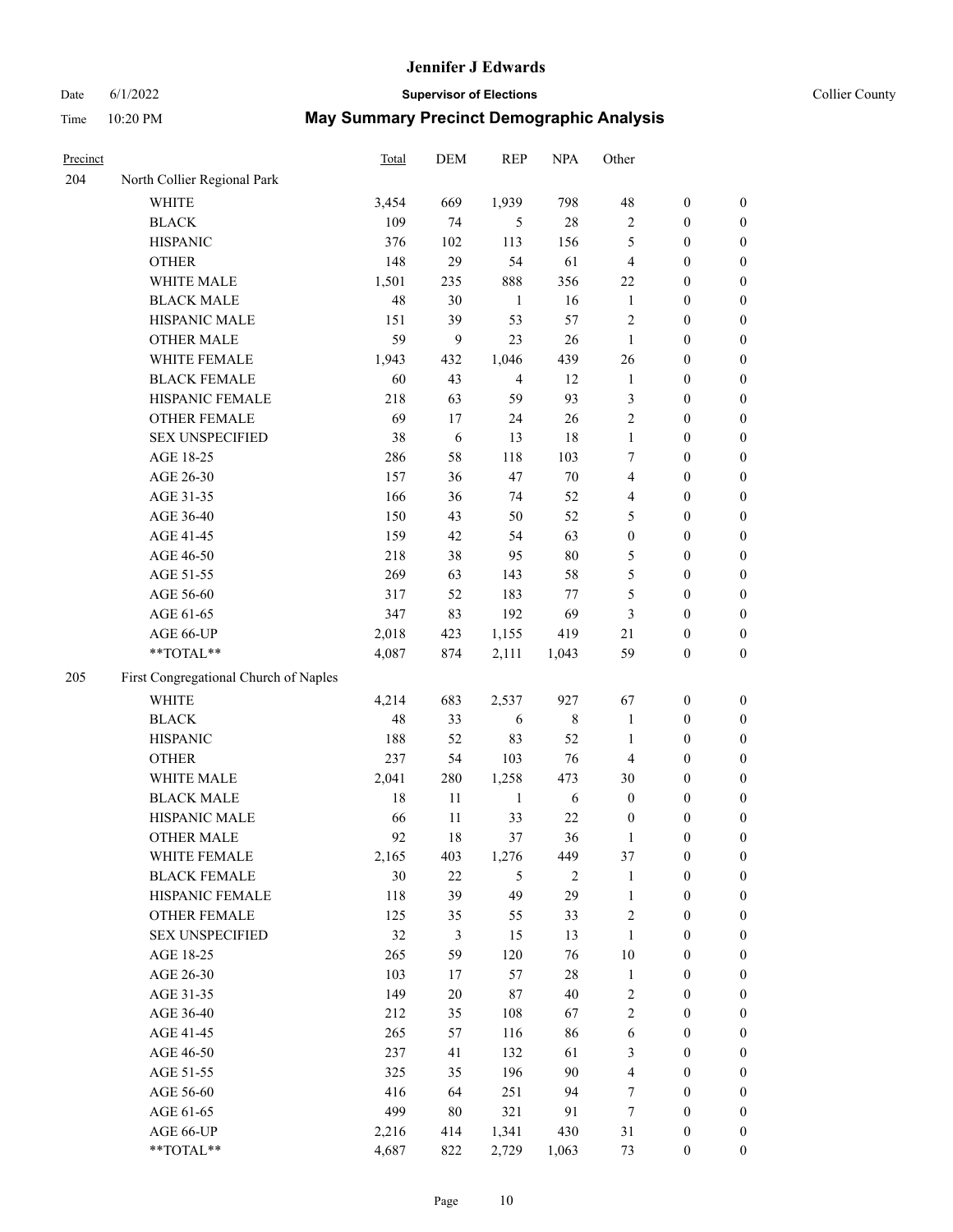# Date 6/1/2022 **Supervisor of Elections Supervisor of Elections** Collier County

| Precinct |                        | Total | DEM            | <b>REP</b>       | <b>NPA</b>   | Other            |                  |                  |
|----------|------------------------|-------|----------------|------------------|--------------|------------------|------------------|------------------|
| 221      | Summit Church          |       |                |                  |              |                  |                  |                  |
|          | <b>WHITE</b>           | 4,313 | 914            | 2,388            | 948          | 63               | $\boldsymbol{0}$ | $\boldsymbol{0}$ |
|          | <b>BLACK</b>           | 63    | 35             | -1               | 27           | $\boldsymbol{0}$ | $\boldsymbol{0}$ | $\boldsymbol{0}$ |
|          | <b>HISPANIC</b>        | 132   | 35             | 49               | 47           | 1                | $\boldsymbol{0}$ | $\boldsymbol{0}$ |
|          | <b>OTHER</b>           | 162   | 46             | 54               | 58           | $\overline{4}$   | $\boldsymbol{0}$ | $\boldsymbol{0}$ |
|          | WHITE MALE             | 1,952 | 362            | 1,085            | 473          | 32               | $\boldsymbol{0}$ | $\boldsymbol{0}$ |
|          | <b>BLACK MALE</b>      | 29    | 15             | $\mathbf{1}$     | 13           | $\boldsymbol{0}$ | $\boldsymbol{0}$ | $\boldsymbol{0}$ |
|          | HISPANIC MALE          | 58    | 16             | 20               | 21           | $\mathbf{1}$     | $\boldsymbol{0}$ | $\boldsymbol{0}$ |
|          | <b>OTHER MALE</b>      | 68    | 23             | 22               | 21           | $\overline{c}$   | $\boldsymbol{0}$ | $\boldsymbol{0}$ |
|          | <b>WHITE FEMALE</b>    | 2,351 | 551            | 1,298            | 471          | 31               | $\boldsymbol{0}$ | $\boldsymbol{0}$ |
|          | <b>BLACK FEMALE</b>    | 34    | $20\,$         | $\boldsymbol{0}$ | 14           | $\boldsymbol{0}$ | $\boldsymbol{0}$ | 0                |
|          | HISPANIC FEMALE        | 74    | 19             | 29               | 26           | $\boldsymbol{0}$ | $\boldsymbol{0}$ | 0                |
|          | <b>OTHER FEMALE</b>    | 82    | 20             | $28\,$           | 32           | $\mathfrak{2}$   | $\boldsymbol{0}$ | 0                |
|          | <b>SEX UNSPECIFIED</b> | 22    | $\overline{4}$ | 9                | 9            | $\boldsymbol{0}$ | $\boldsymbol{0}$ | $\boldsymbol{0}$ |
|          | AGE 18-25              | 178   | 42             | 69               | 66           | 1                | $\boldsymbol{0}$ | $\boldsymbol{0}$ |
|          | AGE 26-30              | 148   | 36             | 54               | 53           | 5                | $\boldsymbol{0}$ | $\boldsymbol{0}$ |
|          | AGE 31-35              | 120   | 33             | $42\,$           | 41           | 4                | $\boldsymbol{0}$ | $\boldsymbol{0}$ |
|          | AGE 36-40              | 91    | 20             | 36               | 35           | $\boldsymbol{0}$ | $\boldsymbol{0}$ | $\boldsymbol{0}$ |
|          | AGE 41-45              | 105   | 29             | 36               | 33           | 7                | $\boldsymbol{0}$ | $\boldsymbol{0}$ |
|          | AGE 46-50              | 135   | 28             | 66               | 37           | 4                | $\boldsymbol{0}$ | $\boldsymbol{0}$ |
|          | AGE 51-55              | 207   | 39             | 111              | 55           | $\mathfrak{2}$   | $\boldsymbol{0}$ | 0                |
|          | AGE 56-60              | 319   | 61             | 172              | 80           | 6                | $\boldsymbol{0}$ | 0                |
|          | AGE 61-65              | 420   | 88             | 224              | 104          | $\overline{4}$   | $\boldsymbol{0}$ | 0                |
|          | AGE 66-UP              | 2,947 | 654            | 1,682            | 576          | 35               | $\boldsymbol{0}$ | 0                |
|          | **TOTAL**              | 4,670 | 1,030          | 2,492            | 1,080        | 68               | $\boldsymbol{0}$ | $\boldsymbol{0}$ |
|          |                        |       |                |                  |              |                  |                  |                  |
| 222      | Grow Church            |       |                |                  |              |                  |                  |                  |
|          | <b>WHITE</b>           | 4,203 | 804            | 2,452            | 894          | 53               | $\boldsymbol{0}$ | $\boldsymbol{0}$ |
|          | <b>BLACK</b>           | 13    | 8              | $\sqrt{2}$       | $\sqrt{2}$   | $\mathbf{1}$     | $\boldsymbol{0}$ | $\boldsymbol{0}$ |
|          | <b>HISPANIC</b>        | 68    | 21             | 22               | 23           | 2                | $\boldsymbol{0}$ | $\boldsymbol{0}$ |
|          | <b>OTHER</b>           | 136   | 28             | 59               | 46           | $\mathfrak{Z}$   | $\boldsymbol{0}$ | $\boldsymbol{0}$ |
|          | WHITE MALE             | 1,987 | 306            | 1,211            | 444          | 26               | $\boldsymbol{0}$ | $\boldsymbol{0}$ |
|          | <b>BLACK MALE</b>      | 7     | 5              | $\mathbf{1}$     | $\mathbf{1}$ | $\boldsymbol{0}$ | $\boldsymbol{0}$ | $\boldsymbol{0}$ |
|          | HISPANIC MALE          | 29    | 9              | $10\,$           | $\,$ $\,$    | 2                | $\boldsymbol{0}$ | 0                |
|          | <b>OTHER MALE</b>      | 57    | 8              | 26               | 21           | $\mathfrak{2}$   | $\boldsymbol{0}$ | 0                |
|          | WHITE FEMALE           | 2,211 | 497            | 1,239            | 448          | 27               | $\boldsymbol{0}$ | 0                |
|          | <b>BLACK FEMALE</b>    | 6     | 3              | $\mathbf{1}$     | $\mathbf{1}$ | $\mathbf{1}$     | $\boldsymbol{0}$ | $\boldsymbol{0}$ |
|          | HISPANIC FEMALE        | 38    | 12             | $11\,$           | 15           | $\boldsymbol{0}$ | $\boldsymbol{0}$ | $\overline{0}$   |
|          | OTHER FEMALE           | 68    | 17             | 29               | $21\,$       | $\mathbf{1}$     | $\boldsymbol{0}$ | $\overline{0}$   |
|          | <b>SEX UNSPECIFIED</b> | 17    | 4              | $\tau$           | 6            | $\boldsymbol{0}$ | $\boldsymbol{0}$ | $\overline{0}$   |
|          | AGE 18-25              | 149   | 27             | $71\,$           | 47           | 4                | $\boldsymbol{0}$ | $\overline{0}$   |
|          | AGE 26-30              | 89    | $22\,$         | 31               | 33           | 3                | $\boldsymbol{0}$ | 0                |
|          | AGE 31-35              | 79    | 15             | 32               | 31           | $\mathbf{1}$     | $\boldsymbol{0}$ | 0                |
|          | AGE 36-40              | 94    | 21             | 40               | 29           | 4                | $\boldsymbol{0}$ | 0                |
|          | AGE 41-45              | 81    | 19             | 31               | 27           | 4                | $\boldsymbol{0}$ | 0                |
|          | AGE 46-50              | 96    | 18             | 49               | $28\,$       | $\mathbf{1}$     | $\boldsymbol{0}$ | 0                |
|          | AGE 51-55              | 214   | 29             | 116              | 67           | $\sqrt{2}$       | $\boldsymbol{0}$ | $\boldsymbol{0}$ |
|          | AGE 56-60              | 390   | 63             | 228              | 92           | 7                | $\boldsymbol{0}$ | $\boldsymbol{0}$ |
|          | AGE 61-65              | 555   | 100            | 318              | 130          | 7                | $\boldsymbol{0}$ | $\overline{0}$   |
|          | AGE 66-UP              | 2,673 | 547            | 1,619            | 481          | 26               | $\boldsymbol{0}$ | 0                |
|          | **TOTAL**              | 4,420 | 861            | 2,535            | 965          | 59               | $\boldsymbol{0}$ | $\boldsymbol{0}$ |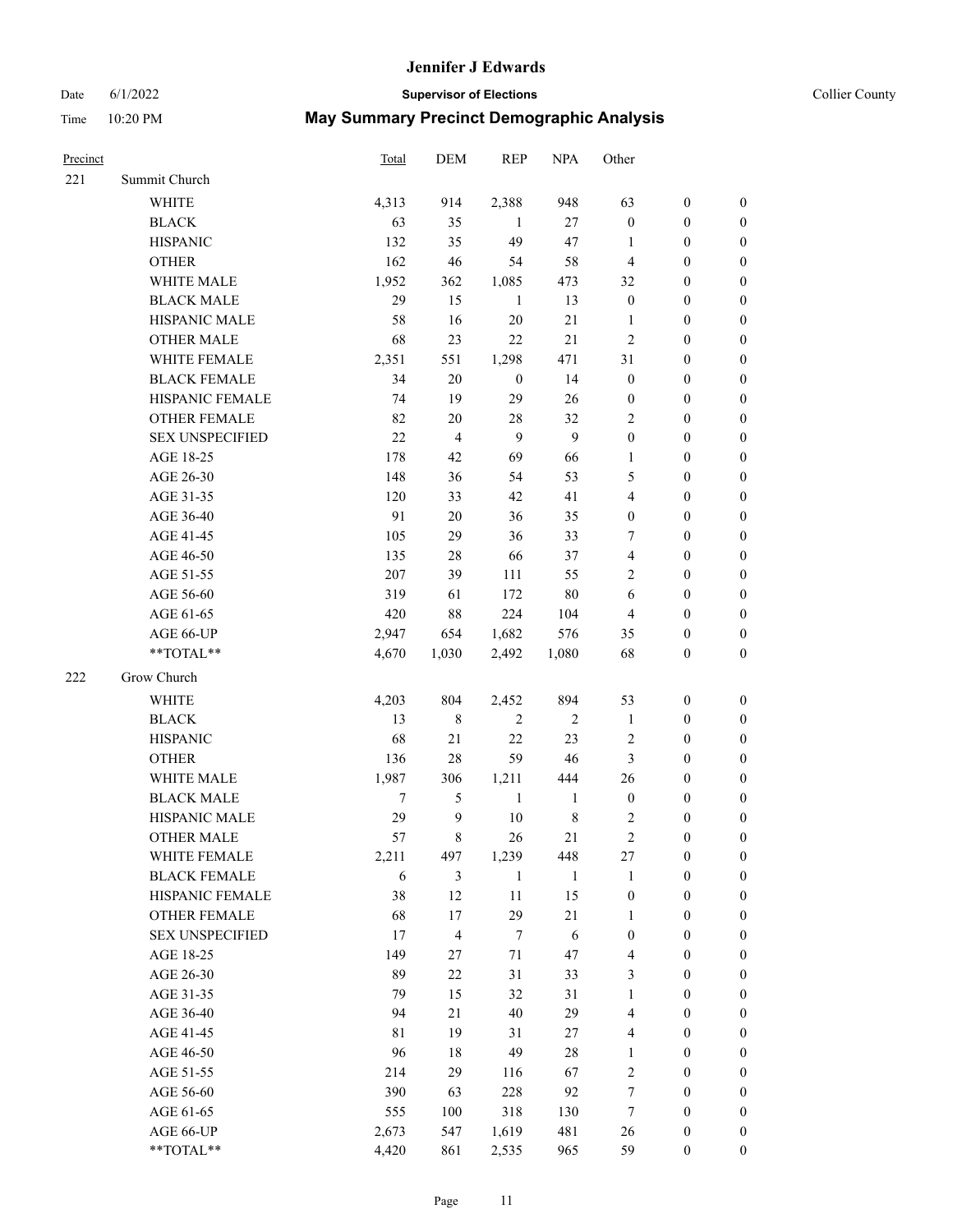# Date 6/1/2022 **Supervisor of Elections** Collier County

| Precinct |                                                           | Total | <b>DEM</b>  | <b>REP</b>       | <b>NPA</b>  | Other            |                  |                  |
|----------|-----------------------------------------------------------|-------|-------------|------------------|-------------|------------------|------------------|------------------|
| 223      | St. John the Evangelist                                   |       |             |                  |             |                  |                  |                  |
|          | <b>WHITE</b>                                              | 4,033 | 917         | 2,065            | 993         | 58               | $\boldsymbol{0}$ | 0                |
|          | <b>BLACK</b>                                              | 49    | 26          | $10\,$           | 12          | $\mathbf{1}$     | $\boldsymbol{0}$ | $\boldsymbol{0}$ |
|          | <b>HISPANIC</b>                                           | 365   | 113         | 111              | 138         | 3                | $\boldsymbol{0}$ | $\boldsymbol{0}$ |
|          | <b>OTHER</b>                                              | 227   | 67          | 76               | $8\sqrt{1}$ | 3                | $\boldsymbol{0}$ | $\boldsymbol{0}$ |
|          | WHITE MALE                                                | 1,924 | 342         | 1,061            | 495         | 26               | $\boldsymbol{0}$ | $\boldsymbol{0}$ |
|          | <b>BLACK MALE</b>                                         | 30    | 15          | $\tau$           | 7           | $\mathbf{1}$     | $\boldsymbol{0}$ | $\boldsymbol{0}$ |
|          | HISPANIC MALE                                             | 165   | 55          | 43               | 66          | $\mathbf{1}$     | $\boldsymbol{0}$ | $\boldsymbol{0}$ |
|          | <b>OTHER MALE</b>                                         | 103   | 24          | 41               | 37          | $\mathbf{1}$     | $\boldsymbol{0}$ | $\boldsymbol{0}$ |
|          | WHITE FEMALE                                              | 2,089 | 574         | 993              | 491         | 31               | $\boldsymbol{0}$ | $\boldsymbol{0}$ |
|          | <b>BLACK FEMALE</b>                                       | 19    | 11          | $\mathfrak{Z}$   | 5           | $\boldsymbol{0}$ | $\boldsymbol{0}$ | 0                |
|          | HISPANIC FEMALE                                           | 198   | 57          | 67               | $72\,$      | 2                | $\boldsymbol{0}$ | 0                |
|          | OTHER FEMALE                                              | 97    | 40          | 26               | 29          | $\overline{c}$   | $\boldsymbol{0}$ | $\boldsymbol{0}$ |
|          | <b>SEX UNSPECIFIED</b>                                    | 49    | 5           | 21               | 22          | $\mathbf{1}$     | $\boldsymbol{0}$ | $\boldsymbol{0}$ |
|          | AGE 18-25                                                 | 330   | 91          | 119              | 114         | 6                | $\boldsymbol{0}$ | $\boldsymbol{0}$ |
|          | AGE 26-30                                                 | 208   | 49          | 76               | $77 \,$     | 6                | $\boldsymbol{0}$ | $\boldsymbol{0}$ |
|          | AGE 31-35                                                 | 250   | 61          | 89               | 90          | 10               | $\boldsymbol{0}$ | $\boldsymbol{0}$ |
|          | AGE 36-40                                                 | 237   | 63          | 84               | 87          | 3                | $\boldsymbol{0}$ | $\boldsymbol{0}$ |
|          | AGE 41-45                                                 | 216   | 48          | 99               | 66          | 3                | $\boldsymbol{0}$ | $\boldsymbol{0}$ |
|          | AGE 46-50                                                 | 233   | 50          | 110              | 70          | 3                | $\boldsymbol{0}$ | $\boldsymbol{0}$ |
|          | AGE 51-55                                                 | 408   | 76          | 205              | 121         | 6                | $\boldsymbol{0}$ | $\boldsymbol{0}$ |
|          | AGE 56-60                                                 | 556   | 128         | 278              | 145         | 5                | $\boldsymbol{0}$ | 0                |
|          | AGE 61-65                                                 | 599   | 134         | 311              | 145         | 9                | $\boldsymbol{0}$ | 0                |
|          | AGE 66-UP                                                 | 1,637 | 423         | 891              | 309         | 14               | $\boldsymbol{0}$ | $\boldsymbol{0}$ |
|          | $\mathrm{*}\mathrm{*}\mathrm{TOTAL} \mathrm{*}\mathrm{*}$ | 4,674 | 1,123       | 2,262            | 1,224       | 65               | $\boldsymbol{0}$ | $\boldsymbol{0}$ |
| 242      | Village Walk Community Center                             |       |             |                  |             |                  |                  |                  |
|          | <b>WHITE</b>                                              | 3,012 | 697         | 1,625            | 649         | 41               | $\boldsymbol{0}$ | $\boldsymbol{0}$ |
|          | <b>BLACK</b>                                              | 49    | 29          | $\mathbf{1}$     | 18          | $\mathbf{1}$     | $\boldsymbol{0}$ | $\boldsymbol{0}$ |
|          | <b>HISPANIC</b>                                           | 168   | 44          | 54               | 67          | 3                | $\boldsymbol{0}$ | $\boldsymbol{0}$ |
|          | <b>OTHER</b>                                              | 156   | 40          | 63               | 51          | $\overline{c}$   | $\boldsymbol{0}$ | $\boldsymbol{0}$ |
|          | WHITE MALE                                                | 1,302 | 242         | 733              | 308         | 19               | $\boldsymbol{0}$ | $\boldsymbol{0}$ |
|          | <b>BLACK MALE</b>                                         | 16    | $\,$ 8 $\,$ | $\mathbf{1}$     | $\tau$      | $\boldsymbol{0}$ | $\boldsymbol{0}$ | $\boldsymbol{0}$ |
|          | HISPANIC MALE                                             | 67    | 17          | 17               | 33          | $\boldsymbol{0}$ | $\boldsymbol{0}$ | 0                |
|          | <b>OTHER MALE</b>                                         | 60    | 13          | 27               | 20          | $\boldsymbol{0}$ | $\boldsymbol{0}$ | $\boldsymbol{0}$ |
|          | WHITE FEMALE                                              | 1,701 | 453         | 887              | 339         | 22               | 0                | 0                |
|          | <b>BLACK FEMALE</b>                                       | 33    | 21          | $\boldsymbol{0}$ | 11          | $\mathbf{1}$     | $\boldsymbol{0}$ | $\overline{0}$   |
|          | HISPANIC FEMALE                                           | 98    | $27\,$      | 35               | 33          | 3                | $\boldsymbol{0}$ | $\overline{0}$   |
|          | OTHER FEMALE                                              | 90    | $27\,$      | 32               | 29          | 2                | $\boldsymbol{0}$ | $\overline{0}$   |
|          | <b>SEX UNSPECIFIED</b>                                    | 18    | $\sqrt{2}$  | 11               | 5           | $\boldsymbol{0}$ | $\boldsymbol{0}$ | 0                |
|          | AGE 18-25                                                 | 204   | 51          | 80               | 66          | 7                | $\boldsymbol{0}$ | $\overline{0}$   |
|          | AGE 26-30                                                 | 117   | 29          | 44               | 42          | $\overline{c}$   | $\boldsymbol{0}$ | 0                |
|          | AGE 31-35                                                 | 97    | 30          | 28               | 39          | $\boldsymbol{0}$ | $\boldsymbol{0}$ | 0                |
|          | AGE 36-40                                                 | 101   | 28          | 39               | 32          | 2                | $\boldsymbol{0}$ | 0                |
|          | AGE 41-45                                                 | 127   | 28          | 60               | 38          | $\mathbf{1}$     | $\boldsymbol{0}$ | 0                |
|          | AGE 46-50                                                 | 133   | 33          | 60               | 39          | $\mathbf{1}$     | $\boldsymbol{0}$ | 0                |
|          | AGE 51-55                                                 | 194   | 32          | 98               | 61          | 3                | $\boldsymbol{0}$ | 0                |
|          | AGE 56-60                                                 | 242   | 42          | 143              | 49          | 8                | $\boldsymbol{0}$ | $\overline{0}$   |
|          | AGE 61-65                                                 | 296   | 65          | 167              | 57          | 7                | $\boldsymbol{0}$ | $\overline{0}$   |
|          | AGE 66-UP                                                 | 1,874 | 472         | 1,024            | 362         | 16               | $\boldsymbol{0}$ | 0                |
|          | **TOTAL**                                                 | 3,385 | 810         | 1,743            | 785         | 47               | $\boldsymbol{0}$ | $\boldsymbol{0}$ |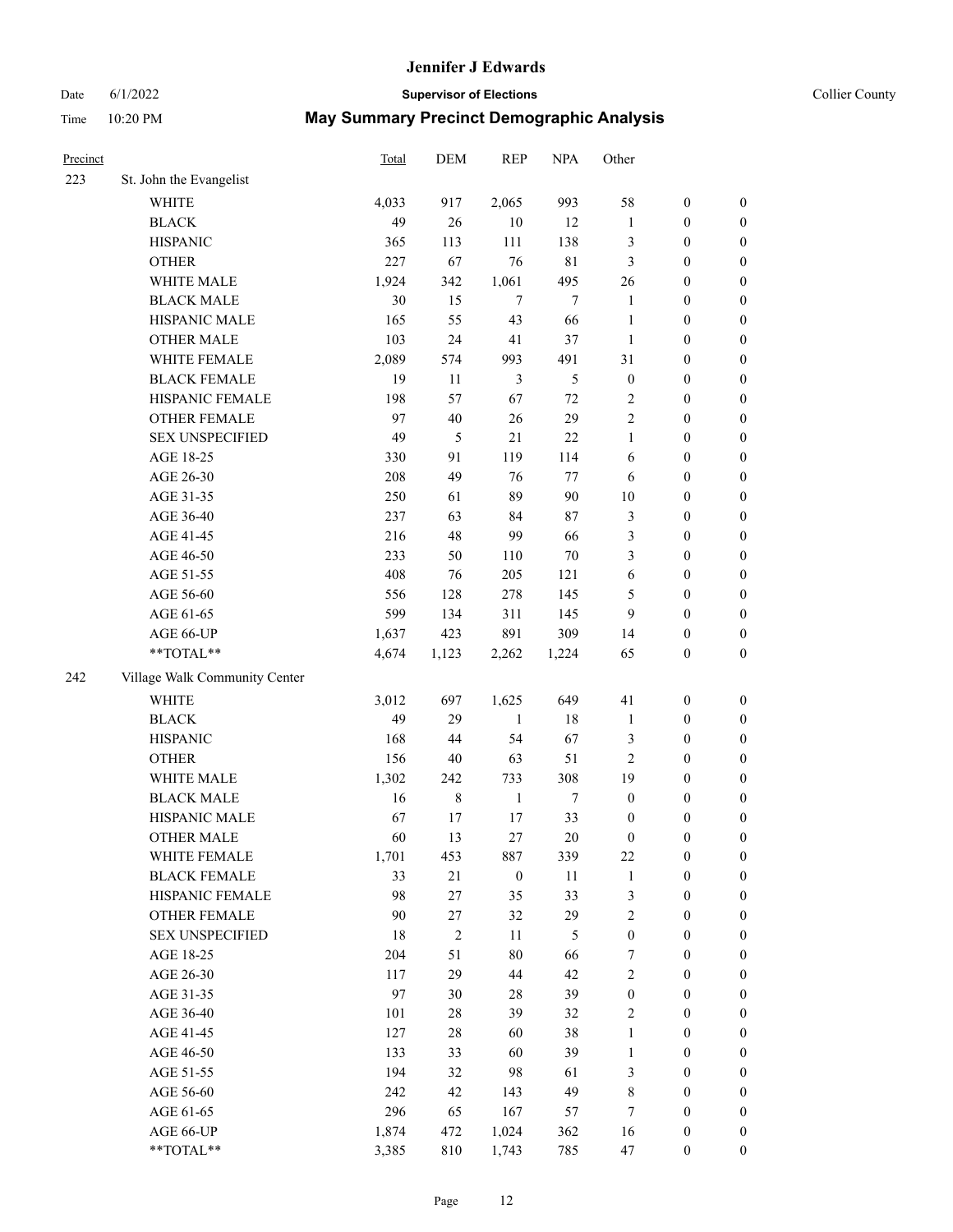# Date 6/1/2022 **Supervisor of Elections Supervisor of Elections** Collier County

| Precinct |                                | <b>Total</b> | DEM                     | <b>REP</b>       | <b>NPA</b>       | Other            |                  |                  |
|----------|--------------------------------|--------------|-------------------------|------------------|------------------|------------------|------------------|------------------|
| 251      | Library Headquarters           |              |                         |                  |                  |                  |                  |                  |
|          | <b>WHITE</b>                   | 4,153        | 835                     | 2,261            | 994              | 63               | $\boldsymbol{0}$ | $\boldsymbol{0}$ |
|          | <b>BLACK</b>                   | 121          | 68                      | 14               | 36               | $\mathfrak{Z}$   | $\boldsymbol{0}$ | $\boldsymbol{0}$ |
|          | <b>HISPANIC</b>                | 488          | 157                     | 139              | 178              | 14               | $\boldsymbol{0}$ | $\boldsymbol{0}$ |
|          | <b>OTHER</b>                   | 287          | 88                      | 88               | 105              | 6                | $\boldsymbol{0}$ | $\boldsymbol{0}$ |
|          | WHITE MALE                     | 1,908        | 314                     | 1,099            | 467              | 28               | $\boldsymbol{0}$ | $\boldsymbol{0}$ |
|          | <b>BLACK MALE</b>              | 53           | 28                      | $\tau$           | 18               | $\boldsymbol{0}$ | $\boldsymbol{0}$ | $\boldsymbol{0}$ |
|          | HISPANIC MALE                  | 208          | 51                      | 72               | 76               | $\overline{9}$   | $\boldsymbol{0}$ | $\boldsymbol{0}$ |
|          | <b>OTHER MALE</b>              | 104          | 27                      | 33               | 42               | $\overline{c}$   | $\boldsymbol{0}$ | $\boldsymbol{0}$ |
|          | WHITE FEMALE                   | 2,225        | 519                     | 1,152            | 519              | 35               | $\boldsymbol{0}$ | $\boldsymbol{0}$ |
|          | <b>BLACK FEMALE</b>            | 67           | 39                      | $\tau$           | 18               | 3                | $\boldsymbol{0}$ | $\boldsymbol{0}$ |
|          | HISPANIC FEMALE                | 276          | 105                     | 66               | 100              | 5                | $\boldsymbol{0}$ | 0                |
|          | <b>OTHER FEMALE</b>            | 147          | 52                      | 45               | 47               | 3                | $\boldsymbol{0}$ | $\boldsymbol{0}$ |
|          | <b>SEX UNSPECIFIED</b>         | 61           | 13                      | $21\,$           | 26               | $\mathbf{1}$     | $\boldsymbol{0}$ | $\boldsymbol{0}$ |
|          | AGE 18-25                      | 519          | 115                     | 201              | 188              | 15               | $\boldsymbol{0}$ | $\boldsymbol{0}$ |
|          | AGE 26-30                      | 292          | 84                      | 100              | 101              | 7                | $\boldsymbol{0}$ | $\boldsymbol{0}$ |
|          | AGE 31-35                      | 272          | 51                      | 111              | 102              | $\,$ $\,$        | $\boldsymbol{0}$ | $\boldsymbol{0}$ |
|          | AGE 36-40                      | 305          | 61                      | 134              | 102              | 8                | $\boldsymbol{0}$ | $\boldsymbol{0}$ |
|          | AGE 41-45                      | 373          | 72                      | 169              | 129              | 3                | $\boldsymbol{0}$ | $\boldsymbol{0}$ |
|          | AGE 46-50                      | 399          | 66                      | 205              | 122              | 6                | $\boldsymbol{0}$ | $\boldsymbol{0}$ |
|          | AGE 51-55                      | 487          | 100                     | 250              | 126              | 11               | $\boldsymbol{0}$ | $\boldsymbol{0}$ |
|          | AGE 56-60                      | 490          | 112                     | 271              | 99               | $\,8\,$          | $\boldsymbol{0}$ | 0                |
|          | AGE 61-65                      | 454          | 100                     | 262              | $88\,$           | $\overline{4}$   | $\boldsymbol{0}$ | $\boldsymbol{0}$ |
|          | AGE 66-UP                      | 1,458        | 387                     | 799              | 256              | 16               | $\boldsymbol{0}$ | $\boldsymbol{0}$ |
|          | **TOTAL**                      | 5,049        | 1,148                   | 2,502            | 1,313            | 86               | $\boldsymbol{0}$ | $\boldsymbol{0}$ |
| 252      | Pelican Marsh Community Center |              |                         |                  |                  |                  |                  |                  |
|          | WHITE                          | 2,563        | 408                     | 1,608            | 511              | 36               | $\boldsymbol{0}$ | $\boldsymbol{0}$ |
|          | <b>BLACK</b>                   | 11           | 9                       | $\mathbf{1}$     | $\mathbf{1}$     | $\boldsymbol{0}$ | $\boldsymbol{0}$ | $\boldsymbol{0}$ |
|          | <b>HISPANIC</b>                | 32           | 11                      | 11               | 10               | $\boldsymbol{0}$ | $\boldsymbol{0}$ | $\boldsymbol{0}$ |
|          | <b>OTHER</b>                   | $87\,$       | 15                      | 33               | 37               | $\overline{c}$   | $\boldsymbol{0}$ | $\boldsymbol{0}$ |
|          | WHITE MALE                     | 1,193        | 147                     | 780              | 254              | 12               | $\boldsymbol{0}$ | $\boldsymbol{0}$ |
|          | <b>BLACK MALE</b>              | 5            | $\overline{\mathbf{4}}$ | $\mathbf{1}$     | $\boldsymbol{0}$ | $\boldsymbol{0}$ | $\boldsymbol{0}$ | $\boldsymbol{0}$ |
|          | HISPANIC MALE                  | 15           | 6                       | $\sqrt{5}$       | $\overline{4}$   | $\boldsymbol{0}$ | $\boldsymbol{0}$ | $\boldsymbol{0}$ |
|          | <b>OTHER MALE</b>              | 40           | 4                       | 15               | 20               | $\mathbf{1}$     | $\boldsymbol{0}$ | $\boldsymbol{0}$ |
|          | WHITE FEMALE                   | 1,364        | 261                     | 823              | 256              | 24               | $\boldsymbol{0}$ | 0                |
|          | <b>BLACK FEMALE</b>            | 6            | 5                       | $\boldsymbol{0}$ | $\mathbf{1}$     | $\boldsymbol{0}$ | $\boldsymbol{0}$ | $\boldsymbol{0}$ |
|          | HISPANIC FEMALE                | 17           | 5                       | 6                | 6                | $\boldsymbol{0}$ | $\boldsymbol{0}$ | $\overline{0}$   |
|          | <b>OTHER FEMALE</b>            | 40           | 8                       | $18\,$           | 13               | $\mathbf{1}$     | $\boldsymbol{0}$ | $\overline{0}$   |
|          | <b>SEX UNSPECIFIED</b>         | 13           | 3                       | 5                | 5                | $\boldsymbol{0}$ | $\boldsymbol{0}$ | $\overline{0}$   |
|          | AGE 18-25                      | 73           | 13                      | 36               | 21               | 3                | $\boldsymbol{0}$ | $\overline{0}$   |
|          | AGE 26-30                      | 21           | 3                       | $\mathbf{9}$     | $\mathbf{9}$     | $\boldsymbol{0}$ | $\boldsymbol{0}$ | $\overline{0}$   |
|          | AGE 31-35                      | 35           | $10\,$                  | 17               | $\sqrt{6}$       | $\mathfrak{2}$   | $\boldsymbol{0}$ | 0                |
|          | AGE 36-40                      | 29           | $\overline{c}$          | 13               | 13               | $\mathbf{1}$     | $\boldsymbol{0}$ | 0                |
|          | AGE 41-45                      | 42           | 6                       | 18               | 18               | $\boldsymbol{0}$ | $\boldsymbol{0}$ | 0                |
|          | AGE 46-50                      | 49           | 5                       | 25               | 19               | $\boldsymbol{0}$ | $\boldsymbol{0}$ | 0                |
|          | AGE 51-55                      | 123          | 18                      | 71               | 32               | $\overline{c}$   | $\boldsymbol{0}$ | $\boldsymbol{0}$ |
|          | AGE 56-60                      | 211          | 33                      | 121              | 50               | 7                | $\boldsymbol{0}$ | $\boldsymbol{0}$ |
|          | AGE 61-65                      | 292          | 43                      | 184              | 61               | $\overline{4}$   | $\boldsymbol{0}$ | $\overline{0}$   |
|          | AGE 66-UP                      | 1,818        | 310                     | 1,159            | 330              | 19               | $\boldsymbol{0}$ | $\boldsymbol{0}$ |
|          | **TOTAL**                      | 2,693        | 443                     | 1,653            | 559              | 38               | $\boldsymbol{0}$ | $\boldsymbol{0}$ |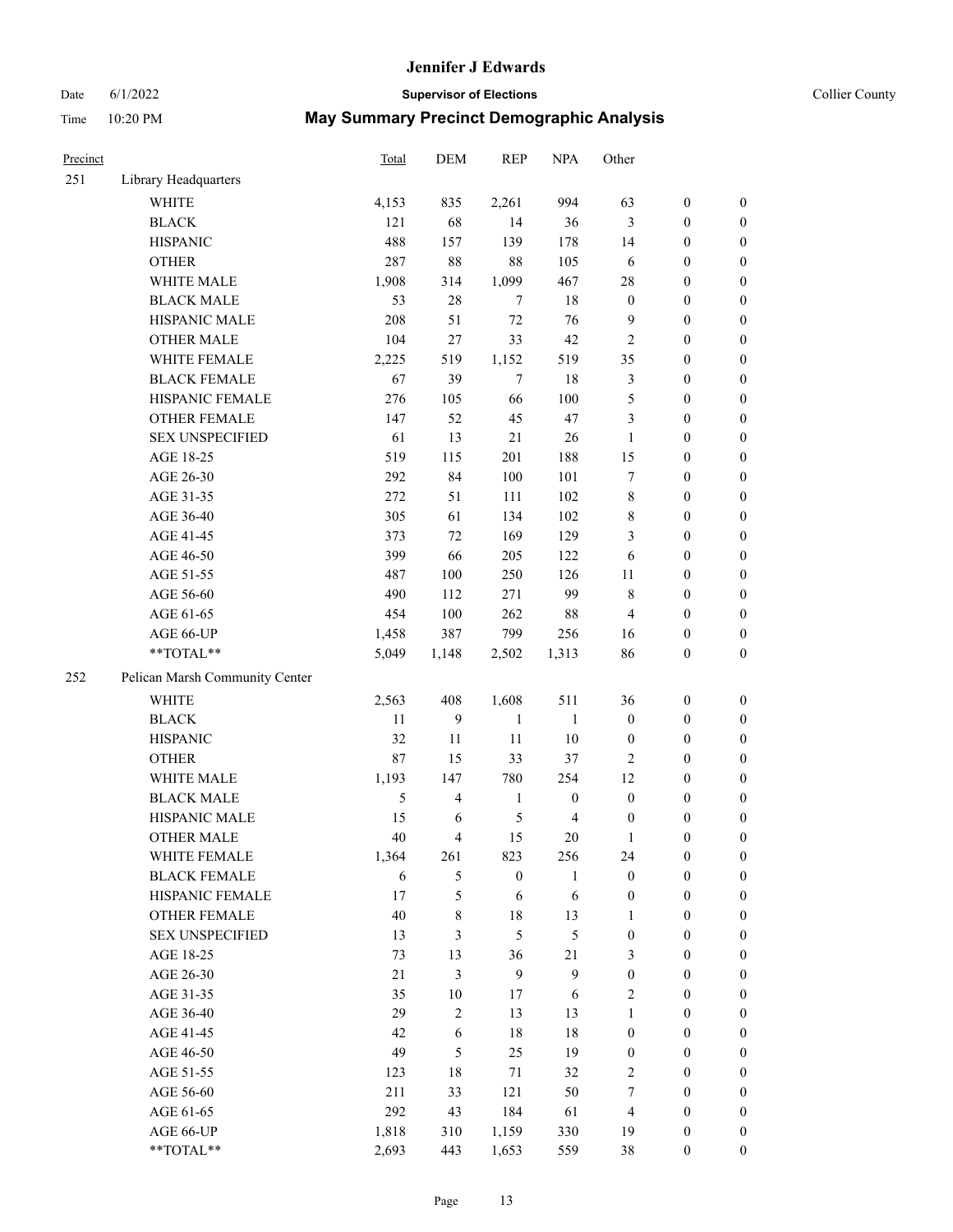# Date 6/1/2022 **Supervisor of Elections Supervisor of Elections** Collier County

| <b>Precinct</b> |                               | <b>Total</b> | DEM              | <b>REP</b>       | <b>NPA</b>       | Other            |                  |                  |
|-----------------|-------------------------------|--------------|------------------|------------------|------------------|------------------|------------------|------------------|
| 255             | Pelican Bay Community Center  |              |                  |                  |                  |                  |                  |                  |
|                 | <b>WHITE</b>                  | 5,717        | 1,133            | 3,363            | 1,145            | 76               | $\boldsymbol{0}$ | $\boldsymbol{0}$ |
|                 | <b>BLACK</b>                  | 5            | 2                | 2                | 1                | $\mathbf{0}$     | $\boldsymbol{0}$ | $\boldsymbol{0}$ |
|                 | <b>HISPANIC</b>               | 67           | 13               | 25               | 26               | 3                | $\boldsymbol{0}$ | $\boldsymbol{0}$ |
|                 | <b>OTHER</b>                  | 189          | 37               | 72               | $78\,$           | $\overline{c}$   | $\boldsymbol{0}$ | $\boldsymbol{0}$ |
|                 | WHITE MALE                    | 2,568        | 373              | 1,582            | 575              | 38               | $\boldsymbol{0}$ | $\boldsymbol{0}$ |
|                 | <b>BLACK MALE</b>             | $\mathbf{2}$ | $\boldsymbol{0}$ | $\overline{2}$   | $\boldsymbol{0}$ | $\boldsymbol{0}$ | $\boldsymbol{0}$ | $\boldsymbol{0}$ |
|                 | HISPANIC MALE                 | 32           | 5                | 13               | 12               | $\overline{c}$   | $\boldsymbol{0}$ | $\boldsymbol{0}$ |
|                 | <b>OTHER MALE</b>             | 75           | 12               | 36               | 26               | $\mathbf{1}$     | $\boldsymbol{0}$ | $\boldsymbol{0}$ |
|                 | WHITE FEMALE                  | 3,136        | 757              | 1,776            | 565              | 38               | $\boldsymbol{0}$ | $\boldsymbol{0}$ |
|                 | <b>BLACK FEMALE</b>           | 3            | $\overline{c}$   | $\boldsymbol{0}$ | $\mathbf{1}$     | $\boldsymbol{0}$ | $\boldsymbol{0}$ | $\boldsymbol{0}$ |
|                 | HISPANIC FEMALE               | 35           | 8                | 12               | 14               | 1                | $\boldsymbol{0}$ | 0                |
|                 | <b>OTHER FEMALE</b>           | 101          | 23               | 35               | 42               | $\mathbf{1}$     | $\boldsymbol{0}$ | 0                |
|                 | <b>SEX UNSPECIFIED</b>        | 26           | 5                | 6                | 15               | $\boldsymbol{0}$ | $\boldsymbol{0}$ | $\boldsymbol{0}$ |
|                 | AGE 18-25                     | 119          | 23               | 50               | 42               | 4                | $\boldsymbol{0}$ | $\boldsymbol{0}$ |
|                 | AGE 26-30                     | 62           | 17               | 21               | $22\,$           | $\overline{c}$   | $\boldsymbol{0}$ | $\boldsymbol{0}$ |
|                 | AGE 31-35                     | 51           | 13               | 17               | 21               | $\boldsymbol{0}$ | $\boldsymbol{0}$ | $\boldsymbol{0}$ |
|                 | AGE 36-40                     | 47           | 11               | 14               | 21               | $\mathbf{1}$     | $\boldsymbol{0}$ | $\boldsymbol{0}$ |
|                 | AGE 41-45                     | 46           | 13               | 16               | 17               | $\boldsymbol{0}$ | $\boldsymbol{0}$ | $\boldsymbol{0}$ |
|                 | AGE 46-50                     | 58           | 15               | 21               | 21               | 1                | $\boldsymbol{0}$ | $\boldsymbol{0}$ |
|                 | AGE 51-55                     | 136          | 29               | 75               | $30\,$           | $\overline{c}$   | $\boldsymbol{0}$ | $\boldsymbol{0}$ |
|                 | AGE 56-60                     | 385          | 53               | 233              | 92               | 7                | $\boldsymbol{0}$ | 0                |
|                 | AGE 61-65                     | 578          | 105              | 337              | 124              | 12               | $\boldsymbol{0}$ | 0                |
|                 | AGE 66-UP                     | 4,496        | 906              | 2,678            | 860              | 52               | $\boldsymbol{0}$ | $\boldsymbol{0}$ |
|                 | **TOTAL**                     | 5,978        | 1,185            | 3,462            | 1,250            | $8\sqrt{1}$      | $\boldsymbol{0}$ | $\boldsymbol{0}$ |
| 257             | Covenant Church of Naples PCA |              |                  |                  |                  |                  |                  |                  |
|                 | WHITE                         | 2,972        | 528              | 1,746            | 645              | 53               | $\boldsymbol{0}$ | $\boldsymbol{0}$ |
|                 | <b>BLACK</b>                  | 13           | 4                | $\sqrt{2}$       | 7                | $\boldsymbol{0}$ | $\boldsymbol{0}$ | $\boldsymbol{0}$ |
|                 | <b>HISPANIC</b>               | 152          | 35               | 63               | 53               | $\mathbf{1}$     | $\boldsymbol{0}$ | $\boldsymbol{0}$ |
|                 | <b>OTHER</b>                  | 142          | 29               | $48\,$           | 60               | 5                | $\boldsymbol{0}$ | $\boldsymbol{0}$ |
|                 | WHITE MALE                    | 1,350        | 184              | 826              | 310              | 30               | $\boldsymbol{0}$ | $\boldsymbol{0}$ |
|                 | <b>BLACK MALE</b>             | 5            | 3                | $\boldsymbol{0}$ | $\overline{2}$   | $\boldsymbol{0}$ | $\boldsymbol{0}$ | $\boldsymbol{0}$ |
|                 | HISPANIC MALE                 | 63           | 13               | 27               | 23               | $\boldsymbol{0}$ | $\boldsymbol{0}$ | $\boldsymbol{0}$ |
|                 | <b>OTHER MALE</b>             | 54           | 6                | 20               | 25               | 3                | $\boldsymbol{0}$ | $\boldsymbol{0}$ |
|                 | WHITE FEMALE                  | 1,607        | 344              | 914              | 326              | 23               | $\boldsymbol{0}$ | 0                |
|                 | <b>BLACK FEMALE</b>           | 7            | $\mathbf{1}$     | $\mathfrak{2}$   | $\overline{4}$   | $\boldsymbol{0}$ | $\boldsymbol{0}$ | $\boldsymbol{0}$ |
|                 | HISPANIC FEMALE               | 89           | $22\,$           | 36               | 30               | $\mathbf{1}$     | $\boldsymbol{0}$ | $\overline{0}$   |
|                 | OTHER FEMALE                  | 73           | 21               | $22\,$           | $28\,$           | $\overline{c}$   | $\boldsymbol{0}$ | $\overline{0}$   |
|                 | <b>SEX UNSPECIFIED</b>        | 31           | $\overline{c}$   | 12               | 17               | $\boldsymbol{0}$ | $\boldsymbol{0}$ | $\overline{0}$   |
|                 | AGE 18-25                     | 289          | 55               | 155              | $70\,$           | 9                | $\boldsymbol{0}$ | $\overline{0}$   |
|                 | AGE 26-30                     | 146          | 28               | 72               | $40\,$           | 6                | $\boldsymbol{0}$ | $\overline{0}$   |
|                 | AGE 31-35                     | 157          | 25               | $80\,$           | 42               | $10\,$           | $\boldsymbol{0}$ | 0                |
|                 | AGE 36-40                     | 166          | 23               | 85               | 56               | $\overline{c}$   | $\boldsymbol{0}$ | 0                |
|                 | AGE 41-45                     | 190          | 23               | 109              | 57               | $\mathbf{1}$     | $\boldsymbol{0}$ | 0                |
|                 | AGE 46-50                     | 260          | 35               | 142              | $80\,$           | 3                | $\boldsymbol{0}$ | 0                |
|                 | AGE 51-55                     | 279          | 45               | 158              | 69               | 7                | $\boldsymbol{0}$ | $\overline{0}$   |
|                 | AGE 56-60                     | 331          | 63               | 206              | 58               | 4                | $\boldsymbol{0}$ | $\overline{0}$   |
|                 | AGE 61-65                     | 365          | 59               | 239              | 61               | 6                | $\boldsymbol{0}$ | $\overline{0}$   |
|                 | AGE 66-UP                     | 1,096        | 240              | 613              | 232              | 11               | $\boldsymbol{0}$ | $\boldsymbol{0}$ |
|                 | **TOTAL**                     | 3,279        | 596              | 1,859            | 765              | 59               | $\boldsymbol{0}$ | $\boldsymbol{0}$ |
|                 |                               |              |                  |                  |                  |                  |                  |                  |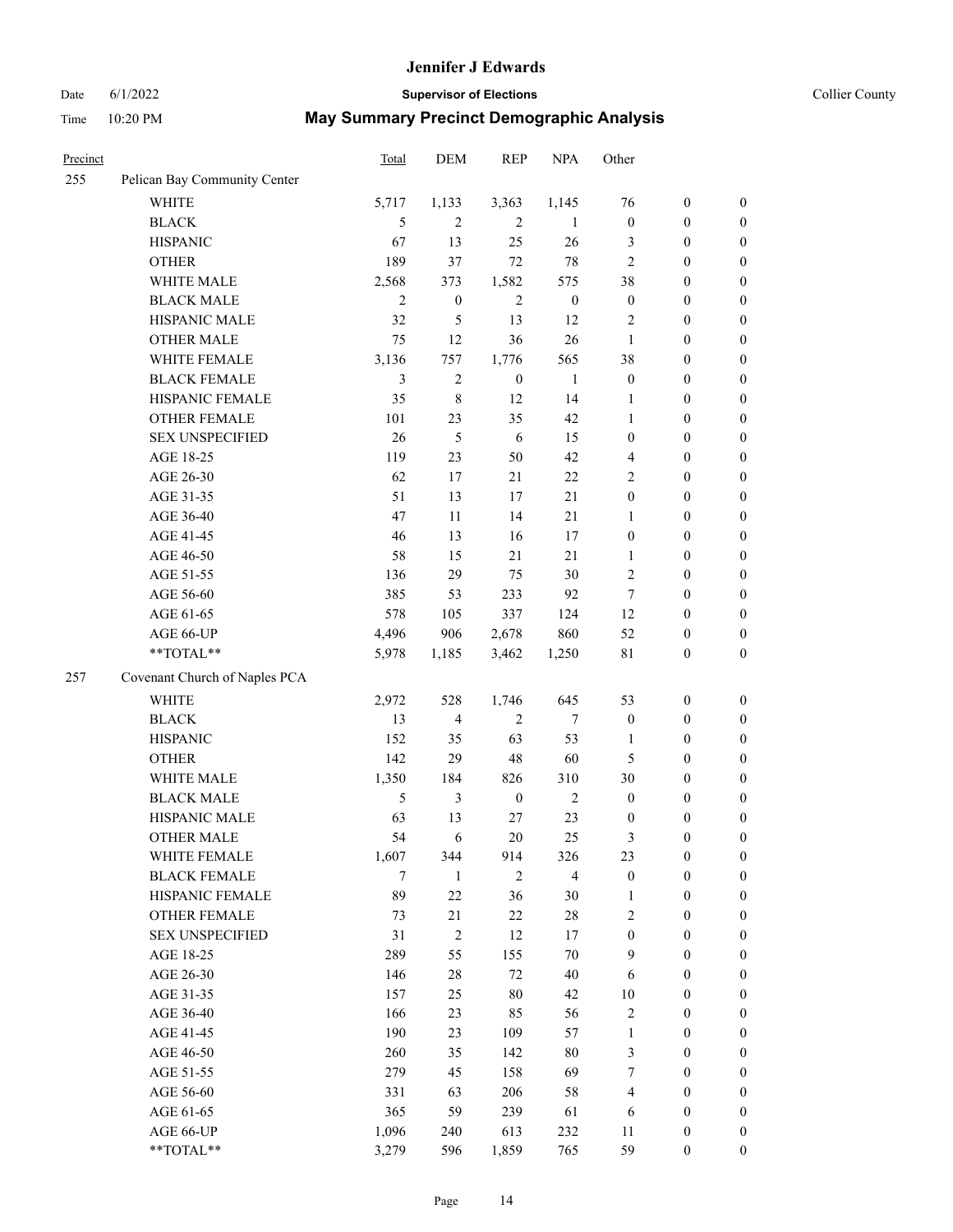#### Date 6/1/2022 **Supervisor of Elections Supervisor of Elections** Collier County

| <b>Precinct</b> |                              | Total | <b>DEM</b> | <b>REP</b>       | <b>NPA</b> | Other            |                  |                  |
|-----------------|------------------------------|-------|------------|------------------|------------|------------------|------------------|------------------|
| 258             | Veterans Community Park      |       |            |                  |            |                  |                  |                  |
|                 | <b>WHITE</b>                 | 3,380 | 720        | 1,887            | 738        | 35               | $\boldsymbol{0}$ | $\boldsymbol{0}$ |
|                 | <b>BLACK</b>                 | 36    | 16         | 1                | 18         | 1                | $\boldsymbol{0}$ | $\boldsymbol{0}$ |
|                 | <b>HISPANIC</b>              | 214   | 67         | 73               | 74         | $\boldsymbol{0}$ | $\boldsymbol{0}$ | $\boldsymbol{0}$ |
|                 | <b>OTHER</b>                 | 160   | 39         | 58               | 56         | 7                | $\boldsymbol{0}$ | $\boldsymbol{0}$ |
|                 | WHITE MALE                   | 1,534 | 250        | 901              | 363        | 20               | $\boldsymbol{0}$ | $\boldsymbol{0}$ |
|                 | <b>BLACK MALE</b>            | 18    | 7          | $\boldsymbol{0}$ | 11         | $\boldsymbol{0}$ | $\boldsymbol{0}$ | $\boldsymbol{0}$ |
|                 | HISPANIC MALE                | 92    | 25         | 34               | 33         | $\boldsymbol{0}$ | $\boldsymbol{0}$ | $\boldsymbol{0}$ |
|                 | <b>OTHER MALE</b>            | 58    | 17         | 18               | 22         | $\mathbf{1}$     | $\boldsymbol{0}$ | $\boldsymbol{0}$ |
|                 | WHITE FEMALE                 | 1,826 | 467        | 978              | 366        | 15               | $\boldsymbol{0}$ | $\boldsymbol{0}$ |
|                 | <b>BLACK FEMALE</b>          | 18    | 9          | $\mathbf{1}$     | $\tau$     | $\mathbf{1}$     | $\boldsymbol{0}$ | 0                |
|                 | HISPANIC FEMALE              | 121   | 41         | 39               | 41         | $\boldsymbol{0}$ | $\boldsymbol{0}$ | 0                |
|                 | <b>OTHER FEMALE</b>          | 82    | 18         | 32               | 27         | 5                | $\boldsymbol{0}$ | 0                |
|                 | <b>SEX UNSPECIFIED</b>       | 41    | 8          | 16               | 16         | $\mathbf{1}$     | $\boldsymbol{0}$ | $\boldsymbol{0}$ |
|                 | AGE 18-25                    | 277   | 66         | 124              | 72         | 15               | $\boldsymbol{0}$ | $\boldsymbol{0}$ |
|                 | AGE 26-30                    | 169   | 38         | 73               | 56         | $\overline{c}$   | $\boldsymbol{0}$ | $\boldsymbol{0}$ |
|                 | AGE 31-35                    | 177   | 46         | 69               | 61         | $\mathbf{1}$     | $\boldsymbol{0}$ | $\boldsymbol{0}$ |
|                 | AGE 36-40                    | 218   | 53         | 96               | 67         | $\overline{c}$   | $\boldsymbol{0}$ | $\boldsymbol{0}$ |
|                 | AGE 41-45                    | 210   | 38         | 98               | $70\,$     | 4                | $\boldsymbol{0}$ | $\boldsymbol{0}$ |
|                 | AGE 46-50                    | 231   | 50         | 109              | 71         | 1                | $\boldsymbol{0}$ | $\boldsymbol{0}$ |
|                 | AGE 51-55                    | 261   | 44         | 154              | 59         | 4                | $\boldsymbol{0}$ | $\boldsymbol{0}$ |
|                 | AGE 56-60                    | 286   | 50         | 191              | 43         | $\overline{c}$   | $\boldsymbol{0}$ | 0                |
|                 | AGE 61-65                    | 359   | 76         | 208              | 74         | 1                | $\boldsymbol{0}$ | 0                |
|                 | AGE 66-UP                    | 1,602 | 381        | 897              | 313        | 11               | $\boldsymbol{0}$ | $\boldsymbol{0}$ |
|                 | **TOTAL**                    | 3,790 | 842        | 2,019            | 886        | 43               | $\boldsymbol{0}$ | $\boldsymbol{0}$ |
| 303             | Cornerstone Methodist Church |       |            |                  |            |                  |                  |                  |
|                 | <b>WHITE</b>                 | 4,245 | 696        | 2,501            | 980        | 68               | $\boldsymbol{0}$ | $\boldsymbol{0}$ |
|                 | <b>BLACK</b>                 | 116   | 64         | $10\,$           | 41         | $\mathbf{1}$     | $\boldsymbol{0}$ | $\boldsymbol{0}$ |
|                 | <b>HISPANIC</b>              | 362   | 83         | 137              | 139        | 3                | $\boldsymbol{0}$ | $\boldsymbol{0}$ |
|                 | <b>OTHER</b>                 | 289   | 60         | 98               | 128        | 3                | $\boldsymbol{0}$ | $\boldsymbol{0}$ |
|                 | WHITE MALE                   | 2,011 | 241        | 1,255            | 482        | 33               | $\boldsymbol{0}$ | $\boldsymbol{0}$ |
|                 | <b>BLACK MALE</b>            | 54    | 27         | $\mathfrak{H}$   | 21         | $\mathbf{1}$     | $\boldsymbol{0}$ | $\boldsymbol{0}$ |
|                 | HISPANIC MALE                | 151   | 29         | 55               | 66         | $\mathbf{1}$     | $\boldsymbol{0}$ | 0                |
|                 | <b>OTHER MALE</b>            | 118   | 25         | 41               | 51         | $\mathbf{1}$     | $\boldsymbol{0}$ | $\boldsymbol{0}$ |
|                 | WHITE FEMALE                 | 2,216 | 452        | 1,239            | 490        | 35               | $\boldsymbol{0}$ | 0                |
|                 | <b>BLACK FEMALE</b>          | 58    | 35         | 5                | 18         | $\boldsymbol{0}$ | $\boldsymbol{0}$ | $\boldsymbol{0}$ |
|                 | HISPANIC FEMALE              | 207   | 54         | 82               | $70\,$     | $\mathbf{1}$     | $\boldsymbol{0}$ | $\boldsymbol{0}$ |
|                 | OTHER FEMALE                 | 145   | 31         | 50               | 62         | $\sqrt{2}$       | $\boldsymbol{0}$ | $\overline{0}$   |
|                 | <b>SEX UNSPECIFIED</b>       | 52    | 9          | 14               | 28         | $\mathbf{1}$     | $\boldsymbol{0}$ | 0                |
|                 | AGE 18-25                    | 434   | 100        | 163              | 161        | $10\,$           | $\boldsymbol{0}$ | $\overline{0}$   |
|                 | AGE 26-30                    | 198   | 26         | $87\,$           | 76         | $\overline{9}$   | $\boldsymbol{0}$ | 0                |
|                 | AGE 31-35                    | 209   | 52         | $87\,$           | 68         | $\sqrt{2}$       | $\boldsymbol{0}$ | 0                |
|                 | AGE 36-40                    | 254   | 39         | 120              | 90         | 5                | $\boldsymbol{0}$ | 0                |
|                 | AGE 41-45                    | 293   | 43         | 145              | 101        | $\overline{4}$   | $\boldsymbol{0}$ | 0                |
|                 | AGE 46-50                    | 307   | 58         | 154              | $87\,$     | 8                | $\boldsymbol{0}$ | 0                |
|                 | AGE 51-55                    | 448   | 75         | 252              | 118        | 3                | $\boldsymbol{0}$ | $\boldsymbol{0}$ |
|                 | AGE 56-60                    | 485   | 60         | 293              | 121        | 11               | $\boldsymbol{0}$ | $\boldsymbol{0}$ |
|                 | AGE 61-65                    | 589   | 115        | 343              | 126        | 5                | $\boldsymbol{0}$ | $\boldsymbol{0}$ |
|                 | AGE 66-UP                    | 1,795 | 335        | 1,102            | 340        | 18               | $\boldsymbol{0}$ | 0                |
|                 | **TOTAL**                    | 5,012 | 903        | 2,746            | 1,288      | 75               | $\boldsymbol{0}$ | $\boldsymbol{0}$ |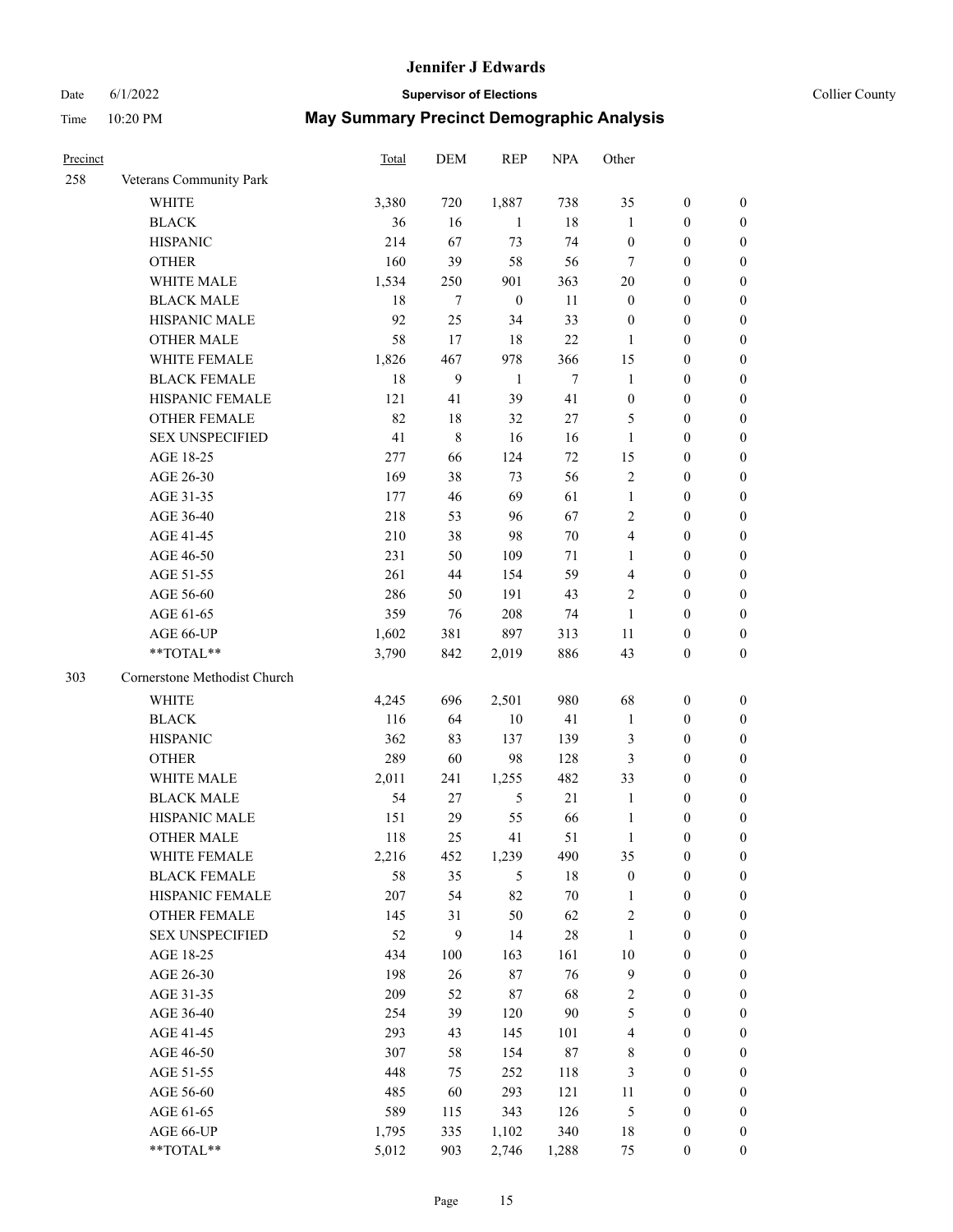#### Date 6/1/2022 **Supervisor of Elections Supervisor of Elections** Collier County

| Precinct |                                         | Total | DEM     | <b>REP</b>  | <b>NPA</b> | Other            |                  |                  |
|----------|-----------------------------------------|-------|---------|-------------|------------|------------------|------------------|------------------|
| 304      | Heritage Bay Government Services Center |       |         |             |            |                  |                  |                  |
|          | <b>WHITE</b>                            | 3,392 | 527     | 2,042       | 771        | 52               | $\boldsymbol{0}$ | $\boldsymbol{0}$ |
|          | <b>BLACK</b>                            | 80    | 55      | 6           | 18         | $\mathbf{1}$     | $\boldsymbol{0}$ | $\boldsymbol{0}$ |
|          | <b>HISPANIC</b>                         | 352   | 104     | 102         | 143        | 3                | $\boldsymbol{0}$ | $\boldsymbol{0}$ |
|          | <b>OTHER</b>                            | 175   | 30      | 90          | 51         | $\overline{4}$   | $\boldsymbol{0}$ | $\boldsymbol{0}$ |
|          | WHITE MALE                              | 1,665 | 200     | 1,044       | 393        | 28               | $\boldsymbol{0}$ | $\boldsymbol{0}$ |
|          | <b>BLACK MALE</b>                       | 35    | 25      | 3           | 6          | $\mathbf{1}$     | $\boldsymbol{0}$ | $\boldsymbol{0}$ |
|          | HISPANIC MALE                           | 153   | 45      | 44          | 63         | $\mathbf{1}$     | $\boldsymbol{0}$ | $\boldsymbol{0}$ |
|          | <b>OTHER MALE</b>                       | 71    | 10      | 37          | $22\,$     | $\overline{c}$   | $\boldsymbol{0}$ | $\boldsymbol{0}$ |
|          | WHITE FEMALE                            | 1,722 | 325     | 998         | 375        | 24               | $\boldsymbol{0}$ | 0                |
|          | <b>BLACK FEMALE</b>                     | 42    | 29      | 3           | $10\,$     | $\boldsymbol{0}$ | $\boldsymbol{0}$ | 0                |
|          | HISPANIC FEMALE                         | 194   | 58      | 57          | 77         | $\overline{c}$   | $\boldsymbol{0}$ | $\boldsymbol{0}$ |
|          | OTHER FEMALE                            | 92    | 19      | 45          | 26         | $\mathfrak{2}$   | $\boldsymbol{0}$ | $\boldsymbol{0}$ |
|          | <b>SEX UNSPECIFIED</b>                  | 25    | 5       | 9           | 11         | $\boldsymbol{0}$ | $\boldsymbol{0}$ | $\boldsymbol{0}$ |
|          | AGE 18-25                               | 218   | 41      | 97          | 73         | 7                | $\boldsymbol{0}$ | $\boldsymbol{0}$ |
|          | AGE 26-30                               | 147   | 30      | 74          | 41         | $\overline{c}$   | $\boldsymbol{0}$ | $\boldsymbol{0}$ |
|          | AGE 31-35                               | 209   | 38      | 94          | 72         | 5                | $\boldsymbol{0}$ | $\boldsymbol{0}$ |
|          | AGE 36-40                               | 251   | 47      | 120         | 79         | 5                | $\boldsymbol{0}$ | $\boldsymbol{0}$ |
|          | AGE 41-45                               | 211   | 48      | 92          | 66         | 5                | $\boldsymbol{0}$ | $\boldsymbol{0}$ |
|          | AGE 46-50                               | 206   | 43      | 103         | 54         | 6                | $\boldsymbol{0}$ | 0                |
|          | AGE 51-55                               | 275   | 39      | 157         | 73         | 6                | $\boldsymbol{0}$ | 0                |
|          | AGE 56-60                               | 322   | 61      | 187         | 72         | $\overline{2}$   | $\boldsymbol{0}$ | $\boldsymbol{0}$ |
|          | AGE 61-65                               | 458   | $77 \,$ | 271         | 105        | 5                | $\boldsymbol{0}$ | $\boldsymbol{0}$ |
|          | AGE 66-UP                               | 1,702 | 292     | 1,045       | 348        | 17               | $\boldsymbol{0}$ | $\boldsymbol{0}$ |
|          | $**TOTAL**$                             | 3,999 | 716     | 2,240       | 983        | 60               | $\boldsymbol{0}$ | $\boldsymbol{0}$ |
| 305      | Naples Church                           |       |         |             |            |                  |                  |                  |
|          | <b>WHITE</b>                            | 2,500 | 362     | 1,538       | 558        | 42               | $\boldsymbol{0}$ | $\boldsymbol{0}$ |
|          | <b>BLACK</b>                            | 79    | 42      | 14          | 22         | $\mathbf{1}$     | $\boldsymbol{0}$ | $\boldsymbol{0}$ |
|          | <b>HISPANIC</b>                         | 481   | 112     | 186         | 177        | 6                | $\boldsymbol{0}$ | $\boldsymbol{0}$ |
|          | <b>OTHER</b>                            | 157   | 36      | 64          | 55         | $\overline{c}$   | $\boldsymbol{0}$ | $\boldsymbol{0}$ |
|          | WHITE MALE                              | 1,251 | 135     | 812         | 285        | 19               | $\boldsymbol{0}$ | $\boldsymbol{0}$ |
|          | <b>BLACK MALE</b>                       | 39    | 19      | 6           | 13         | $\mathbf{1}$     | $\boldsymbol{0}$ | 0                |
|          | HISPANIC MALE                           | 224   | 49      | 89          | 82         | $\overline{4}$   | $\boldsymbol{0}$ | 0                |
|          | <b>OTHER MALE</b>                       | 70    | 13      | 34          | 22         | $\mathbf{1}$     | $\boldsymbol{0}$ | $\boldsymbol{0}$ |
|          | WHITE FEMALE                            | 1,239 | 226     | 718         | 272        | 23               | $\boldsymbol{0}$ | $\boldsymbol{0}$ |
|          | <b>BLACK FEMALE</b>                     | 39    | $22\,$  | $\,$ 8 $\,$ | 9          | $\boldsymbol{0}$ | $\boldsymbol{0}$ | $\boldsymbol{0}$ |
|          | HISPANIC FEMALE                         | 250   | 62      | 95          | 91         | 2                | $\boldsymbol{0}$ | $\overline{0}$   |
|          | <b>OTHER FEMALE</b>                     | 70    | 21      | $28\,$      | $20\,$     | $\mathbf{1}$     | $\boldsymbol{0}$ | $\overline{0}$   |
|          | <b>SEX UNSPECIFIED</b>                  | 35    | 5       | 12          | $18\,$     | $\boldsymbol{0}$ | $\boldsymbol{0}$ | $\overline{0}$   |
|          | AGE 18-25                               | 261   | 47      | 102         | 108        | 4                | $\boldsymbol{0}$ | $\overline{0}$   |
|          | AGE 26-30                               | 184   | 35      | 75          | 68         | 6                | $\boldsymbol{0}$ | 0                |
|          | AGE 31-35                               | 197   | 35      | 93          | 68         | $\mathbf{1}$     | $\boldsymbol{0}$ | 0                |
|          | AGE 36-40                               | 212   | 31      | 112         | 64         | $\mathfrak{S}$   | $\boldsymbol{0}$ | $\boldsymbol{0}$ |
|          | AGE 41-45                               | 167   | 18      | $88\,$      | 59         | $\sqrt{2}$       | $\boldsymbol{0}$ | $\boldsymbol{0}$ |
|          | AGE 46-50                               | 176   | 29      | 102         | 41         | 4                | $\boldsymbol{0}$ | $\boldsymbol{0}$ |
|          | AGE 51-55                               | 267   | 43      | 161         | 62         | $\mathbf{1}$     | $\boldsymbol{0}$ | $\boldsymbol{0}$ |
|          | AGE 56-60                               | 355   | 59      | 215         | 77         | $\overline{4}$   | $\boldsymbol{0}$ | $\overline{0}$   |
|          | AGE 61-65                               | 427   | 54      | 299         | 69         | $\mathfrak{S}$   | $\boldsymbol{0}$ | $\overline{0}$   |
|          | AGE 66-UP                               | 971   | 201     | 555         | 196        | 19               | $\boldsymbol{0}$ | $\overline{0}$   |
|          | **TOTAL**                               | 3,217 | 552     | 1,802       | 812        | 51               | $\boldsymbol{0}$ | $\boldsymbol{0}$ |
|          |                                         |       |         |             |            |                  |                  |                  |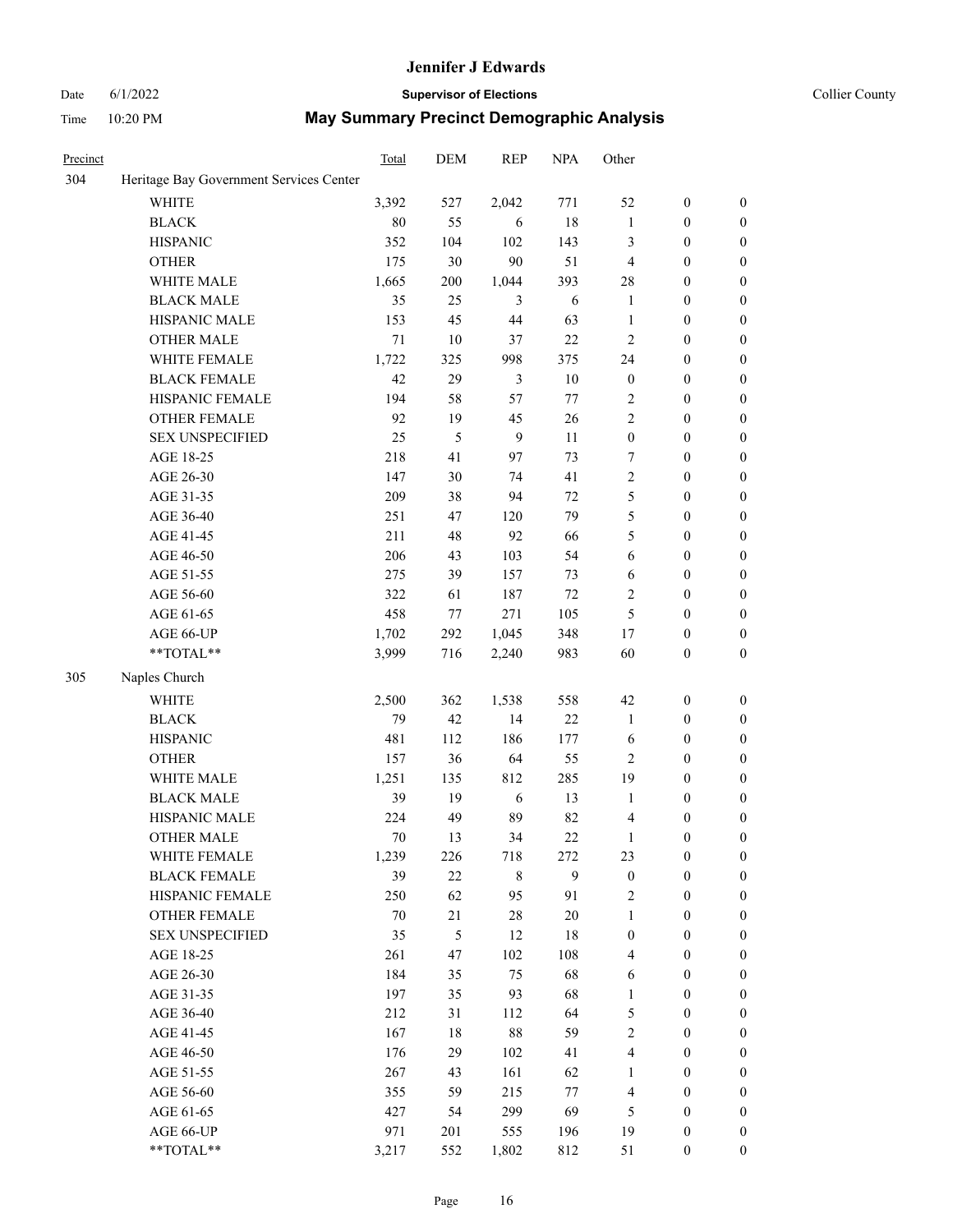#### Date 6/1/2022 **Supervisor of Elections Supervisor of Elections** Collier County

| Precinct |                              | Total | DEM         | <b>REP</b> | <b>NPA</b>  | Other                   |                  |                  |
|----------|------------------------------|-------|-------------|------------|-------------|-------------------------|------------------|------------------|
| 310      | North Naples Baptist Church  |       |             |            |             |                         |                  |                  |
|          | <b>WHITE</b>                 | 3,093 | 616         | 1,641      | 784         | 52                      | $\boldsymbol{0}$ | 0                |
|          | <b>BLACK</b>                 | 60    | 29          | 11         | 17          | 3                       | $\boldsymbol{0}$ | $\boldsymbol{0}$ |
|          | <b>HISPANIC</b>              | 305   | 76          | 121        | 104         | 4                       | $\boldsymbol{0}$ | $\boldsymbol{0}$ |
|          | <b>OTHER</b>                 | 193   | 35          | 85         | 69          | 4                       | $\boldsymbol{0}$ | $\boldsymbol{0}$ |
|          | WHITE MALE                   | 1,482 | 239         | 827        | 392         | 24                      | $\boldsymbol{0}$ | $\boldsymbol{0}$ |
|          | <b>BLACK MALE</b>            | 28    | 12          | 6          | 9           | $\mathbf{1}$            | $\boldsymbol{0}$ | $\boldsymbol{0}$ |
|          | HISPANIC MALE                | 137   | 25          | 62         | 47          | 3                       | $\boldsymbol{0}$ | $\boldsymbol{0}$ |
|          | <b>OTHER MALE</b>            | 76    | 9           | 41         | 25          | $\mathbf{1}$            | $\boldsymbol{0}$ | $\boldsymbol{0}$ |
|          | WHITE FEMALE                 | 1,597 | 375         | 807        | 387         | 28                      | $\boldsymbol{0}$ | $\boldsymbol{0}$ |
|          | <b>BLACK FEMALE</b>          | 32    | 17          | 5          | $\,$ 8 $\,$ | $\sqrt{2}$              | $\boldsymbol{0}$ | $\boldsymbol{0}$ |
|          | HISPANIC FEMALE              | 166   | 49          | 59         | 57          | $\mathbf{1}$            | $\boldsymbol{0}$ | 0                |
|          | OTHER FEMALE                 | 105   | $22\,$      | 39         | 41          | 3                       | $\boldsymbol{0}$ | $\boldsymbol{0}$ |
|          | <b>SEX UNSPECIFIED</b>       | 28    | 8           | 12         | $\,$ 8 $\,$ | $\boldsymbol{0}$        | $\boldsymbol{0}$ | $\boldsymbol{0}$ |
|          | AGE 18-25                    | 364   | 66          | 169        | 118         | 11                      | $\boldsymbol{0}$ | $\boldsymbol{0}$ |
|          | AGE 26-30                    | 184   | 36          | 90         | 53          | 5                       | $\boldsymbol{0}$ | $\boldsymbol{0}$ |
|          | AGE 31-35                    | 203   | 43          | 78         | 75          | 7                       | $\boldsymbol{0}$ | $\boldsymbol{0}$ |
|          | AGE 36-40                    | 245   | 42          | 131        | 69          | 3                       | $\boldsymbol{0}$ | $\boldsymbol{0}$ |
|          | AGE 41-45                    | 270   | 46          | 127        | 93          | $\overline{\mathbf{4}}$ | $\boldsymbol{0}$ | $\boldsymbol{0}$ |
|          | AGE 46-50                    | 295   | 50          | 143        | 94          | 8                       | $\boldsymbol{0}$ | $\boldsymbol{0}$ |
|          | AGE 51-55                    | 351   | 57          | 194        | 92          | 8                       | $\boldsymbol{0}$ | $\boldsymbol{0}$ |
|          | AGE 56-60                    | 345   | 62          | 186        | 93          | $\overline{\mathbf{4}}$ | $\boldsymbol{0}$ | 0                |
|          | AGE 61-65                    | 311   | 66          | 174        | 66          | 5                       | $\boldsymbol{0}$ | 0                |
|          | AGE 66-UP                    | 1,083 | 288         | 566        | 221         | 8                       | $\boldsymbol{0}$ | $\boldsymbol{0}$ |
|          | **TOTAL**                    | 3,651 | 756         | 1,858      | 974         | 63                      | $\boldsymbol{0}$ | $\boldsymbol{0}$ |
| 313      | Greater Naples Fire Admin HQ |       |             |            |             |                         |                  |                  |
|          | <b>WHITE</b>                 | 3,283 | 557         | 1,828      | 834         | 64                      | $\boldsymbol{0}$ | $\boldsymbol{0}$ |
|          | <b>BLACK</b>                 | 216   | 115         | 23         | 71          | 7                       | $\boldsymbol{0}$ | $\boldsymbol{0}$ |
|          | <b>HISPANIC</b>              | 743   | 240         | 212        | 280         | 11                      | $\boldsymbol{0}$ | $\boldsymbol{0}$ |
|          | <b>OTHER</b>                 | 321   | $8\sqrt{1}$ | 104        | 131         | 5                       | $\boldsymbol{0}$ | $\boldsymbol{0}$ |
|          | WHITE MALE                   | 1,585 | 219         | 925        | 411         | 30                      | $\boldsymbol{0}$ | $\boldsymbol{0}$ |
|          | <b>BLACK MALE</b>            | 82    | 34          | 11         | 33          | 4                       | $\boldsymbol{0}$ | $\boldsymbol{0}$ |
|          | HISPANIC MALE                | 294   | 79          | 97         | 114         | 4                       | $\boldsymbol{0}$ | $\boldsymbol{0}$ |
|          | <b>OTHER MALE</b>            | 138   | 33          | 48         | 53          | 4                       | $\boldsymbol{0}$ | $\boldsymbol{0}$ |
|          | WHITE FEMALE                 | 1,683 | 334         | 896        | 419         | 34                      | $\boldsymbol{0}$ | 0                |
|          | <b>BLACK FEMALE</b>          | 130   | 77          | 12         | 38          | 3                       | $\boldsymbol{0}$ | $\boldsymbol{0}$ |
|          | HISPANIC FEMALE              | 444   | 159         | 115        | 163         | 7                       | $\boldsymbol{0}$ | $\overline{0}$   |
|          | OTHER FEMALE                 | 151   | 46          | 46         | 58          | $\mathbf{1}$            | $\boldsymbol{0}$ | $\overline{0}$   |
|          | <b>SEX UNSPECIFIED</b>       | 56    | 12          | 17         | 27          | $\boldsymbol{0}$        | $\boldsymbol{0}$ | $\overline{0}$   |
|          | AGE 18-25                    | 644   | 140         | 264        | 219         | 21                      | $\boldsymbol{0}$ | $\overline{0}$   |
|          | AGE 26-30                    | 295   | 73          | 98         | 113         | 11                      | $\boldsymbol{0}$ | 0                |
|          | AGE 31-35                    | 315   | 83          | 119        | 108         | 5                       | $\boldsymbol{0}$ | 0                |
|          | AGE 36-40                    | 432   | 86          | 201        | 136         | $\overline{9}$          | $\boldsymbol{0}$ | 0                |
|          | AGE 41-45                    | 489   | 111         | 210        | 158         | $10\,$                  | $\boldsymbol{0}$ | 0                |
|          | AGE 46-50                    | 513   | 98          | 251        | 156         | 8                       | $\boldsymbol{0}$ | 0                |
|          | AGE 51-55                    | 528   | 94          | 291        | 137         | 6                       | $\boldsymbol{0}$ | $\boldsymbol{0}$ |
|          | AGE 56-60                    | 379   | 85          | 210        | $77\,$      | 7                       | $\boldsymbol{0}$ | $\boldsymbol{0}$ |
|          | AGE 61-65                    | 327   | 66          | 181        | 77          | 3                       | $\boldsymbol{0}$ | $\overline{0}$   |
|          | AGE 66-UP                    | 641   | 157         | 342        | 135         | 7                       | $\boldsymbol{0}$ | 0                |
|          | **TOTAL**                    | 4,563 | 993         | 2,167      | 1,316       | 87                      | $\boldsymbol{0}$ | $\boldsymbol{0}$ |
|          |                              |       |             |            |             |                         |                  |                  |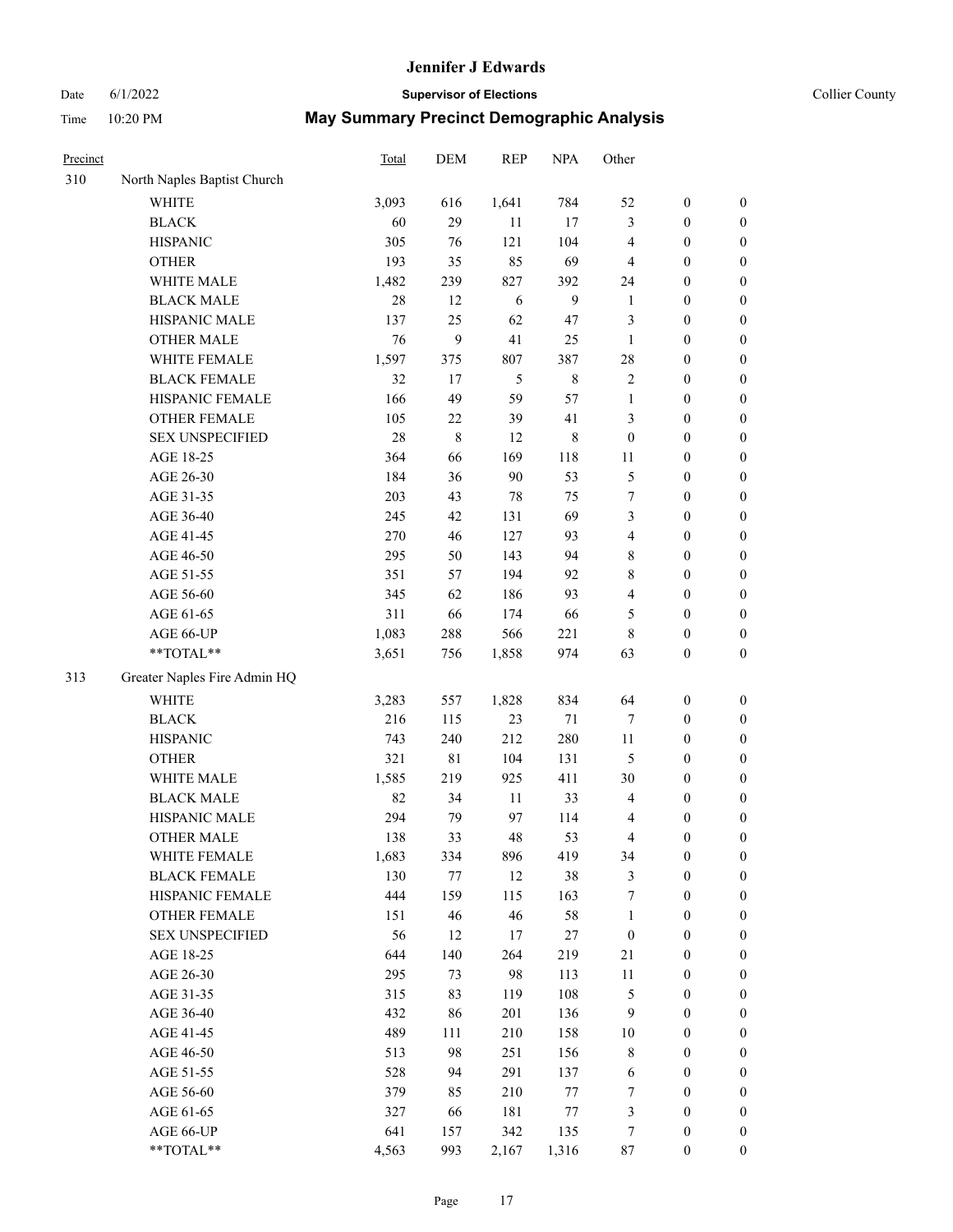# Date 6/1/2022 **Supervisor of Elections** Collier County

| Precinct |                          | Total | DEM                     | <b>REP</b>       | <b>NPA</b>              | Other            |                  |                  |
|----------|--------------------------|-------|-------------------------|------------------|-------------------------|------------------|------------------|------------------|
| 315      | Island Walk Town Center  |       |                         |                  |                         |                  |                  |                  |
|          | <b>WHITE</b>             | 2,338 | 515                     | 1,256            | 540                     | 27               | $\boldsymbol{0}$ | $\boldsymbol{0}$ |
|          | <b>BLACK</b>             | 15    | 9                       | 3                | 3                       | $\boldsymbol{0}$ | $\boldsymbol{0}$ | $\boldsymbol{0}$ |
|          | <b>HISPANIC</b>          | 91    | 24                      | 38               | 27                      | 2                | $\boldsymbol{0}$ | $\boldsymbol{0}$ |
|          | <b>OTHER</b>             | 88    | 19                      | 32               | 35                      | $\overline{c}$   | $\boldsymbol{0}$ | $\boldsymbol{0}$ |
|          | WHITE MALE               | 1,054 | 186                     | 577              | 276                     | 15               | $\boldsymbol{0}$ | $\boldsymbol{0}$ |
|          | <b>BLACK MALE</b>        | 6     | $\overline{c}$          | 3                | $\mathbf{1}$            | $\boldsymbol{0}$ | $\boldsymbol{0}$ | $\boldsymbol{0}$ |
|          | HISPANIC MALE            | 35    | 6                       | 18               | 10                      | 1                | $\boldsymbol{0}$ | $\boldsymbol{0}$ |
|          | <b>OTHER MALE</b>        | 29    | $\overline{\mathbf{4}}$ | 13               | 12                      | $\boldsymbol{0}$ | $\boldsymbol{0}$ | $\boldsymbol{0}$ |
|          | WHITE FEMALE             | 1,272 | 327                     | 673              | 260                     | 12               | $\boldsymbol{0}$ | 0                |
|          | <b>BLACK FEMALE</b>      | 9     | $\tau$                  | $\boldsymbol{0}$ | $\mathbf{2}$            | $\boldsymbol{0}$ | $\boldsymbol{0}$ | $\boldsymbol{0}$ |
|          | HISPANIC FEMALE          | 56    | 18                      | $20\,$           | 17                      | $\mathbf{1}$     | $\boldsymbol{0}$ | $\boldsymbol{0}$ |
|          | OTHER FEMALE             | 50    | 12                      | 17               | $20\,$                  | $\mathbf{1}$     | $\boldsymbol{0}$ | $\boldsymbol{0}$ |
|          | <b>SEX UNSPECIFIED</b>   | 21    | 5                       | $\,$ 8 $\,$      | 7                       | $\mathbf{1}$     | $\boldsymbol{0}$ | $\boldsymbol{0}$ |
|          | AGE 18-25                | 93    | 18                      | 35               | 38                      | $\overline{c}$   | $\boldsymbol{0}$ | $\boldsymbol{0}$ |
|          | AGE 26-30                | 45    | $\tau$                  | 20               | 17                      | $\mathbf{1}$     | $\boldsymbol{0}$ | $\boldsymbol{0}$ |
|          | AGE 31-35                | 59    | 16                      | 27               | 14                      | $\mathfrak{2}$   | $\boldsymbol{0}$ | $\boldsymbol{0}$ |
|          | AGE 36-40                | 47    | 9                       | $20\,$           | 16                      | $\overline{c}$   | $\boldsymbol{0}$ | $\boldsymbol{0}$ |
|          | AGE 41-45                | 62    | 15                      | 26               | $20\,$                  | $\mathbf{1}$     | $\boldsymbol{0}$ | $\boldsymbol{0}$ |
|          | AGE 46-50                | 81    | 12                      | 48               | 20                      | $\mathbf{1}$     | $\boldsymbol{0}$ | 0                |
|          | AGE 51-55                | 115   | 13                      | 63               | 37                      | $\overline{2}$   | $\boldsymbol{0}$ | 0                |
|          | AGE 56-60                | 182   | 37                      | 80               | 62                      | 3                | $\boldsymbol{0}$ | $\boldsymbol{0}$ |
|          | AGE 61-65                | 227   | 38                      | 124              | 60                      | 5                | $\boldsymbol{0}$ | $\boldsymbol{0}$ |
|          | AGE 66-UP                | 1,621 | 402                     | 886              | 321                     | 12               | $\boldsymbol{0}$ | $\boldsymbol{0}$ |
|          | $**TOTAL**$              | 2,532 | 567                     | 1,329            | 605                     | 31               | $\boldsymbol{0}$ | $\boldsymbol{0}$ |
| 317      | Vineyards Community Park |       |                         |                  |                         |                  |                  |                  |
|          | <b>WHITE</b>             | 3,104 | 585                     | 1,786            | 687                     | 46               | $\boldsymbol{0}$ | $\boldsymbol{0}$ |
|          | <b>BLACK</b>             | 27    | 16                      | $\mathfrak{Z}$   | $\tau$                  | $\mathbf{1}$     | $\boldsymbol{0}$ | $\boldsymbol{0}$ |
|          | <b>HISPANIC</b>          | 83    | 21                      | 39               | $18\,$                  | 5                | $\boldsymbol{0}$ | $\boldsymbol{0}$ |
|          | <b>OTHER</b>             | 124   | 23                      | 53               | 48                      | $\boldsymbol{0}$ | $\boldsymbol{0}$ | $\boldsymbol{0}$ |
|          | WHITE MALE               | 1,463 | 226                     | 885              | 333                     | 19               | $\boldsymbol{0}$ | $\boldsymbol{0}$ |
|          | <b>BLACK MALE</b>        | 12    | 7                       | $\mathbf{2}$     | 3                       | $\boldsymbol{0}$ | $\boldsymbol{0}$ | 0                |
|          | HISPANIC MALE            | 24    | 4                       | 14               | $\overline{\mathbf{4}}$ | 2                | $\boldsymbol{0}$ | 0                |
|          | <b>OTHER MALE</b>        | 55    | 9                       | 24               | 22                      | $\boldsymbol{0}$ | $\boldsymbol{0}$ | $\boldsymbol{0}$ |
|          | WHITE FEMALE             | 1,629 | 357                     | 896              | 349                     | $27\,$           | $\boldsymbol{0}$ | $\boldsymbol{0}$ |
|          | <b>BLACK FEMALE</b>      | 15    | 9                       | $\mathbf{1}$     | $\overline{4}$          | $\mathbf{1}$     | $\boldsymbol{0}$ | $\boldsymbol{0}$ |
|          | HISPANIC FEMALE          | 57    | 15                      | 25               | 14                      | 3                | $\boldsymbol{0}$ | $\overline{0}$   |
|          | <b>OTHER FEMALE</b>      | 54    | 14                      | $22\,$           | $18\,$                  | $\boldsymbol{0}$ | $\boldsymbol{0}$ | $\overline{0}$   |
|          | <b>SEX UNSPECIFIED</b>   | 29    | 4                       | $12\,$           | 13                      | $\boldsymbol{0}$ | $\boldsymbol{0}$ | $\overline{0}$   |
|          | AGE 18-25                | 146   | 33                      | 59               | 52                      | $\sqrt{2}$       | $\boldsymbol{0}$ | $\overline{0}$   |
|          | AGE 26-30                | 83    | 19                      | 39               | $18\,$                  | 7                | $\boldsymbol{0}$ | 0                |
|          | AGE 31-35                | 68    | 15                      | $30\,$           | 22                      | $\mathbf{1}$     | $\boldsymbol{0}$ | 0                |
|          | AGE 36-40                | 76    | 16                      | 41               | 19                      | $\boldsymbol{0}$ | $\boldsymbol{0}$ | 0                |
|          | AGE 41-45                | 67    | 11                      | $30\,$           | 24                      | 2                | $\boldsymbol{0}$ | $\boldsymbol{0}$ |
|          | AGE 46-50                | 68    | 12                      | 29               | 25                      | $\sqrt{2}$       | $\boldsymbol{0}$ | $\boldsymbol{0}$ |
|          | AGE 51-55                | 137   | $28\,$                  | 76               | 29                      | 4                | $\boldsymbol{0}$ | $\boldsymbol{0}$ |
|          | AGE 56-60                | 235   | 38                      | 128              | 65                      | $\overline{4}$   | $\boldsymbol{0}$ | $\boldsymbol{0}$ |
|          | AGE 61-65                | 339   | 56                      | 203              | 74                      | 6                | $\boldsymbol{0}$ | $\boldsymbol{0}$ |
|          | AGE 66-UP                | 2,119 | 417                     | 1,246            | 432                     | 24               | $\boldsymbol{0}$ | $\boldsymbol{0}$ |
|          | **TOTAL**                | 3,338 | 645                     | 1,881            | 760                     | 52               | $\boldsymbol{0}$ | $\overline{0}$   |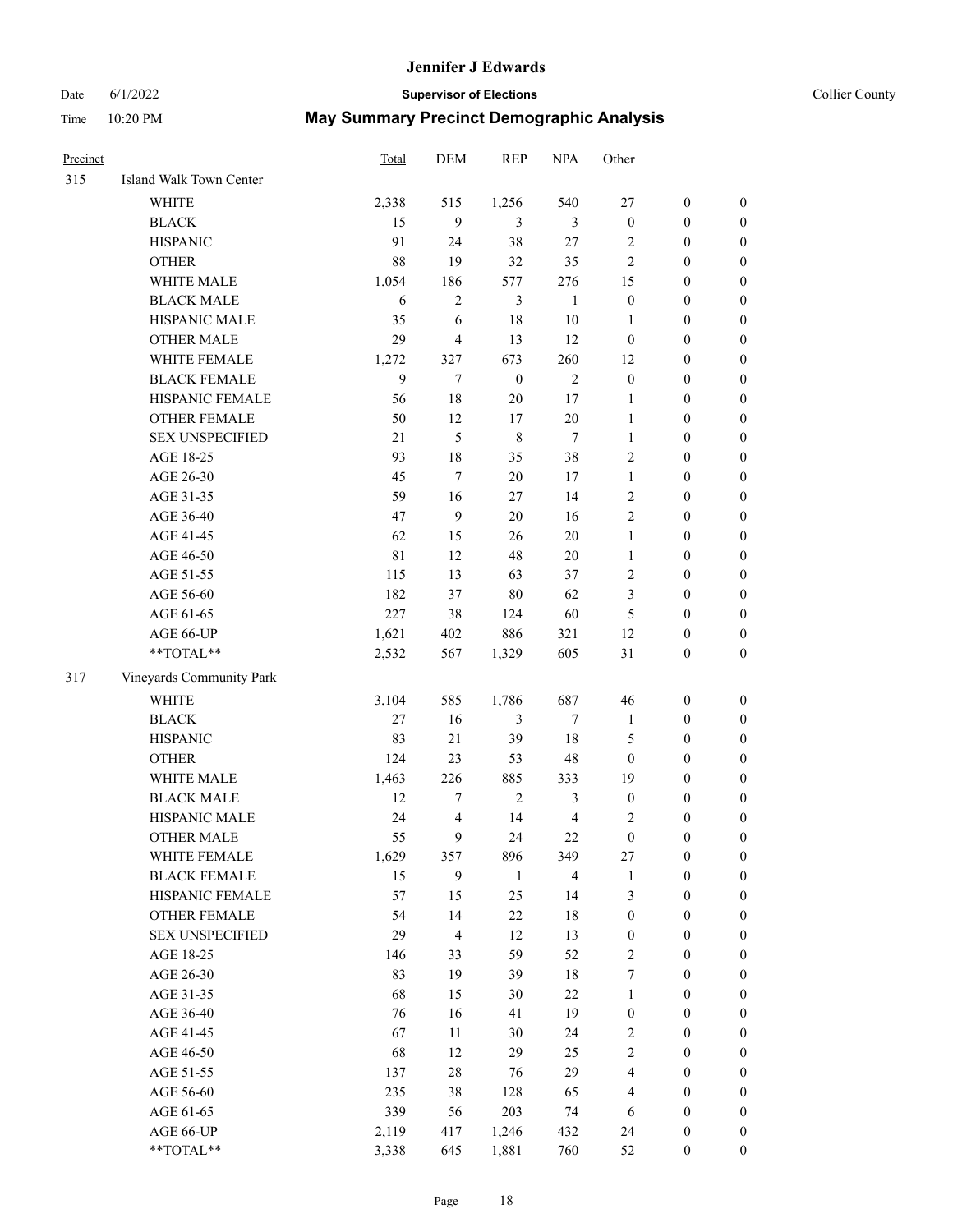# Date 6/1/2022 **Supervisor of Elections Supervisor of Elections** Collier County

| Precinct |                              | <b>Total</b> | <b>DEM</b>     | <b>REP</b>              | <b>NPA</b> | Other            |                  |                  |
|----------|------------------------------|--------------|----------------|-------------------------|------------|------------------|------------------|------------------|
| 322      | <b>VFW Post #7721</b>        |              |                |                         |            |                  |                  |                  |
|          | WHITE                        | 2,967        | 472            | 1,751                   | 690        | 54               | $\boldsymbol{0}$ | 0                |
|          | <b>BLACK</b>                 | 55           | 26             | 7                       | $21\,$     | $\mathbf{1}$     | $\boldsymbol{0}$ | 0                |
|          | <b>HISPANIC</b>              | 489          | 102            | 198                     | 181        | 8                | $\boldsymbol{0}$ | $\boldsymbol{0}$ |
|          | <b>OTHER</b>                 | 198          | 32             | 90                      | 68         | 8                | $\boldsymbol{0}$ | $\boldsymbol{0}$ |
|          | WHITE MALE                   | 1,442        | 188            | 871                     | 350        | 33               | $\boldsymbol{0}$ | $\boldsymbol{0}$ |
|          | <b>BLACK MALE</b>            | 26           | 10             | $\overline{\mathbf{4}}$ | $11\,$     | $\mathbf{1}$     | $\boldsymbol{0}$ | $\boldsymbol{0}$ |
|          | HISPANIC MALE                | 232          | 43             | 101                     | 84         | 4                | $\boldsymbol{0}$ | $\boldsymbol{0}$ |
|          | <b>OTHER MALE</b>            | 82           | 12             | 37                      | $30\,$     | 3                | $\boldsymbol{0}$ | $\boldsymbol{0}$ |
|          | WHITE FEMALE                 | 1,516        | 282            | 876                     | 337        | 21               | $\boldsymbol{0}$ | $\boldsymbol{0}$ |
|          | <b>BLACK FEMALE</b>          | 29           | 16             | $\mathfrak{Z}$          | $10\,$     | $\boldsymbol{0}$ | $\boldsymbol{0}$ | 0                |
|          | HISPANIC FEMALE              | 251          | 58             | 94                      | 95         | 4                | $\boldsymbol{0}$ | 0                |
|          | OTHER FEMALE                 | 98           | 19             | 43                      | 32         | 4                | $\boldsymbol{0}$ | 0                |
|          | <b>SEX UNSPECIFIED</b>       | 33           | $\overline{4}$ | 17                      | $11\,$     | 1                | $\boldsymbol{0}$ | $\boldsymbol{0}$ |
|          | AGE 18-25                    | 390          | $70\,$         | 174                     | 124        | 22               | $\boldsymbol{0}$ | $\boldsymbol{0}$ |
|          | AGE 26-30                    | 214          | $44\,$         | 100                     | 65         | 5                | $\boldsymbol{0}$ | $\boldsymbol{0}$ |
|          | AGE 31-35                    | 208          | 26             | 85                      | 92         | 5                | $\boldsymbol{0}$ | $\boldsymbol{0}$ |
|          | AGE 36-40                    | 266          | 38             | 131                     | 91         | $\sqrt{6}$       | $\boldsymbol{0}$ | $\boldsymbol{0}$ |
|          | AGE 41-45                    | 294          | 59             | 137                     | 91         | 7                | $\boldsymbol{0}$ | $\boldsymbol{0}$ |
|          | AGE 46-50                    | 281          | 37             | 151                     | $87\,$     | $\sqrt{6}$       | $\boldsymbol{0}$ | $\boldsymbol{0}$ |
|          | AGE 51-55                    | 358          | 57             | 214                     | 83         | 4                | $\boldsymbol{0}$ | 0                |
|          | AGE 56-60                    | 407          | 47             | 268                     | 88         | $\overline{4}$   | $\boldsymbol{0}$ | 0                |
|          | AGE 61-65                    | 437          | 72             | 273                     | 85         | 7                | $\boldsymbol{0}$ | 0                |
|          | AGE 66-UP                    | 854          | 182            | 513                     | 154        | 5                | $\boldsymbol{0}$ | $\boldsymbol{0}$ |
|          | $**TOTAL**$                  | 3,709        | 632            | 2,046                   | 960        | $71\,$           | $\boldsymbol{0}$ | $\boldsymbol{0}$ |
| 323      | Golden Gate Community Center |              |                |                         |            |                  |                  |                  |
|          | <b>WHITE</b>                 | 1,315        | 294            | 627                     | 365        | 29               | $\boldsymbol{0}$ | $\boldsymbol{0}$ |
|          | <b>BLACK</b>                 | 1,111        | 770            | 63                      | 257        | 21               | $\boldsymbol{0}$ | $\boldsymbol{0}$ |
|          | <b>HISPANIC</b>              | 2,706        | 1,003          | 701                     | 962        | 40               | $\boldsymbol{0}$ | $\boldsymbol{0}$ |
|          | <b>OTHER</b>                 | 311          | 106            | 54                      | 142        | $\overline{9}$   | $\boldsymbol{0}$ | $\boldsymbol{0}$ |
|          | WHITE MALE                   | 625          | 115            | 325                     | 174        | 11               | $\boldsymbol{0}$ | $\boldsymbol{0}$ |
|          | <b>BLACK MALE</b>            | 543          | 350            | 39                      | 143        | 11               | $\boldsymbol{0}$ | $\boldsymbol{0}$ |
|          | HISPANIC MALE                | 1,215        | 397            | 351                     | 451        | 16               | $\boldsymbol{0}$ | $\boldsymbol{0}$ |
|          | <b>OTHER MALE</b>            | 116          | 39             | 22                      | 49         | 6                | $\boldsymbol{0}$ | $\boldsymbol{0}$ |
|          | WHITE FEMALE                 | 675          | 174            | 296                     | 187        | 18               | $\boldsymbol{0}$ | 0                |
|          | <b>BLACK FEMALE</b>          | 556          | 411            | 24                      | 111        | $10\,$           | $\boldsymbol{0}$ | 0                |
|          | HISPANIC FEMALE              | 1,439        | 592            | 333                     | 490        | 24               | $\boldsymbol{0}$ | $\overline{0}$   |
|          | <b>OTHER FEMALE</b>          | 130          | 45             | 27                      | 55         | 3                | $\boldsymbol{0}$ | $\overline{0}$   |
|          | <b>SEX UNSPECIFIED</b>       | 144          | 50             | $28\,$                  | 66         | $\boldsymbol{0}$ | $\boldsymbol{0}$ | 0                |
|          | AGE 18-25                    | 947          | 347            | 124                     | 447        | 29               | $\boldsymbol{0}$ | 0                |
|          | AGE 26-30                    | 409          | 155            | 79                      | 167        | 8                | $\boldsymbol{0}$ | 0                |
|          | AGE 31-35                    | 478          | 172            | 135                     | 159        | 12               | $\boldsymbol{0}$ | 0                |
|          | AGE 36-40                    | 441          | 159            | 107                     | 166        | 9                | $\boldsymbol{0}$ | 0                |
|          | AGE 41-45                    | 443          | 162            | 134                     | 142        | 5                | $\boldsymbol{0}$ | 0                |
|          | AGE 46-50                    | 453          | 187            | 111                     | 147        | $\,$ 8 $\,$      | $\boldsymbol{0}$ | 0                |
|          | AGE 51-55                    | 504          | 207            | 156                     | 133        | $\,$ 8 $\,$      | $\boldsymbol{0}$ | $\boldsymbol{0}$ |
|          | AGE 56-60                    | 565          | 222            | 206                     | 129        | 8                | $\boldsymbol{0}$ | $\overline{0}$   |
|          | AGE 61-65                    | 409          | 190            | 127                     | 86         | 6                | $\boldsymbol{0}$ | $\overline{0}$   |
|          | AGE 66-UP                    | 794          | 372            | 266                     | 150        | 6                | $\boldsymbol{0}$ | $\boldsymbol{0}$ |
|          | **TOTAL**                    | 5,443        | 2,173          | 1,445                   | 1,726      | 99               | $\boldsymbol{0}$ | $\overline{0}$   |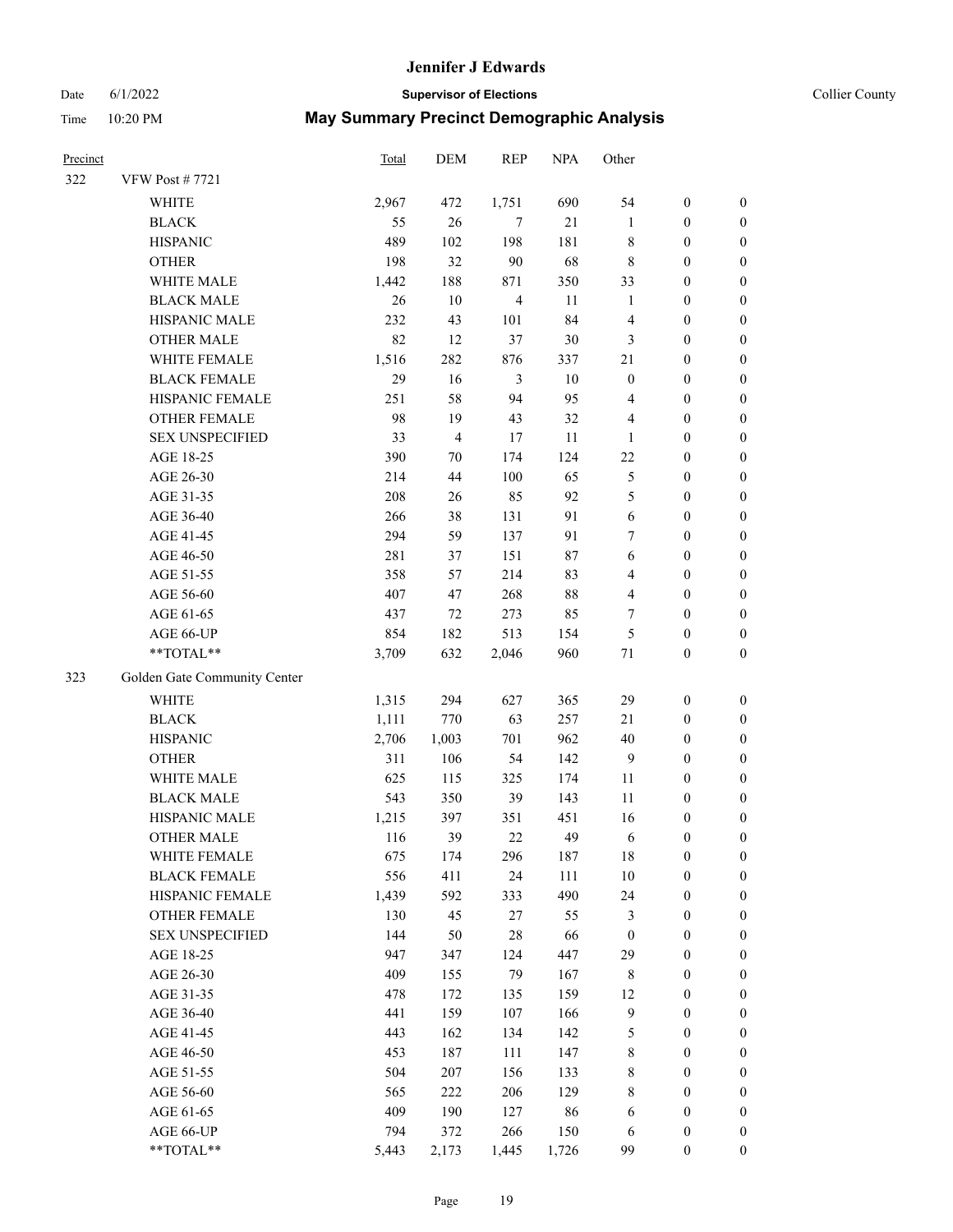# Date 6/1/2022 **Supervisor of Elections** Collier County

| Precinct |                             | Total  | DEM    | <b>REP</b>     | <b>NPA</b>     | Other            |                  |                  |
|----------|-----------------------------|--------|--------|----------------|----------------|------------------|------------------|------------------|
| 324      | Parkway Life Church         |        |        |                |                |                  |                  |                  |
|          | <b>WHITE</b>                | 2,411  | 594    | 1,177          | 596            | 44               | $\boldsymbol{0}$ | $\boldsymbol{0}$ |
|          | <b>BLACK</b>                | 523    | 358    | 26             | 132            | $\tau$           | $\boldsymbol{0}$ | $\boldsymbol{0}$ |
|          | <b>HISPANIC</b>             | 1,614  | 597    | 451            | 546            | 20               | $\boldsymbol{0}$ | $\boldsymbol{0}$ |
|          | <b>OTHER</b>                | 268    | 98     | 70             | 94             | 6                | $\boldsymbol{0}$ | $\boldsymbol{0}$ |
|          | WHITE MALE                  | 1,142  | 243    | 590            | 286            | 23               | $\boldsymbol{0}$ | $\boldsymbol{0}$ |
|          | <b>BLACK MALE</b>           | 236    | 139    | 24             | $70\,$         | 3                | $\boldsymbol{0}$ | $\boldsymbol{0}$ |
|          | HISPANIC MALE               | 687    | 225    | 224            | 233            | 5                | $\boldsymbol{0}$ | $\boldsymbol{0}$ |
|          | <b>OTHER MALE</b>           | 90     | 30     | 33             | 26             | $\mathbf{1}$     | $\boldsymbol{0}$ | $\boldsymbol{0}$ |
|          | WHITE FEMALE                | 1,254  | 347    | 582            | 304            | 21               | $\boldsymbol{0}$ | $\boldsymbol{0}$ |
|          | <b>BLACK FEMALE</b>         | 279    | 216    | $\overline{2}$ | 57             | 4                | $\boldsymbol{0}$ | $\boldsymbol{0}$ |
|          | HISPANIC FEMALE             | 896    | 358    | 221            | 302            | 15               | $\boldsymbol{0}$ | 0                |
|          | <b>OTHER FEMALE</b>         | 135    | 55     | 30             | 46             | $\overline{4}$   | $\boldsymbol{0}$ | $\boldsymbol{0}$ |
|          | <b>SEX UNSPECIFIED</b>      | 97     | 34     | 18             | $44\,$         | $\mathbf{1}$     | $\boldsymbol{0}$ | $\boldsymbol{0}$ |
|          | AGE 18-25                   | 674    | 231    | 146            | 278            | 19               | $\boldsymbol{0}$ | $\boldsymbol{0}$ |
|          | AGE 26-30                   | 331    | 100    | 91             | 128            | 12               | $\boldsymbol{0}$ | $\boldsymbol{0}$ |
|          | AGE 31-35                   | 328    | 99     | 93             | 129            | $\boldsymbol{7}$ | $\boldsymbol{0}$ | $\boldsymbol{0}$ |
|          | AGE 36-40                   | 290    | 99     | 90             | 94             | 7                | $\boldsymbol{0}$ | $\boldsymbol{0}$ |
|          | AGE 41-45                   | 328    | 110    | 109            | 106            | 3                | $\boldsymbol{0}$ | $\boldsymbol{0}$ |
|          | AGE 46-50                   | 373    | 132    | 142            | 94             | 5                | $\boldsymbol{0}$ | $\boldsymbol{0}$ |
|          | AGE 51-55                   | 412    | 139    | 141            | 126            | 6                | $\boldsymbol{0}$ | $\boldsymbol{0}$ |
|          | AGE 56-60                   | 495    | 172    | 211            | 104            | 8                | $\boldsymbol{0}$ | 0                |
|          | AGE 61-65                   | 475    | 164    | 218            | 91             | 2                | $\boldsymbol{0}$ | $\boldsymbol{0}$ |
|          | AGE 66-UP                   | 1,109  | 400    | 483            | 218            | 8                | $\boldsymbol{0}$ | $\boldsymbol{0}$ |
|          | **TOTAL**                   | 4,816  | 1,647  | 1,724          | 1,368          | $77 \,$          | $\boldsymbol{0}$ | $\boldsymbol{0}$ |
| 350      | Golden Gate Assembly of God |        |        |                |                |                  |                  |                  |
|          | <b>WHITE</b>                | 1,245  | 188    | 741            | 294            | $22\,$           | $\boldsymbol{0}$ | $\boldsymbol{0}$ |
|          | <b>BLACK</b>                | 45     | 29     | 5              | 11             | $\boldsymbol{0}$ | $\boldsymbol{0}$ | $\boldsymbol{0}$ |
|          | <b>HISPANIC</b>             | 378    | $88\,$ | 153            | 133            | 4                | $\boldsymbol{0}$ | $\boldsymbol{0}$ |
|          | <b>OTHER</b>                | $87\,$ | 23     | 28             | 36             | $\boldsymbol{0}$ | $\boldsymbol{0}$ | $\boldsymbol{0}$ |
|          | WHITE MALE                  | 633    | $70\,$ | 393            | 159            | $11\,$           | $\boldsymbol{0}$ | $\boldsymbol{0}$ |
|          | <b>BLACK MALE</b>           | 24     | 13     | $\overline{4}$ | $\tau$         | $\boldsymbol{0}$ | $\boldsymbol{0}$ | $\boldsymbol{0}$ |
|          | HISPANIC MALE               | 163    | 37     | 68             | 57             | 1                | $\boldsymbol{0}$ | $\boldsymbol{0}$ |
|          | <b>OTHER MALE</b>           | 36     | 6      | 13             | 17             | $\boldsymbol{0}$ | $\boldsymbol{0}$ | $\boldsymbol{0}$ |
|          | WHITE FEMALE                | 610    | 118    | 346            | 135            | 11               | $\boldsymbol{0}$ | 0                |
|          | <b>BLACK FEMALE</b>         | 21     | 16     | $\mathbf{1}$   | $\overline{4}$ | $\boldsymbol{0}$ | $\boldsymbol{0}$ | $\overline{0}$   |
|          | HISPANIC FEMALE             | 211    | 51     | 84             | 73             | 3                | $\boldsymbol{0}$ | $\overline{0}$   |
|          | OTHER FEMALE                | 36     | 12     | 12             | 12             | $\boldsymbol{0}$ | $\boldsymbol{0}$ | $\overline{0}$   |
|          | <b>SEX UNSPECIFIED</b>      | 21     | 5      | 6              | $10\,$         | $\boldsymbol{0}$ | $\boldsymbol{0}$ | 0                |
|          | AGE 18-25                   | 187    | 42     | 72             | 67             | 6                | $\boldsymbol{0}$ | 0                |
|          | AGE 26-30                   | 93     | 16     | 48             | $28\,$         | $\mathbf{1}$     | $\boldsymbol{0}$ | 0                |
|          | AGE 31-35                   | 111    | $20\,$ | 48             | 39             | 4                | $\boldsymbol{0}$ | 0                |
|          | AGE 36-40                   | 158    | $28\,$ | 81             | 47             | 2                | $\boldsymbol{0}$ | 0                |
|          | AGE 41-45                   | 133    | 17     | 61             | 54             | $\mathbf{1}$     | $\boldsymbol{0}$ | 0                |
|          | AGE 46-50                   | 135    | 26     | 74             | 32             | 3                | $\boldsymbol{0}$ | 0                |
|          | AGE 51-55                   | 178    | 29     | 95             | 52             | 2                | $\boldsymbol{0}$ | 0                |
|          | AGE 56-60                   | 151    | 23     | 88             | 39             | 1                | $\boldsymbol{0}$ | $\overline{0}$   |
|          | AGE 61-65                   | 199    | 39     | 122            | 35             | 3                | $\boldsymbol{0}$ | $\overline{0}$   |
|          | AGE 66-UP                   | 410    | 88     | 238            | 81             | 3                | $\boldsymbol{0}$ | 0                |
|          | **TOTAL**                   | 1,755  | 328    | 927            | 474            | 26               | $\boldsymbol{0}$ | $\boldsymbol{0}$ |
|          |                             |        |        |                |                |                  |                  |                  |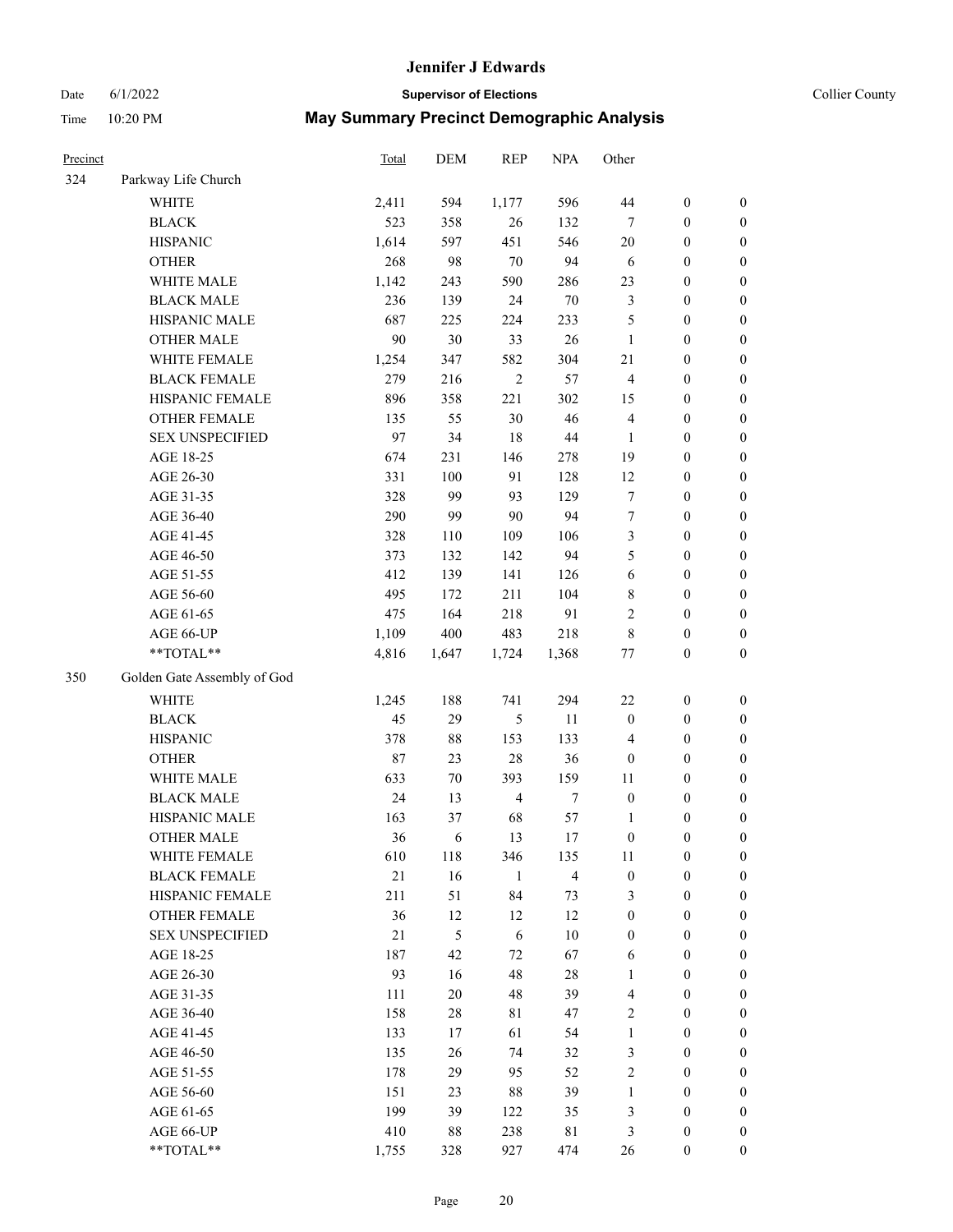# Date 6/1/2022 **Supervisor of Elections Supervisor of Elections** Collier County

| Precinct |                         | Total | DEM         | <b>REP</b>              | <b>NPA</b> | Other            |                  |                  |
|----------|-------------------------|-------|-------------|-------------------------|------------|------------------|------------------|------------------|
| 351      | St. Agnes Parish Center |       |             |                         |            |                  |                  |                  |
|          | <b>WHITE</b>            | 3,936 | 602         | 2,393                   | 882        | 59               | $\boldsymbol{0}$ | 0                |
|          | <b>BLACK</b>            | 110   | 68          | 11                      | 29         | $\overline{c}$   | $\boldsymbol{0}$ | $\boldsymbol{0}$ |
|          | <b>HISPANIC</b>         | 529   | 146         | 199                     | 180        | 4                | $\boldsymbol{0}$ | $\boldsymbol{0}$ |
|          | <b>OTHER</b>            | 252   | 41          | 105                     | 97         | 9                | $\boldsymbol{0}$ | $\boldsymbol{0}$ |
|          | WHITE MALE              | 1,925 | 249         | 1,212                   | 438        | 26               | $\boldsymbol{0}$ | $\boldsymbol{0}$ |
|          | <b>BLACK MALE</b>       | 53    | 29          | $\tau$                  | 15         | $\overline{c}$   | $\boldsymbol{0}$ | $\boldsymbol{0}$ |
|          | HISPANIC MALE           | 243   | 58          | 99                      | 85         | $\mathbf{1}$     | $\boldsymbol{0}$ | $\boldsymbol{0}$ |
|          | <b>OTHER MALE</b>       | 101   | 12          | 38                      | 44         | $\tau$           | $\boldsymbol{0}$ | $\boldsymbol{0}$ |
|          | WHITE FEMALE            | 1,994 | 350         | 1,172                   | 439        | 33               | $\boldsymbol{0}$ | $\boldsymbol{0}$ |
|          | <b>BLACK FEMALE</b>     | 57    | 39          | $\overline{\mathbf{4}}$ | 14         | $\boldsymbol{0}$ | $\boldsymbol{0}$ | $\boldsymbol{0}$ |
|          | HISPANIC FEMALE         | 284   | 86          | 100                     | 95         | 3                | $\boldsymbol{0}$ | $\boldsymbol{0}$ |
|          | <b>OTHER FEMALE</b>     | 124   | 28          | 53                      | 41         | $\overline{c}$   | $\boldsymbol{0}$ | $\boldsymbol{0}$ |
|          | <b>SEX UNSPECIFIED</b>  | 46    | 6           | 23                      | 17         | $\boldsymbol{0}$ | $\boldsymbol{0}$ | $\boldsymbol{0}$ |
|          | AGE 18-25               | 367   | 79          | 167                     | 115        | 6                | $\boldsymbol{0}$ | $\boldsymbol{0}$ |
|          | AGE 26-30               | 193   | 38          | 89                      | 61         | 5                | $\boldsymbol{0}$ | $\boldsymbol{0}$ |
|          | AGE 31-35               | 221   | 42          | 95                      | 78         | 6                | $\boldsymbol{0}$ | $\boldsymbol{0}$ |
|          | AGE 36-40               | 280   | 40          | 124                     | 114        | 2                | $\boldsymbol{0}$ | $\boldsymbol{0}$ |
|          | AGE 41-45               | 290   | 51          | 147                     | 88         | 4                | $\boldsymbol{0}$ | $\boldsymbol{0}$ |
|          | AGE 46-50               | 295   | 49          | 151                     | 90         | 5                | $\boldsymbol{0}$ | $\boldsymbol{0}$ |
|          | AGE 51-55               | 394   | 61          | 232                     | 96         | 5                | $\boldsymbol{0}$ | $\boldsymbol{0}$ |
|          | AGE 56-60               | 511   | 79          | 321                     | 101        | 10               | $\boldsymbol{0}$ | 0                |
|          | AGE 61-65               | 516   | 91          | 318                     | 100        | $\tau$           | $\boldsymbol{0}$ | $\boldsymbol{0}$ |
|          | AGE 66-UP               | 1,760 | 327         | 1,064                   | 345        | 24               | $\boldsymbol{0}$ | $\boldsymbol{0}$ |
|          | $**TOTAL**$             | 4,827 | 857         | 2,708                   | 1,188      | 74               | $\boldsymbol{0}$ | $\boldsymbol{0}$ |
| 414      | Faith Lutheran Church   |       |             |                         |            |                  |                  |                  |
|          | <b>WHITE</b>            | 2,948 | 664         | 1,615                   | 619        | 50               | $\boldsymbol{0}$ | $\boldsymbol{0}$ |
|          | <b>BLACK</b>            | 74    | 46          | $\overline{4}$          | 23         | $\mathbf{1}$     | $\boldsymbol{0}$ | $\boldsymbol{0}$ |
|          | <b>HISPANIC</b>         | 307   | 112         | 83                      | 107        | 5                | $\boldsymbol{0}$ | $\boldsymbol{0}$ |
|          | <b>OTHER</b>            | 131   | 41          | 46                      | 44         | $\boldsymbol{0}$ | $\boldsymbol{0}$ | $\boldsymbol{0}$ |
|          | WHITE MALE              | 1,307 | 236         | 757                     | 292        | 22               | $\boldsymbol{0}$ | $\boldsymbol{0}$ |
|          | <b>BLACK MALE</b>       | 40    | 21          | $\sqrt{2}$              | 16         | $\mathbf{1}$     | $\boldsymbol{0}$ | $\boldsymbol{0}$ |
|          | HISPANIC MALE           | 147   | 52          | 43                      | 51         | $\mathbf{1}$     | $\boldsymbol{0}$ | 0                |
|          | <b>OTHER MALE</b>       | 56    | 15          | 20                      | 21         | $\boldsymbol{0}$ | $\boldsymbol{0}$ | $\boldsymbol{0}$ |
|          | WHITE FEMALE            | 1,629 | 425         | 852                     | 324        | 28               | 0                | 0                |
|          | <b>BLACK FEMALE</b>     | 34    | 25          | $\overline{c}$          | 7          | $\boldsymbol{0}$ | $\boldsymbol{0}$ | $\overline{0}$   |
|          | HISPANIC FEMALE         | 157   | 59          | 40                      | 54         | 4                | $\boldsymbol{0}$ | $\overline{0}$   |
|          | OTHER FEMALE            | 58    | $22\,$      | 22                      | 14         | $\boldsymbol{0}$ | $\boldsymbol{0}$ | $\overline{0}$   |
|          | <b>SEX UNSPECIFIED</b>  | 32    | $\,$ 8 $\,$ | 10                      | 14         | $\boldsymbol{0}$ | $\boldsymbol{0}$ | 0                |
|          | AGE 18-25               | 240   | 77          | 86                      | 68         | 9                | $\boldsymbol{0}$ | $\theta$         |
|          | AGE 26-30               | 161   | 48          | 57                      | 53         | 3                | $\boldsymbol{0}$ | 0                |
|          | AGE 31-35               | 181   | 51          | 64                      | 59         | 7                | $\boldsymbol{0}$ | 0                |
|          | AGE 36-40               | 171   | 40          | 73                      | 57         | 1                | $\boldsymbol{0}$ | 0                |
|          | AGE 41-45               | 170   | 51          | 57                      | 57         | 5                | $\boldsymbol{0}$ | 0                |
|          | AGE 46-50               | 180   | 41          | 92                      | 46         | 1                | $\boldsymbol{0}$ | 0                |
|          | AGE 51-55               | 207   | 39          | 108                     | 58         | 2                | $\boldsymbol{0}$ | 0                |
|          | AGE 56-60               | 292   | 72          | 156                     | 59         | 5                | $\boldsymbol{0}$ | $\overline{0}$   |
|          | AGE 61-65               | 296   | 86          | 123                     | 78         | 9                | $\boldsymbol{0}$ | $\overline{0}$   |
|          | AGE 66-UP               | 1,562 | 358         | 932                     | 258        | 14               | $\boldsymbol{0}$ | 0                |
|          | **TOTAL**               | 3,460 | 863         | 1,748                   | 793        | 56               | $\boldsymbol{0}$ | $\boldsymbol{0}$ |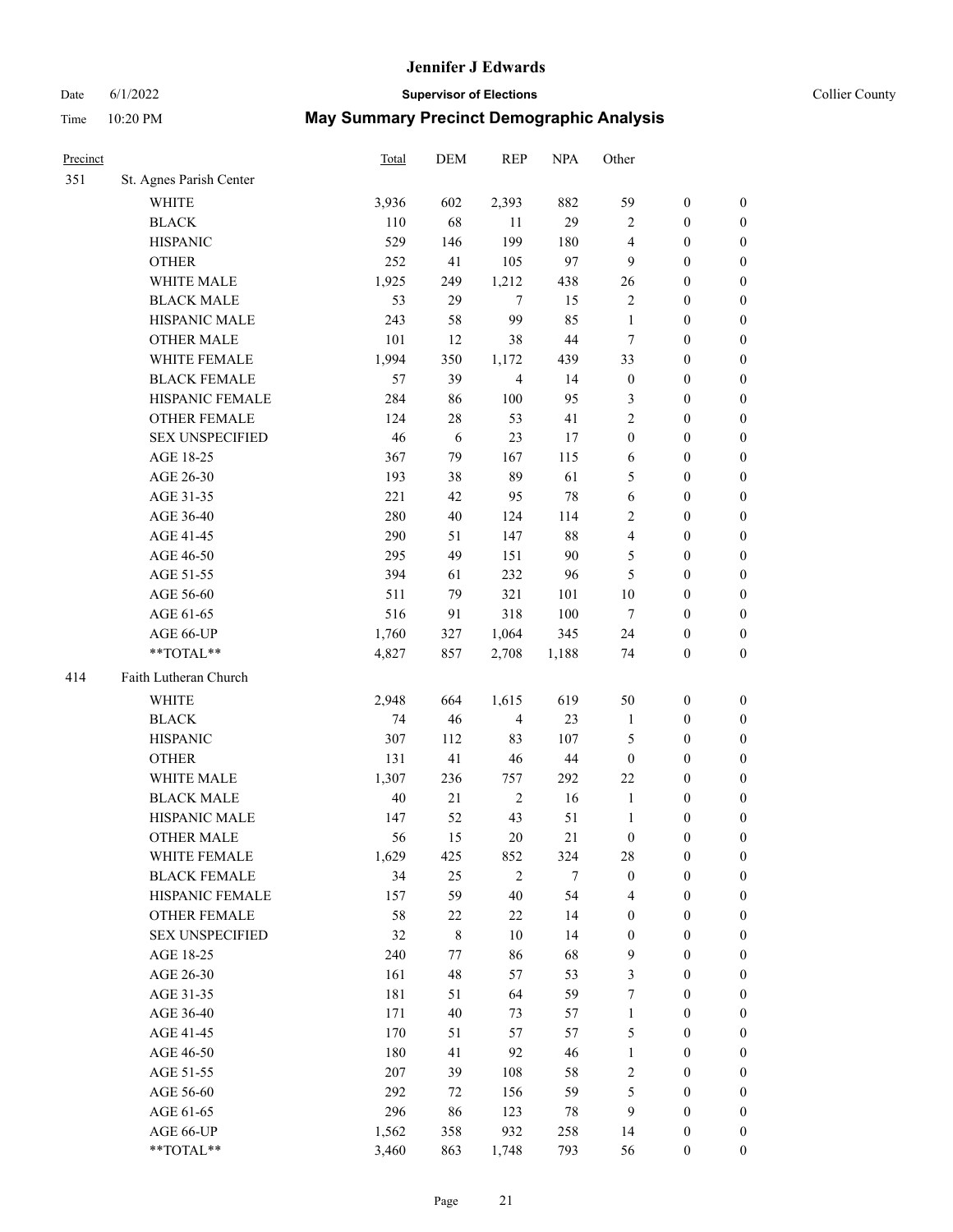# Date 6/1/2022 **Supervisor of Elections Supervisor of Elections** Collier County

| Precinct |                        | <b>Total</b> | DEM    | <b>REP</b>     | <b>NPA</b>       | Other            |                  |                  |
|----------|------------------------|--------------|--------|----------------|------------------|------------------|------------------|------------------|
| 418      | Quail Run Golf Club    |              |        |                |                  |                  |                  |                  |
|          | <b>WHITE</b>           | 4,220        | 850    | 2,324          | 987              | 59               | $\boldsymbol{0}$ | $\boldsymbol{0}$ |
|          | <b>BLACK</b>           | 72           | 35     | $10\,$         | 25               | 2                | $\boldsymbol{0}$ | $\boldsymbol{0}$ |
|          | <b>HISPANIC</b>        | 413          | 130    | 121            | 154              | 8                | $\boldsymbol{0}$ | $\boldsymbol{0}$ |
|          | <b>OTHER</b>           | 222          | 47     | 78             | 92               | 5                | $\boldsymbol{0}$ | $\boldsymbol{0}$ |
|          | WHITE MALE             | 1,871        | 306    | 1,061          | 471              | 33               | $\boldsymbol{0}$ | $\boldsymbol{0}$ |
|          | <b>BLACK MALE</b>      | 38           | 17     | $\tau$         | 13               | $\mathbf{1}$     | $\boldsymbol{0}$ | $\boldsymbol{0}$ |
|          | HISPANIC MALE          | 178          | 54     | 63             | 55               | 6                | $\boldsymbol{0}$ | $\boldsymbol{0}$ |
|          | <b>OTHER MALE</b>      | 85           | 17     | 31             | 36               | $\mathbf{1}$     | $\boldsymbol{0}$ | $\boldsymbol{0}$ |
|          | <b>WHITE FEMALE</b>    | 2,326        | 539    | 1,257          | 504              | 26               | $\boldsymbol{0}$ | $\boldsymbol{0}$ |
|          | <b>BLACK FEMALE</b>    | 33           | 18     | $\mathfrak{Z}$ | 11               | $\mathbf{1}$     | $\boldsymbol{0}$ | 0                |
|          | HISPANIC FEMALE        | 231          | 76     | 58             | 95               | $\sqrt{2}$       | $\boldsymbol{0}$ | 0                |
|          | <b>OTHER FEMALE</b>    | 112          | 23     | 41             | 44               | 4                | $\boldsymbol{0}$ | 0                |
|          | <b>SEX UNSPECIFIED</b> | 53           | 12     | 12             | 29               | $\boldsymbol{0}$ | $\boldsymbol{0}$ | $\boldsymbol{0}$ |
|          | AGE 18-25              | 402          | 92     | 163            | 131              | 16               | $\boldsymbol{0}$ | $\boldsymbol{0}$ |
|          | AGE 26-30              | 225          | 42     | 91             | 83               | 9                | $\boldsymbol{0}$ | $\boldsymbol{0}$ |
|          | AGE 31-35              | 211          | 46     | 75             | 84               | 6                | $\boldsymbol{0}$ | $\boldsymbol{0}$ |
|          | AGE 36-40              | 221          | 56     | 85             | 74               | 6                | $\boldsymbol{0}$ | $\boldsymbol{0}$ |
|          | AGE 41-45              | 207          | 50     | 80             | 72               | 5                | $\boldsymbol{0}$ | $\boldsymbol{0}$ |
|          | AGE 46-50              | 251          | 53     | 110            | 84               | 4                | $\boldsymbol{0}$ | $\boldsymbol{0}$ |
|          | AGE 51-55              | 389          | 68     | 206            | 111              | 4                | $\boldsymbol{0}$ | $\boldsymbol{0}$ |
|          | AGE 56-60              | 426          | 63     | 238            | 119              | 6                | $\boldsymbol{0}$ | 0                |
|          | AGE 61-65              | 498          | 114    | 274            | 107              | 3                | $\boldsymbol{0}$ | 0                |
|          | AGE 66-UP              | 2,097        | 478    | 1,211          | 393              | 15               | $\boldsymbol{0}$ | $\boldsymbol{0}$ |
|          | **TOTAL**              | 4,927        | 1,062  | 2,533          | 1,258            | 74               | $\boldsymbol{0}$ | $\boldsymbol{0}$ |
| 428      | Freedom Park           |              |        |                |                  |                  |                  |                  |
|          | <b>WHITE</b>           | 3,134        | 569    | 1,772          | 729              | 64               | $\boldsymbol{0}$ | $\boldsymbol{0}$ |
|          | <b>BLACK</b>           | 62           | 43     | 8              | $10\,$           | $\mathbf{1}$     | $\boldsymbol{0}$ | $\boldsymbol{0}$ |
|          | <b>HISPANIC</b>        | 376          | 116    | 130            | 122              | 8                | $\boldsymbol{0}$ | $\boldsymbol{0}$ |
|          | <b>OTHER</b>           | 179          | 39     | 68             | $70\,$           | $\overline{c}$   | $\boldsymbol{0}$ | $\boldsymbol{0}$ |
|          | WHITE MALE             | 1,492        | 211    | 883            | 371              | 27               | $\boldsymbol{0}$ | $\boldsymbol{0}$ |
|          | <b>BLACK MALE</b>      | 30           | 18     | $\overline{4}$ | $\boldsymbol{7}$ | $\mathbf{1}$     | $\boldsymbol{0}$ | $\boldsymbol{0}$ |
|          | HISPANIC MALE          | 152          | 44     | 56             | 47               | 5                | $\boldsymbol{0}$ | 0                |
|          | <b>OTHER MALE</b>      | 77           | 12     | 37             | 27               | $\mathbf{1}$     | $\boldsymbol{0}$ | $\boldsymbol{0}$ |
|          | WHITE FEMALE           | 1,634        | 357    | 884            | 358              | 35               | $\boldsymbol{0}$ | 0                |
|          | <b>BLACK FEMALE</b>    | 32           | 25     | $\overline{4}$ | 3                | $\boldsymbol{0}$ | $\boldsymbol{0}$ | $\boldsymbol{0}$ |
|          | HISPANIC FEMALE        | 218          | $70\,$ | 72             | 73               | 3                | $\boldsymbol{0}$ | $\overline{0}$   |
|          | OTHER FEMALE           | 77           | $20\,$ | 27             | 29               | $\mathbf{1}$     | $\boldsymbol{0}$ | $\overline{0}$   |
|          | <b>SEX UNSPECIFIED</b> | 39           | 10     | 11             | 16               | 2                | $\boldsymbol{0}$ | 0                |
|          | AGE 18-25              | 331          | 84     | 145            | 96               | 6                | $\boldsymbol{0}$ | $\theta$         |
|          | AGE 26-30              | 248          | 65     | 98             | $8\sqrt{1}$      | 4                | $\boldsymbol{0}$ | 0                |
|          | AGE 31-35              | 226          | 40     | 105            | 73               | 8                | $\boldsymbol{0}$ | 0                |
|          | AGE 36-40              | 188          | 41     | $80\,$         | 64               | 3                | $\boldsymbol{0}$ | 0                |
|          | AGE 41-45              | 205          | 39     | 101            | 59               | 6                | $\boldsymbol{0}$ | 0                |
|          | AGE 46-50              | 255          | 51     | 127            | 72               | 5                | $\boldsymbol{0}$ | 0                |
|          | AGE 51-55              | 300          | 49     | 161            | 84               | 6                | $\boldsymbol{0}$ | $\overline{0}$   |
|          | AGE 56-60              | 362          | 61     | 205            | 86               | 10               | $\boldsymbol{0}$ | $\overline{0}$   |
|          | AGE 61-65              | 348          | 60     | 207            | $70\,$           | 11               | $\boldsymbol{0}$ | $\overline{0}$   |
|          | AGE 66-UP              | 1,288        | 277    | 749            | 246              | 16               | $\boldsymbol{0}$ | 0                |
|          | **TOTAL**              | 3,751        | 767    | 1,978          | 931              | 75               | $\boldsymbol{0}$ | $\boldsymbol{0}$ |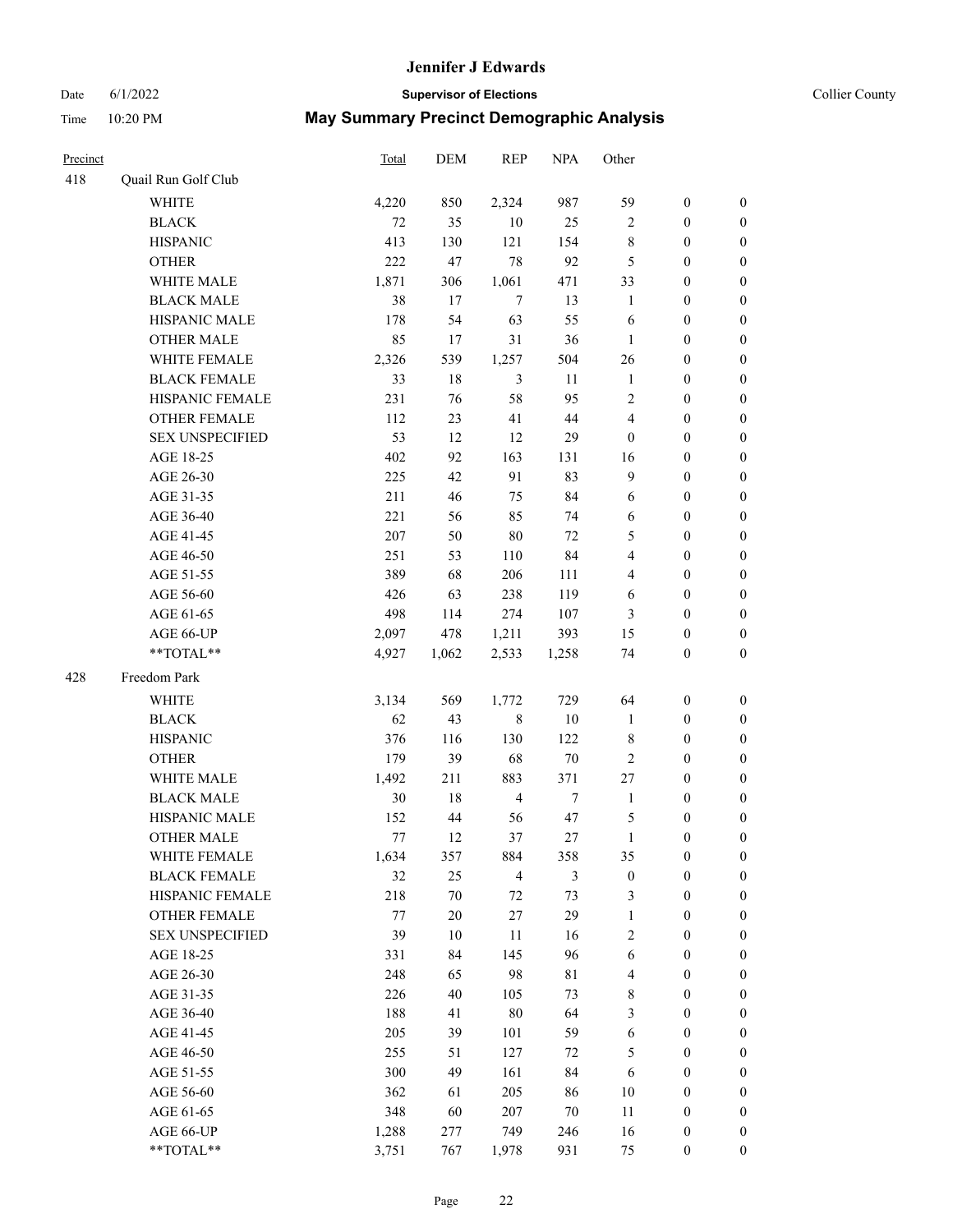# Date 6/1/2022 **Supervisor of Elections Supervisor of Elections** Collier County

| Precinct |                           | Total | DEM              | <b>REP</b>       | <b>NPA</b>  | Other            |                  |                  |
|----------|---------------------------|-------|------------------|------------------|-------------|------------------|------------------|------------------|
| 430      | The Salvation Army        |       |                  |                  |             |                  |                  |                  |
|          | <b>WHITE</b>              | 2,653 | 568              | 1,343            | 705         | 37               | $\boldsymbol{0}$ | $\boldsymbol{0}$ |
|          | <b>BLACK</b>              | 153   | 98               | 11               | 43          | 1                | $\boldsymbol{0}$ | $\boldsymbol{0}$ |
|          | <b>HISPANIC</b>           | 516   | 192              | 139              | 177         | 8                | $\boldsymbol{0}$ | $\boldsymbol{0}$ |
|          | <b>OTHER</b>              | 133   | 34               | 40               | 55          | 4                | $\boldsymbol{0}$ | $\boldsymbol{0}$ |
|          | WHITE MALE                | 1,264 | 208              | 688              | 346         | $22\,$           | $\boldsymbol{0}$ | $\boldsymbol{0}$ |
|          | <b>BLACK MALE</b>         | 73    | 46               | $\tau$           | 20          | $\boldsymbol{0}$ | $\boldsymbol{0}$ | $\boldsymbol{0}$ |
|          | HISPANIC MALE             | 226   | 67               | 69               | 84          | 6                | $\boldsymbol{0}$ | $\boldsymbol{0}$ |
|          | <b>OTHER MALE</b>         | 53    | 17               | 17               | 17          | 2                | $\boldsymbol{0}$ | $\boldsymbol{0}$ |
|          | WHITE FEMALE              | 1,377 | 358              | 648              | 356         | 15               | $\boldsymbol{0}$ | $\boldsymbol{0}$ |
|          | <b>BLACK FEMALE</b>       | 78    | 52               | $\overline{4}$   | 21          | $\mathbf{1}$     | $\boldsymbol{0}$ | 0                |
|          | HISPANIC FEMALE           | 286   | 122              | 69               | 93          | $\overline{2}$   | $\boldsymbol{0}$ | 0                |
|          | <b>OTHER FEMALE</b>       | 63    | 15               | 21               | 25          | $\overline{2}$   | $\boldsymbol{0}$ | $\boldsymbol{0}$ |
|          | <b>SEX UNSPECIFIED</b>    | 35    | $\tau$           | 10               | 18          | $\boldsymbol{0}$ | $\boldsymbol{0}$ | $\boldsymbol{0}$ |
|          | AGE 18-25                 | 308   | 79               | 90               | 127         | 12               | $\boldsymbol{0}$ | $\boldsymbol{0}$ |
|          | AGE 26-30                 | 192   | 49               | 62               | 76          | 5                | $\boldsymbol{0}$ | $\boldsymbol{0}$ |
|          | AGE 31-35                 | 181   | 52               | 62               | 61          | 6                | $\boldsymbol{0}$ | $\boldsymbol{0}$ |
|          | AGE 36-40                 | 192   | 52               | 76               | 59          | 5                | $\boldsymbol{0}$ | $\boldsymbol{0}$ |
|          | AGE 41-45                 | 157   | 33               | 58               | 65          | $\mathbf{1}$     | $\boldsymbol{0}$ | $\boldsymbol{0}$ |
|          | AGE 46-50                 | 164   | 49               | 68               | 44          | 3                | $\boldsymbol{0}$ | $\boldsymbol{0}$ |
|          | AGE 51-55                 | 192   | 46               | 89               | 56          | $\mathbf{1}$     | $\boldsymbol{0}$ | $\boldsymbol{0}$ |
|          | AGE 56-60                 | 313   | 74               | 150              | 86          | 3                | $\boldsymbol{0}$ | 0                |
|          | AGE 61-65                 | 352   | 95               | 170              | 83          | 4                | $\boldsymbol{0}$ | $\boldsymbol{0}$ |
|          | AGE 66-UP                 | 1,404 | 363              | 708              | 323         | 10               | $\boldsymbol{0}$ | $\boldsymbol{0}$ |
|          | **TOTAL**                 | 3,455 | 892              | 1,533            | 980         | 50               | $\boldsymbol{0}$ | $\boldsymbol{0}$ |
| 431      | Berkshire Lakes Clubhouse |       |                  |                  |             |                  |                  |                  |
|          | <b>WHITE</b>              | 1,665 | 406              | 847              | 397         | 15               | $\boldsymbol{0}$ | $\boldsymbol{0}$ |
|          | <b>BLACK</b>              | 35    | 22               | 3                | $10\,$      | $\boldsymbol{0}$ | $\boldsymbol{0}$ | $\boldsymbol{0}$ |
|          | <b>HISPANIC</b>           | 135   | 46               | 43               | 43          | 3                | $\boldsymbol{0}$ | $\boldsymbol{0}$ |
|          | <b>OTHER</b>              | 94    | $30\,$           | 29               | 31          | 4                | $\boldsymbol{0}$ | $\boldsymbol{0}$ |
|          | WHITE MALE                | 740   | 152              | 390              | 193         | 5                | $\boldsymbol{0}$ | $\boldsymbol{0}$ |
|          | <b>BLACK MALE</b>         | 22    | 14               | $\mathfrak{Z}$   | 5           | $\boldsymbol{0}$ | $\boldsymbol{0}$ | $\boldsymbol{0}$ |
|          | HISPANIC MALE             | 67    | 23               | $20\,$           | $22\,$      | 2                | $\boldsymbol{0}$ | 0                |
|          | <b>OTHER MALE</b>         | 35    | 14               | 12               | $\,$ 8 $\,$ | $\mathbf{1}$     | $\boldsymbol{0}$ | $\boldsymbol{0}$ |
|          | WHITE FEMALE              | 923   | 254              | 456              | 203         | 10               | 0                | 0                |
|          | <b>BLACK FEMALE</b>       | 13    | 8                | $\boldsymbol{0}$ | 5           | $\boldsymbol{0}$ | $\boldsymbol{0}$ | $\overline{0}$   |
|          | HISPANIC FEMALE           | 67    | $22\,$           | 23               | 21          | $\mathbf{1}$     | $\boldsymbol{0}$ | $\overline{0}$   |
|          | <b>OTHER FEMALE</b>       | 45    | $10\,$           | 16               | 16          | 3                | $\boldsymbol{0}$ | $\overline{0}$   |
|          | <b>SEX UNSPECIFIED</b>    | 17    | $\boldsymbol{7}$ | $\overline{c}$   | $\,$ 8 $\,$ | $\boldsymbol{0}$ | $\boldsymbol{0}$ | 0                |
|          | AGE 18-25                 | 124   | 25               | 45               | 48          | 6                | $\boldsymbol{0}$ | $\theta$         |
|          | AGE 26-30                 | 74    | 18               | 32               | 23          | $\mathbf{1}$     | $\boldsymbol{0}$ | 0                |
|          | AGE 31-35                 | 85    | 27               | 21               | 37          | $\boldsymbol{0}$ | $\boldsymbol{0}$ | 0                |
|          | AGE 36-40                 | 107   | 33               | 35               | 39          | $\boldsymbol{0}$ | $\boldsymbol{0}$ | 0                |
|          | AGE 41-45                 | 77    | 20               | 39               | 17          | $\mathbf{1}$     | $\boldsymbol{0}$ | 0                |
|          | AGE 46-50                 | 94    | 27               | 34               | 33          | $\boldsymbol{0}$ | $\boldsymbol{0}$ | 0                |
|          | AGE 51-55                 | 145   | 30               | 80               | 32          | 3                | $\boldsymbol{0}$ | $\overline{0}$   |
|          | AGE 56-60                 | 203   | 51               | 108              | 43          | $\mathbf{1}$     | $\boldsymbol{0}$ | $\overline{0}$   |
|          | AGE 61-65                 | 211   | 63               | 97               | 47          | 4                | $\boldsymbol{0}$ | $\overline{0}$   |
|          | AGE 66-UP                 | 809   | 210              | 431              | 162         | 6                | $\boldsymbol{0}$ | 0                |
|          | **TOTAL**                 | 1,929 | 504              | 922              | 481         | $22\,$           | $\boldsymbol{0}$ | $\boldsymbol{0}$ |
|          |                           |       |                  |                  |             |                  |                  |                  |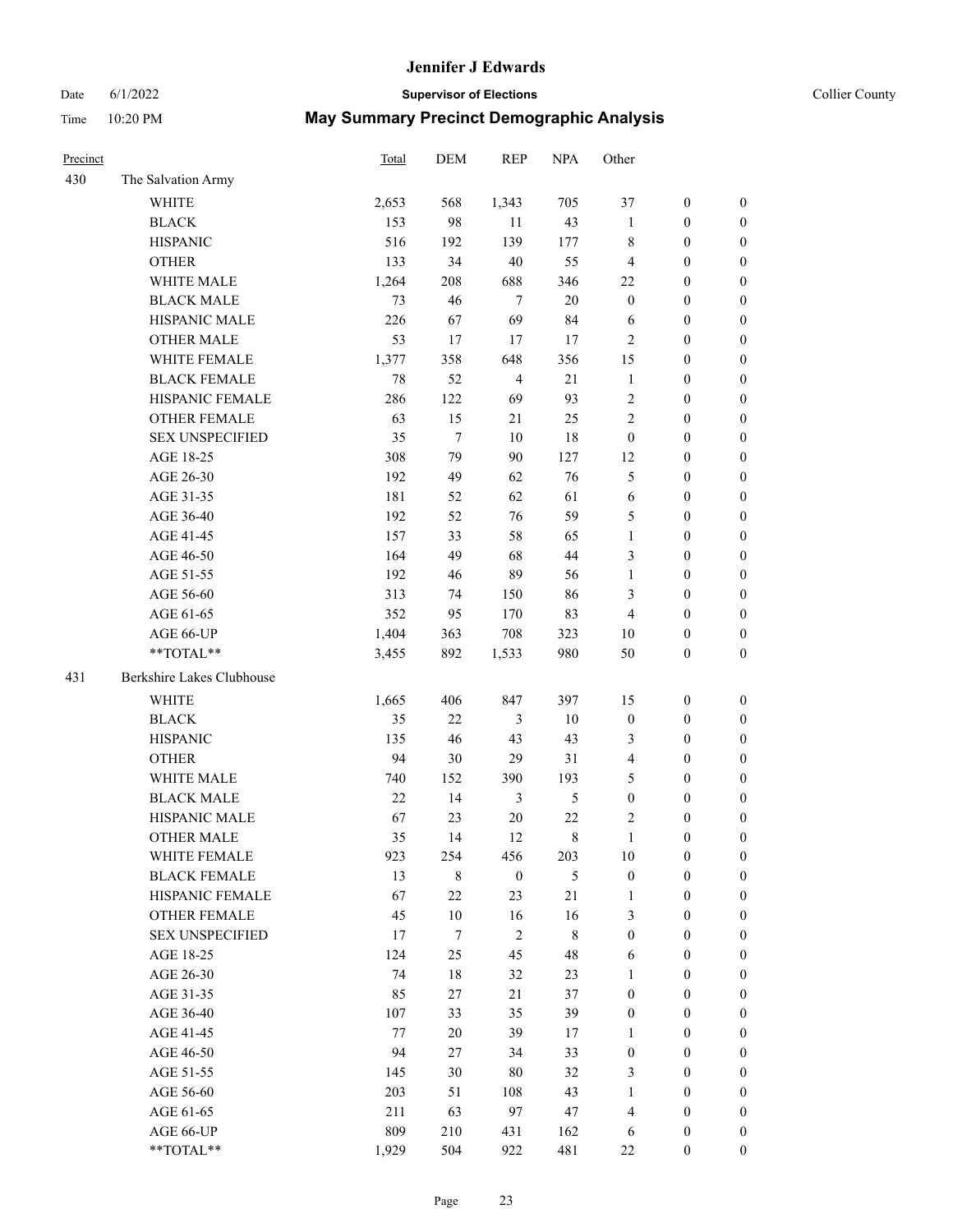# Date 6/1/2022 **Supervisor of Elections Supervisor of Elections** Collier County

| Precinct |                            | <b>Total</b> | DEM   | <b>REP</b>     | <b>NPA</b> | Other            |                  |                  |
|----------|----------------------------|--------------|-------|----------------|------------|------------------|------------------|------------------|
| 434      | East Naples Community Park |              |       |                |            |                  |                  |                  |
|          | <b>WHITE</b>               | 4,469        | 944   | 2,346          | 1,094      | 85               | $\boldsymbol{0}$ | $\boldsymbol{0}$ |
|          | <b>BLACK</b>               | 318          | 218   | 24             | $72\,$     | $\overline{4}$   | $\boldsymbol{0}$ | $\boldsymbol{0}$ |
|          | <b>HISPANIC</b>            | 720          | 255   | 178            | 274        | 13               | $\boldsymbol{0}$ | $\boldsymbol{0}$ |
|          | <b>OTHER</b>               | 254          | 75    | 71             | 100        | 8                | $\boldsymbol{0}$ | $\boldsymbol{0}$ |
|          | WHITE MALE                 | 2,114        | 356   | 1,174          | 540        | 44               | $\boldsymbol{0}$ | $\boldsymbol{0}$ |
|          | <b>BLACK MALE</b>          | 161          | 109   | 14             | 35         | 3                | $\boldsymbol{0}$ | $\boldsymbol{0}$ |
|          | HISPANIC MALE              | 328          | 112   | 90             | 120        | 6                | $\boldsymbol{0}$ | $\boldsymbol{0}$ |
|          | <b>OTHER MALE</b>          | 105          | 33    | 26             | 42         | 4                | $\boldsymbol{0}$ | $\boldsymbol{0}$ |
|          | WHITE FEMALE               | 2,340        | 584   | 1,165          | 550        | 41               | $\boldsymbol{0}$ | $\boldsymbol{0}$ |
|          | <b>BLACK FEMALE</b>        | 152          | 104   | $10\,$         | 37         | $\mathbf{1}$     | $\boldsymbol{0}$ | $\boldsymbol{0}$ |
|          | HISPANIC FEMALE            | 376          | 136   | 86             | 147        | 7                | $\boldsymbol{0}$ | $\boldsymbol{0}$ |
|          | <b>OTHER FEMALE</b>        | 111          | 31    | 38             | 38         | 4                | $\boldsymbol{0}$ | $\boldsymbol{0}$ |
|          | <b>SEX UNSPECIFIED</b>     | 74           | 27    | 16             | 31         | $\boldsymbol{0}$ | $\boldsymbol{0}$ | $\boldsymbol{0}$ |
|          | AGE 18-25                  | 473          | 138   | 132            | 186        | 17               | $\boldsymbol{0}$ | $\boldsymbol{0}$ |
|          | AGE 26-30                  | 312          | 89    | 95             | 118        | 10               | $\boldsymbol{0}$ | $\boldsymbol{0}$ |
|          | AGE 31-35                  | 282          | 86    | 78             | 111        | 7                | $\boldsymbol{0}$ | $\boldsymbol{0}$ |
|          | AGE 36-40                  | 240          | 63    | 83             | 90         | 4                | $\boldsymbol{0}$ | $\boldsymbol{0}$ |
|          | AGE 41-45                  | 269          | 69    | 107            | 84         | 9                | $\boldsymbol{0}$ | $\boldsymbol{0}$ |
|          | AGE 46-50                  | 289          | 74    | 114            | 98         | 3                | $\boldsymbol{0}$ | $\boldsymbol{0}$ |
|          | AGE 51-55                  | 425          | 106   | 193            | 118        | 8                | $\boldsymbol{0}$ | $\boldsymbol{0}$ |
|          | AGE 56-60                  | 636          | 156   | 301            | 165        | 14               | $\boldsymbol{0}$ | $\boldsymbol{0}$ |
|          | AGE 61-65                  | 691          | 172   | 351            | 156        | 12               | $\boldsymbol{0}$ | $\boldsymbol{0}$ |
|          | AGE 66-UP                  | 2,144        | 539   | 1,165          | 414        | 26               | $\boldsymbol{0}$ | $\boldsymbol{0}$ |
|          | **TOTAL**                  | 5,761        | 1,492 | 2,619          | 1,540      | 110              | $\boldsymbol{0}$ | $\boldsymbol{0}$ |
| 435      | Glades Community Center    |              |       |                |            |                  |                  |                  |
|          | WHITE                      | 4,137        | 1,110 | 1,980          | 977        | $70\,$           | $\boldsymbol{0}$ | $\boldsymbol{0}$ |
|          | <b>BLACK</b>               | 128          | 87    | $10\,$         | 29         | 2                | $\boldsymbol{0}$ | $\boldsymbol{0}$ |
|          | <b>HISPANIC</b>            | 358          | 109   | 112            | 131        | 6                | $\boldsymbol{0}$ | $\boldsymbol{0}$ |
|          | <b>OTHER</b>               | 171          | 55    | 52             | 59         | 5                | $\boldsymbol{0}$ | $\boldsymbol{0}$ |
|          | WHITE MALE                 | 1,875        | 432   | 966            | 454        | 23               | $\boldsymbol{0}$ | $\boldsymbol{0}$ |
|          | <b>BLACK MALE</b>          | 61           | 37    | 6              | 17         | $\mathbf{1}$     | $\boldsymbol{0}$ | $\boldsymbol{0}$ |
|          | HISPANIC MALE              | 163          | 48    | 51             | 63         | $\mathbf{1}$     | $\boldsymbol{0}$ | $\boldsymbol{0}$ |
|          | <b>OTHER MALE</b>          | 63           | 21    | 21             | 20         | $\mathbf{1}$     | $\boldsymbol{0}$ | $\boldsymbol{0}$ |
|          | WHITE FEMALE               | 2,246        | 673   | 1,008          | 518        | 47               | $\boldsymbol{0}$ | 0                |
|          | <b>BLACK FEMALE</b>        | 66           | 49    | $\overline{4}$ | 12         | $\mathbf{1}$     | $\boldsymbol{0}$ | $\boldsymbol{0}$ |
|          | HISPANIC FEMALE            | 195          | 61    | 61             | 68         | 5                | $\boldsymbol{0}$ | $\overline{0}$   |
|          | OTHER FEMALE               | $8\sqrt{1}$  | 25    | 23             | 29         | 4                | $\boldsymbol{0}$ | $\overline{0}$   |
|          | <b>SEX UNSPECIFIED</b>     | 44           | 15    | 14             | 15         | $\boldsymbol{0}$ | $\boldsymbol{0}$ | 0                |
|          | AGE 18-25                  | 211          | 61    | 68             | 74         | 8                | $\boldsymbol{0}$ | $\overline{0}$   |
|          | AGE 26-30                  | 227          | 72    | 71             | $78\,$     | 6                | $\boldsymbol{0}$ | 0                |
|          | AGE 31-35                  | 234          | 66    | 82             | $77\,$     | $\mathbf{9}$     | $\boldsymbol{0}$ | 0                |
|          | AGE 36-40                  | 181          | 42    | 63             | 71         | 5                | $\boldsymbol{0}$ | 0                |
|          | AGE 41-45                  | 184          | 61    | 64             | 58         | $\mathbf{1}$     | $\boldsymbol{0}$ | 0                |
|          | AGE 46-50                  | 223          | 61    | 92             | 66         | 4                | $\boldsymbol{0}$ | 0                |
|          | AGE 51-55                  | 316          | 75    | 146            | 86         | 9                | $\boldsymbol{0}$ | $\boldsymbol{0}$ |
|          | AGE 56-60                  | 397          | 113   | 193            | 84         | 7                | $\boldsymbol{0}$ | $\boldsymbol{0}$ |
|          | AGE 61-65                  | 512          | 147   | 243            | 112        | 10               | $\boldsymbol{0}$ | $\boldsymbol{0}$ |
|          | AGE 66-UP                  | 2,309        | 663   | 1,132          | 490        | 24               | $\boldsymbol{0}$ | 0                |
|          | **TOTAL**                  | 4,794        | 1,361 | 2,154          | 1,196      | 83               | $\boldsymbol{0}$ | $\boldsymbol{0}$ |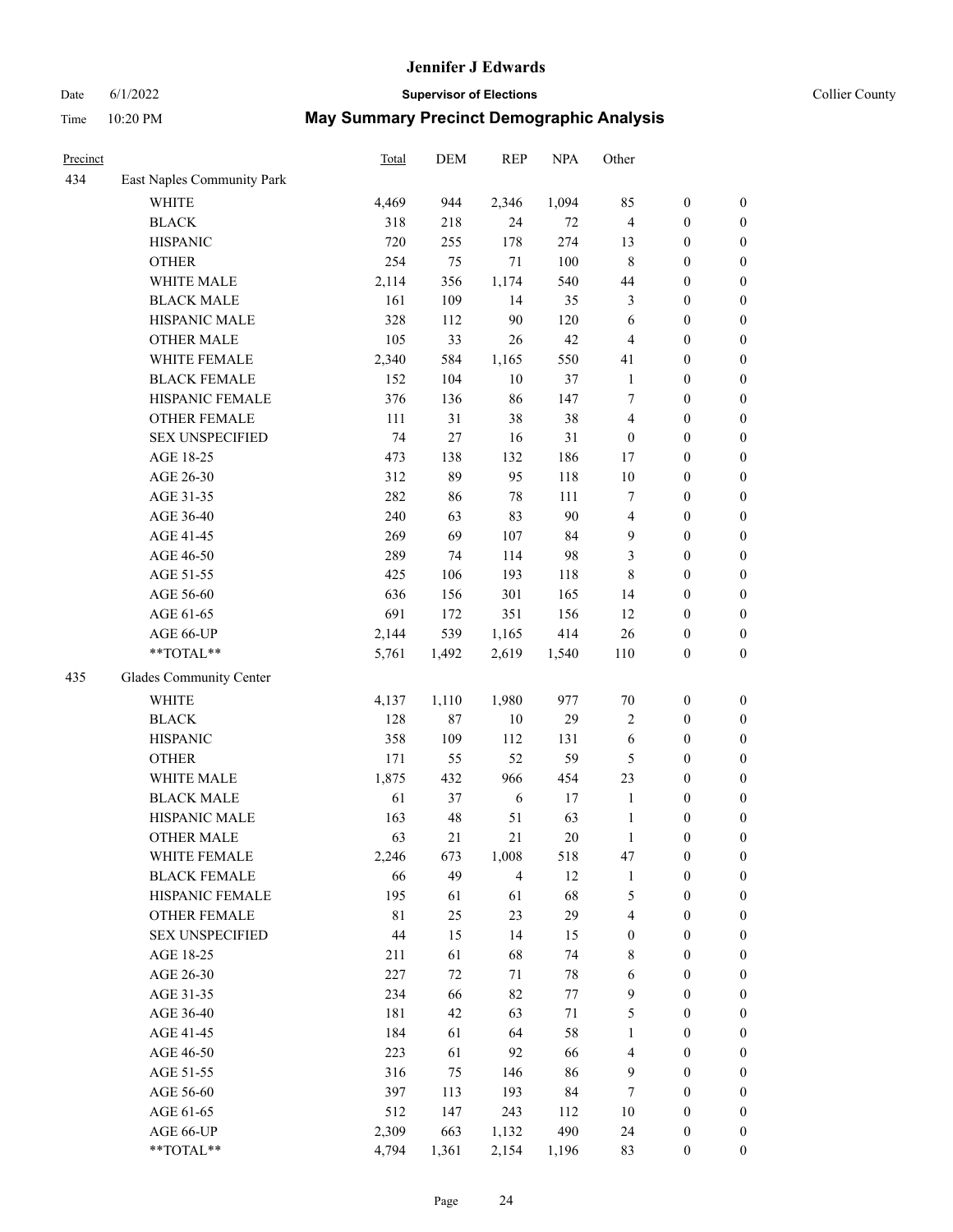# Date 6/1/2022 **Supervisor of Elections Supervisor of Elections** Collier County

| <b>Precinct</b> |                               | Total | DEM         | <b>REP</b>     | <b>NPA</b> | Other            |                  |                  |
|-----------------|-------------------------------|-------|-------------|----------------|------------|------------------|------------------|------------------|
| 438             | Mayflower Congregation UCC    |       |             |                |            |                  |                  |                  |
|                 | <b>WHITE</b>                  | 2,266 | 533         | 1,143          | 559        | 31               | $\boldsymbol{0}$ | $\boldsymbol{0}$ |
|                 | <b>BLACK</b>                  | 53    | 27          | 5              | 20         | $\mathbf{1}$     | $\boldsymbol{0}$ | $\boldsymbol{0}$ |
|                 | <b>HISPANIC</b>               | 159   | 67          | 40             | 49         | 3                | $\boldsymbol{0}$ | $\boldsymbol{0}$ |
|                 | <b>OTHER</b>                  | 74    | 11          | 33             | 29         | 1                | $\boldsymbol{0}$ | $\boldsymbol{0}$ |
|                 | WHITE MALE                    | 1,063 | 211         | 564            | 273        | 15               | $\boldsymbol{0}$ | $\boldsymbol{0}$ |
|                 | <b>BLACK MALE</b>             | 23    | 12          | $\mathbf{1}$   | 10         | $\boldsymbol{0}$ | $\boldsymbol{0}$ | $\boldsymbol{0}$ |
|                 | HISPANIC MALE                 | 61    | 29          | 18             | 13         | $\mathbf{1}$     | $\boldsymbol{0}$ | $\boldsymbol{0}$ |
|                 | <b>OTHER MALE</b>             | 27    | 6           | 12             | 9          | $\boldsymbol{0}$ | $\boldsymbol{0}$ | $\boldsymbol{0}$ |
|                 | WHITE FEMALE                  | 1,195 | 320         | 578            | 281        | 16               | $\boldsymbol{0}$ | $\boldsymbol{0}$ |
|                 | <b>BLACK FEMALE</b>           | 29    | 15          | $\overline{4}$ | 9          | $\mathbf{1}$     | $\boldsymbol{0}$ | $\boldsymbol{0}$ |
|                 | HISPANIC FEMALE               | 97    | 38          | 21             | 36         | $\overline{c}$   | $\boldsymbol{0}$ | 0                |
|                 | <b>OTHER FEMALE</b>           | 38    | 4           | 19             | 14         | 1                | $\boldsymbol{0}$ | $\boldsymbol{0}$ |
|                 | <b>SEX UNSPECIFIED</b>        | 19    | 3           | $\overline{4}$ | 12         | $\boldsymbol{0}$ | $\boldsymbol{0}$ | $\boldsymbol{0}$ |
|                 | AGE 18-25                     | 91    | 31          | $27\,$         | 29         | 4                | $\boldsymbol{0}$ | $\boldsymbol{0}$ |
|                 | AGE 26-30                     | 48    | 14          | 17             | 16         | $\mathbf{1}$     | $\boldsymbol{0}$ | $\boldsymbol{0}$ |
|                 | AGE 31-35                     | 50    | 12          | 14             | 22         | $\overline{c}$   | $\boldsymbol{0}$ | $\boldsymbol{0}$ |
|                 | AGE 36-40                     | 54    | 19          | 12             | 23         | $\boldsymbol{0}$ | $\boldsymbol{0}$ | $\boldsymbol{0}$ |
|                 | AGE 41-45                     | 54    | $\,$ 8 $\,$ | 20             | 26         | $\boldsymbol{0}$ | $\boldsymbol{0}$ | $\boldsymbol{0}$ |
|                 | AGE 46-50                     | 62    | 18          | 26             | 17         | $\mathbf{1}$     | $\boldsymbol{0}$ | $\boldsymbol{0}$ |
|                 | AGE 51-55                     | 111   | 19          | 60             | 31         | 1                | $\boldsymbol{0}$ | $\boldsymbol{0}$ |
|                 | AGE 56-60                     | 180   | 43          | 88             | 47         | $\overline{c}$   | $\boldsymbol{0}$ | $\boldsymbol{0}$ |
|                 | AGE 61-65                     | 221   | 64          | 106            | 49         | $\mathfrak{2}$   | $\boldsymbol{0}$ | $\boldsymbol{0}$ |
|                 | AGE 66-UP                     | 1,681 | 410         | 851            | 397        | 23               | $\boldsymbol{0}$ | $\boldsymbol{0}$ |
|                 | **TOTAL**                     | 2,552 | 638         | 1,221          | 657        | 36               | $\boldsymbol{0}$ | $\mathbf{0}$     |
| 439             | Rivera Golf Estates Clubhouse |       |             |                |            |                  |                  |                  |
|                 | <b>WHITE</b>                  | 2,199 | 520         | 1,149          | 502        | 28               | $\boldsymbol{0}$ | $\boldsymbol{0}$ |
|                 | <b>BLACK</b>                  | 164   | 108         | 14             | 42         | $\boldsymbol{0}$ | $\boldsymbol{0}$ | $\boldsymbol{0}$ |
|                 | <b>HISPANIC</b>               | 216   | 69          | 62             | 84         | 1                | $\boldsymbol{0}$ | $\boldsymbol{0}$ |
|                 | <b>OTHER</b>                  | 109   | 29          | 35             | 44         | 1                | $\boldsymbol{0}$ | $\boldsymbol{0}$ |
|                 | WHITE MALE                    | 1,006 | 201         | 551            | 243        | 11               | $\boldsymbol{0}$ | $\boldsymbol{0}$ |
|                 | <b>BLACK MALE</b>             | 64    | 36          | 10             | 18         | $\boldsymbol{0}$ | $\boldsymbol{0}$ | $\boldsymbol{0}$ |
|                 | HISPANIC MALE                 | 89    | 23          | 30             | 36         | $\boldsymbol{0}$ | $\boldsymbol{0}$ | $\boldsymbol{0}$ |
|                 | <b>OTHER MALE</b>             | 42    | 13          | 10             | 19         | $\boldsymbol{0}$ | $\boldsymbol{0}$ | $\boldsymbol{0}$ |
|                 | WHITE FEMALE                  | 1,192 | 319         | 598            | 258        | 17               | $\boldsymbol{0}$ | $\theta$         |
|                 | <b>BLACK FEMALE</b>           | 98    | 71          | $\overline{4}$ | 23         | $\boldsymbol{0}$ | $\boldsymbol{0}$ | $\boldsymbol{0}$ |
|                 | HISPANIC FEMALE               | 126   | 46          | 32             | 47         | 1                | $\boldsymbol{0}$ | $\theta$         |
|                 | OTHER FEMALE                  | 54    | 12          | 19             | 22         | $\mathbf{1}$     | $\boldsymbol{0}$ | $\boldsymbol{0}$ |
|                 | <b>SEX UNSPECIFIED</b>        | 17    | 5           | 6              | 6          | $\boldsymbol{0}$ | $\boldsymbol{0}$ | $\overline{0}$   |
|                 | AGE 18-25                     | 130   | 43          | 35             | 50         | $\mathbf{2}$     | $\boldsymbol{0}$ | $\overline{0}$   |
|                 | AGE 26-30                     | 96    | $28\,$      | 32             | 35         | $\mathbf{1}$     | $\boldsymbol{0}$ | 0                |
|                 | AGE 31-35                     | 85    | $20\,$      | 25             | 39         | $\mathbf{1}$     | $\boldsymbol{0}$ | 0                |
|                 | AGE 36-40                     | 83    | 25          | 29             | 26         | 3                | $\boldsymbol{0}$ | 0                |
|                 | AGE 41-45                     | 108   | 37          | 37             | 32         | $\sqrt{2}$       | $\boldsymbol{0}$ | 0                |
|                 | AGE 46-50                     | 96    | 21          | 46             | 29         | $\boldsymbol{0}$ | $\boldsymbol{0}$ | $\boldsymbol{0}$ |
|                 | AGE 51-55                     | 162   | 47          | 69             | 45         | $\mathbf{1}$     | $\boldsymbol{0}$ | $\boldsymbol{0}$ |
|                 | AGE 56-60                     | 235   | 59          | 114            | 59         | 3                | $\boldsymbol{0}$ | $\boldsymbol{0}$ |
|                 | AGE 61-65                     | 288   | 70          | 141            | 74         | 3                | $\boldsymbol{0}$ | $\boldsymbol{0}$ |
|                 | AGE 66-UP                     | 1,405 | 376         | 732            | 283        | 14               | $\boldsymbol{0}$ | $\boldsymbol{0}$ |
|                 | **TOTAL**                     | 2,688 | 726         | 1,260          | 672        | 30               | $\boldsymbol{0}$ | $\boldsymbol{0}$ |
|                 |                               |       |             |                |            |                  |                  |                  |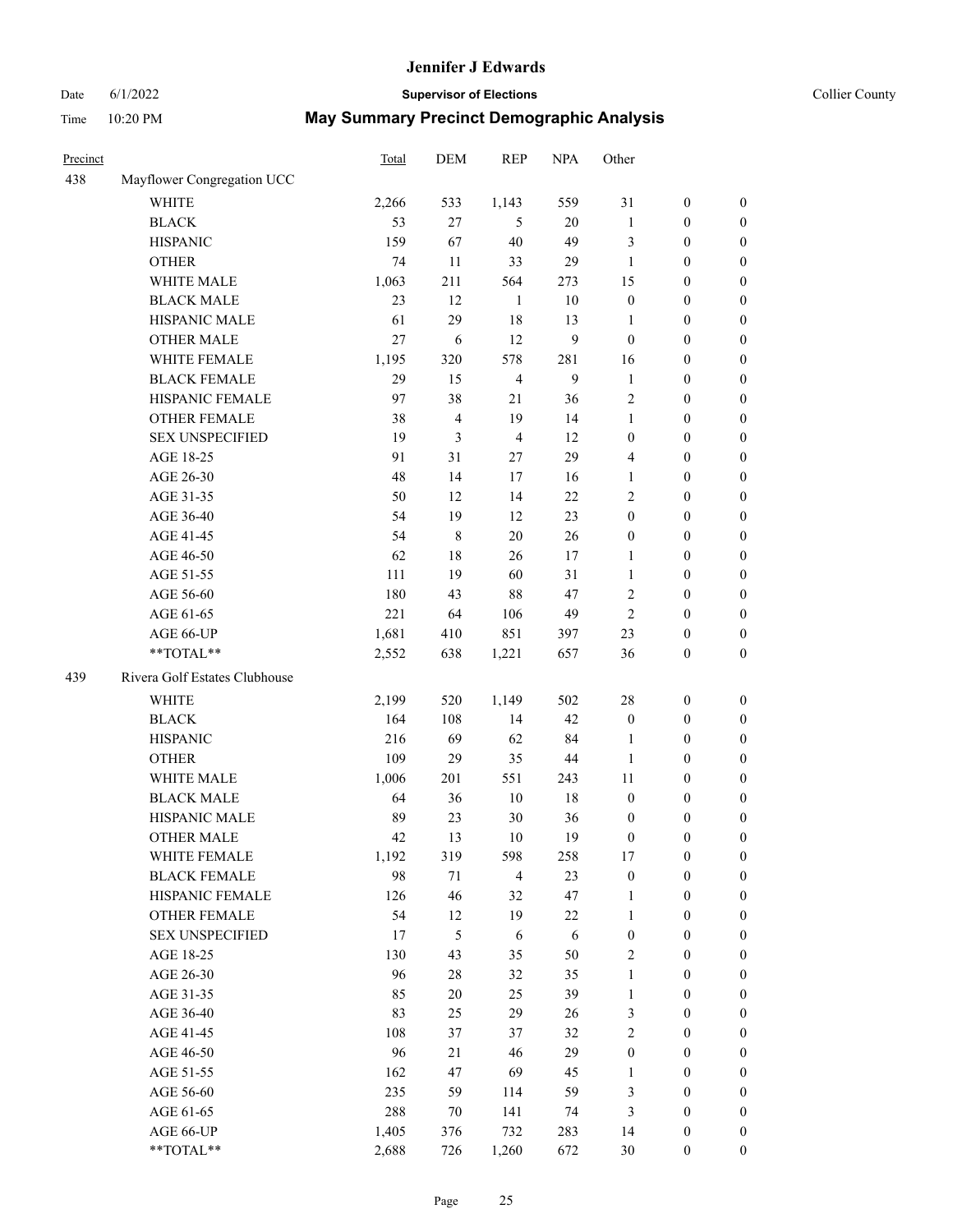#### Date 6/1/2022 **Supervisor of Elections** Collier County

| Precinct |                                | Total            | DEM              | <b>REP</b>       | <b>NPA</b>       | Other            |                  |                  |
|----------|--------------------------------|------------------|------------------|------------------|------------------|------------------|------------------|------------------|
| 440      | Naples Church of Christ        |                  |                  |                  |                  |                  |                  |                  |
|          | <b>WHITE</b>                   | 4,040            | 789              | 2,224            | 961              | 66               | $\boldsymbol{0}$ | $\boldsymbol{0}$ |
|          | <b>BLACK</b>                   | 83               | 48               | 2                | 32               | 1                | $\boldsymbol{0}$ | $\boldsymbol{0}$ |
|          | <b>HISPANIC</b>                | 443              | 140              | 134              | 161              | 8                | $\boldsymbol{0}$ | $\boldsymbol{0}$ |
|          | <b>OTHER</b>                   | 266              | 61               | 96               | 104              | 5                | $\boldsymbol{0}$ | $\boldsymbol{0}$ |
|          | WHITE MALE                     | 1,855            | 291              | 1,078            | 452              | 34               | $\boldsymbol{0}$ | $\boldsymbol{0}$ |
|          | <b>BLACK MALE</b>              | 42               | 20               | 1                | $20\,$           | $\mathbf{1}$     | $\boldsymbol{0}$ | $\boldsymbol{0}$ |
|          | HISPANIC MALE                  | 193              | 56               | 64               | 71               | $\overline{c}$   | $\boldsymbol{0}$ | $\boldsymbol{0}$ |
|          | <b>OTHER MALE</b>              | 94               | 15               | 36               | $40\,$           | 3                | $\boldsymbol{0}$ | $\boldsymbol{0}$ |
|          | WHITE FEMALE                   | 2,171            | 494              | 1,141            | 505              | 31               | $\boldsymbol{0}$ | $\boldsymbol{0}$ |
|          | <b>BLACK FEMALE</b>            | 40               | $28\,$           | $\mathbf{1}$     | 11               | $\boldsymbol{0}$ | $\boldsymbol{0}$ | 0                |
|          | HISPANIC FEMALE                | 243              | 80               | $70\,$           | $88\,$           | 5                | $\boldsymbol{0}$ | 0                |
|          | <b>OTHER FEMALE</b>            | 144              | 42               | 50               | 50               | $\mathfrak{2}$   | $\boldsymbol{0}$ | $\boldsymbol{0}$ |
|          | <b>SEX UNSPECIFIED</b>         | 50               | 12               | 15               | $21\,$           | $\mathfrak{2}$   | $\boldsymbol{0}$ | $\boldsymbol{0}$ |
|          | AGE 18-25                      | 412              | 106              | 145              | 148              | 13               | $\boldsymbol{0}$ | $\boldsymbol{0}$ |
|          | AGE 26-30                      | 218              | 47               | 86               | $80\,$           | 5                | $\boldsymbol{0}$ | $\boldsymbol{0}$ |
|          | AGE 31-35                      | 220              | 63               | 79               | 76               | $\overline{c}$   | $\boldsymbol{0}$ | $\boldsymbol{0}$ |
|          | AGE 36-40                      | 251              | 43               | 108              | 94               | 6                | $\boldsymbol{0}$ | $\boldsymbol{0}$ |
|          | AGE 41-45                      | 283              | 60               | 123              | 98               | 2                | $\boldsymbol{0}$ | $\boldsymbol{0}$ |
|          | AGE 46-50                      | 320              | 65               | 150              | 97               | $\,$ $\,$        | $\boldsymbol{0}$ | $\boldsymbol{0}$ |
|          | AGE 51-55                      | 382              | 80               | 196              | 104              | 2                | $\boldsymbol{0}$ | $\boldsymbol{0}$ |
|          | AGE 56-60                      | 389              | 71               | 223              | 89               | 6                | $\boldsymbol{0}$ | 0                |
|          | AGE 61-65                      | 428              | 94               | 235              | 89               | 10               | $\boldsymbol{0}$ | 0                |
|          | AGE 66-UP                      | 1,929            | 409              | 1,111            | 383              | 26               | $\boldsymbol{0}$ | $\boldsymbol{0}$ |
|          | **TOTAL**                      | 4,832            | 1,038            | 2,456            | 1,258            | $80\,$           | $\boldsymbol{0}$ | $\boldsymbol{0}$ |
| 450      | Supervisor of Elections Office |                  |                  |                  |                  |                  |                  |                  |
|          | <b>WHITE</b>                   | 100              | 34               | 38               | 25               | 3                | $\boldsymbol{0}$ | $\boldsymbol{0}$ |
|          | <b>BLACK</b>                   | $\boldsymbol{0}$ | $\boldsymbol{0}$ | $\boldsymbol{0}$ | $\boldsymbol{0}$ | $\boldsymbol{0}$ | $\boldsymbol{0}$ | $\boldsymbol{0}$ |
|          | <b>HISPANIC</b>                | 3                | $\mathfrak{2}$   | $\boldsymbol{0}$ | $\mathbf{1}$     | $\boldsymbol{0}$ | $\boldsymbol{0}$ | $\boldsymbol{0}$ |
|          | <b>OTHER</b>                   | $\,8\,$          | 5                | 1                | $\overline{c}$   | $\boldsymbol{0}$ | $\boldsymbol{0}$ | $\boldsymbol{0}$ |
|          | WHITE MALE                     | 55               | 17               | 22               | 14               | 2                | $\boldsymbol{0}$ | $\boldsymbol{0}$ |
|          | <b>BLACK MALE</b>              | $\boldsymbol{0}$ | $\boldsymbol{0}$ | $\boldsymbol{0}$ | $\boldsymbol{0}$ | $\boldsymbol{0}$ | $\boldsymbol{0}$ | $\boldsymbol{0}$ |
|          | HISPANIC MALE                  | $\boldsymbol{0}$ | $\boldsymbol{0}$ | $\boldsymbol{0}$ | $\boldsymbol{0}$ | $\boldsymbol{0}$ | $\boldsymbol{0}$ | $\boldsymbol{0}$ |
|          | <b>OTHER MALE</b>              | 4                | 3                | $\boldsymbol{0}$ | $\mathbf{1}$     | $\boldsymbol{0}$ | $\boldsymbol{0}$ | $\boldsymbol{0}$ |
|          | WHITE FEMALE                   | 44               | 17               | 16               | 10               | 1                | $\boldsymbol{0}$ | 0                |
|          | <b>BLACK FEMALE</b>            | $\boldsymbol{0}$ | $\boldsymbol{0}$ | $\boldsymbol{0}$ | $\boldsymbol{0}$ | $\boldsymbol{0}$ | $\boldsymbol{0}$ | $\overline{0}$   |
|          | HISPANIC FEMALE                | 3                | $\mathbf{2}$     | $\boldsymbol{0}$ | $\mathbf{1}$     | $\boldsymbol{0}$ | $\boldsymbol{0}$ | $\overline{0}$   |
|          | <b>OTHER FEMALE</b>            | $\overline{4}$   | 2                | 1                | $\mathbf{1}$     | $\boldsymbol{0}$ | $\boldsymbol{0}$ | $\overline{0}$   |
|          | <b>SEX UNSPECIFIED</b>         | $\mathbf{1}$     | $\boldsymbol{0}$ | $\boldsymbol{0}$ | $\mathbf{1}$     | $\boldsymbol{0}$ | $\boldsymbol{0}$ | $\overline{0}$   |
|          | AGE 18-25                      | $\overline{4}$   | $\overline{2}$   | $\mathbf{1}$     | $\mathbf{1}$     | $\boldsymbol{0}$ | $\boldsymbol{0}$ | $\theta$         |
|          | AGE 26-30                      | $\boldsymbol{0}$ | $\overline{0}$   | $\boldsymbol{0}$ | $\boldsymbol{0}$ | $\boldsymbol{0}$ | $\boldsymbol{0}$ | $\overline{0}$   |
|          | AGE 31-35                      | 3                | 1                | 1                | $\mathbf{1}$     | $\boldsymbol{0}$ | $\boldsymbol{0}$ | $\overline{0}$   |
|          | AGE 36-40                      | $\,$ 8 $\,$      | 2                | 1                | 3                | 2                | $\boldsymbol{0}$ | 0                |
|          | AGE 41-45                      | 6                | $\overline{2}$   | $\mathbf{1}$     | 3                | $\boldsymbol{0}$ | $\boldsymbol{0}$ | 0                |
|          | AGE 46-50                      | 6                | $\overline{4}$   | $\overline{2}$   | $\mathbf{0}$     | $\boldsymbol{0}$ | $\boldsymbol{0}$ | $\overline{0}$   |
|          | AGE 51-55                      | 10               | 3                | $\overline{4}$   | 3                | $\boldsymbol{0}$ | $\boldsymbol{0}$ | $\overline{0}$   |
|          | AGE 56-60                      | 11               | 6                | 3                | $\overline{c}$   | $\boldsymbol{0}$ | $\boldsymbol{0}$ | $\overline{0}$   |
|          | AGE 61-65                      | 12               | $\overline{4}$   | $\tau$           | $\mathbf{1}$     | $\boldsymbol{0}$ | $\boldsymbol{0}$ | $\overline{0}$   |
|          | AGE 66-UP                      | 51               | 17               | 19               | 14               | 1                | $\boldsymbol{0}$ | $\boldsymbol{0}$ |
|          | **TOTAL**                      | 111              | 41               | 39               | $28\,$           | 3                | $\boldsymbol{0}$ | $\boldsymbol{0}$ |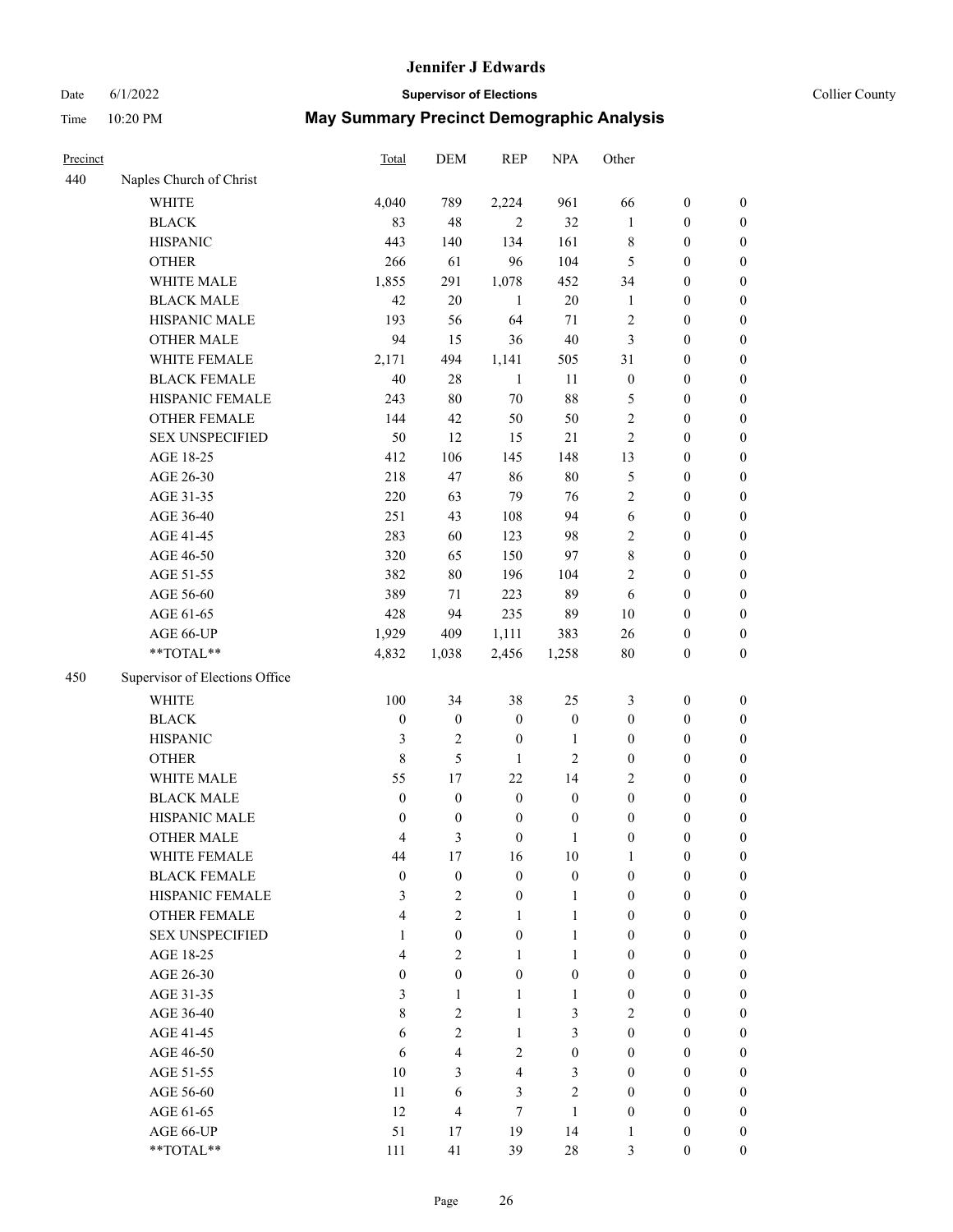#### Date 6/1/2022 **Supervisor of Elections Supervisor of Elections** Collier County

| Precinct |                              | Total            | DEM              | <b>REP</b>       | <b>NPA</b>       | Other            |                  |                  |
|----------|------------------------------|------------------|------------------|------------------|------------------|------------------|------------------|------------------|
| 462      | St. John's Episcopal Church  |                  |                  |                  |                  |                  |                  |                  |
|          | <b>WHITE</b>                 | 3,426            | 527              | 2,177            | 682              | 40               | $\boldsymbol{0}$ | $\boldsymbol{0}$ |
|          | <b>BLACK</b>                 | 2                | $\mathbf{1}$     | $\mathbf{0}$     | $\mathbf{1}$     | $\boldsymbol{0}$ | $\boldsymbol{0}$ | $\boldsymbol{0}$ |
|          | <b>HISPANIC</b>              | 34               | 9                | 16               | 9                | $\boldsymbol{0}$ | $\boldsymbol{0}$ | $\boldsymbol{0}$ |
|          | <b>OTHER</b>                 | 113              | 18               | 60               | 33               | $\overline{2}$   | $\boldsymbol{0}$ | $\boldsymbol{0}$ |
|          | WHITE MALE                   | 1,608            | 203              | 1,053            | 335              | 17               | $\boldsymbol{0}$ | $\boldsymbol{0}$ |
|          | <b>BLACK MALE</b>            | $\boldsymbol{0}$ | $\boldsymbol{0}$ | $\boldsymbol{0}$ | $\boldsymbol{0}$ | $\boldsymbol{0}$ | $\boldsymbol{0}$ | $\boldsymbol{0}$ |
|          | HISPANIC MALE                | 15               | $\mathbf{1}$     | $\,$ 8 $\,$      | 6                | $\boldsymbol{0}$ | $\boldsymbol{0}$ | $\boldsymbol{0}$ |
|          | <b>OTHER MALE</b>            | 54               | 9                | 31               | 14               | $\boldsymbol{0}$ | $\boldsymbol{0}$ | $\boldsymbol{0}$ |
|          | WHITE FEMALE                 | 1,807            | 320              | 1,119            | 345              | 23               | $\boldsymbol{0}$ | $\boldsymbol{0}$ |
|          | <b>BLACK FEMALE</b>          | $\mathfrak{2}$   | $\mathbf{1}$     | $\boldsymbol{0}$ | $\mathbf{1}$     | $\boldsymbol{0}$ | $\boldsymbol{0}$ | $\boldsymbol{0}$ |
|          | HISPANIC FEMALE              | 19               | 8                | $\,8\,$          | 3                | $\boldsymbol{0}$ | $\boldsymbol{0}$ | 0                |
|          | <b>OTHER FEMALE</b>          | 52               | 9                | 25               | 16               | 2                | $\boldsymbol{0}$ | $\boldsymbol{0}$ |
|          | <b>SEX UNSPECIFIED</b>       | 18               | $\overline{4}$   | 9                | 5                | $\boldsymbol{0}$ | $\boldsymbol{0}$ | $\boldsymbol{0}$ |
|          | AGE 18-25                    | 123              | 24               | 61               | 38               | $\boldsymbol{0}$ | $\boldsymbol{0}$ | $\boldsymbol{0}$ |
|          | AGE 26-30                    | 46               | 13               | 20               | 12               | $\mathbf{1}$     | $\boldsymbol{0}$ | $\boldsymbol{0}$ |
|          | AGE 31-35                    | 40               | 13               | 12               | 13               | $\overline{c}$   | $\boldsymbol{0}$ | $\boldsymbol{0}$ |
|          | AGE 36-40                    | 61               | 17               | 32               | 11               | $\mathbf{1}$     | $\boldsymbol{0}$ | $\boldsymbol{0}$ |
|          | AGE 41-45                    | 62               | $\tau$           | 28               | 27               | $\boldsymbol{0}$ | $\boldsymbol{0}$ | $\boldsymbol{0}$ |
|          | AGE 46-50                    | 75               | 11               | 35               | 29               | $\boldsymbol{0}$ | $\boldsymbol{0}$ | $\boldsymbol{0}$ |
|          | AGE 51-55                    | 148              | 19               | 83               | 45               | 1                | $\boldsymbol{0}$ | $\boldsymbol{0}$ |
|          | AGE 56-60                    | 253              | 36               | 163              | 48               | 6                | $\boldsymbol{0}$ | 0                |
|          | AGE 61-65                    | 435              | 71               | 248              | 108              | 8                | $\boldsymbol{0}$ | 0                |
|          | AGE 66-UP                    | 2,332            | 344              | 1,571            | 394              | 23               | $\boldsymbol{0}$ | $\boldsymbol{0}$ |
|          | **TOTAL**                    | 3,575            | 555              | 2,253            | 725              | 42               | $\boldsymbol{0}$ | $\boldsymbol{0}$ |
| 464      | Moorings Presbyterian Church |                  |                  |                  |                  |                  |                  |                  |
|          | <b>WHITE</b>                 | 3,982            | 645              | 2,494            | 779              | 64               | $\boldsymbol{0}$ | $\boldsymbol{0}$ |
|          | <b>BLACK</b>                 | 7                | 2                | $\mathfrak{Z}$   | $\sqrt{2}$       | $\boldsymbol{0}$ | $\boldsymbol{0}$ | $\boldsymbol{0}$ |
|          | <b>HISPANIC</b>              | 75               | 18               | 32               | 24               | $\mathbf{1}$     | $\boldsymbol{0}$ | $\boldsymbol{0}$ |
|          | <b>OTHER</b>                 | 126              | 27               | 45               | 50               | 4                | $\boldsymbol{0}$ | $\boldsymbol{0}$ |
|          | WHITE MALE                   | 1,892            | 224              | 1,252            | 384              | 32               | $\boldsymbol{0}$ | $\boldsymbol{0}$ |
|          | <b>BLACK MALE</b>            | $\overline{4}$   | $\mathbf{1}$     | $\overline{2}$   | $\mathbf{1}$     | $\boldsymbol{0}$ | $\boldsymbol{0}$ | $\boldsymbol{0}$ |
|          | HISPANIC MALE                | 26               | 2                | 15               | $\mathbf{9}$     | $\boldsymbol{0}$ | $\boldsymbol{0}$ | $\boldsymbol{0}$ |
|          | OTHER MALE                   | 59               | 13               | 25               | 18               | 3                | $\boldsymbol{0}$ | $\boldsymbol{0}$ |
|          | WHITE FEMALE                 | 2,073            | 417              | 1,233            | 392              | 31               | $\boldsymbol{0}$ | 0                |
|          | <b>BLACK FEMALE</b>          | 3                | $\mathbf{1}$     | $\mathbf{1}$     | $\mathbf{1}$     | $\boldsymbol{0}$ | $\boldsymbol{0}$ | $\boldsymbol{0}$ |
|          | HISPANIC FEMALE              | 49               | 16               | $17\,$           | 15               | $\mathbf{1}$     | $\boldsymbol{0}$ | $\overline{0}$   |
|          | OTHER FEMALE                 | 50               | 13               | 16               | $20\,$           | $\mathbf{1}$     | $\boldsymbol{0}$ | $\overline{0}$   |
|          | <b>SEX UNSPECIFIED</b>       | 34               | 5                | 13               | 15               | $\mathbf{1}$     | $\boldsymbol{0}$ | 0                |
|          | AGE 18-25                    | 213              | 44               | 107              | 53               | 9                | $\boldsymbol{0}$ | $\overline{0}$   |
|          | AGE 26-30                    | 77               | $18\,$           | 36               | 21               | $\overline{c}$   | $\boldsymbol{0}$ | 0                |
|          | AGE 31-35                    | 63               | 16               | 24               | $22\,$           | $\mathbf{1}$     | $\boldsymbol{0}$ | 0                |
|          | AGE 36-40                    | 67               | $\tau$           | 37               | $21\,$           | 2                | $\boldsymbol{0}$ | 0                |
|          | AGE 41-45                    | 74               | 11               | 40               | 20               | 3                | $\boldsymbol{0}$ | 0                |
|          | AGE 46-50                    | 118              | $18\,$           | 71               | 26               | 3                | $\boldsymbol{0}$ | 0                |
|          | AGE 51-55                    | 244              | 32               | 145              | 62               | 5                | $\boldsymbol{0}$ | $\overline{0}$   |
|          | AGE 56-60                    | 370              | 46               | 238              | $78\,$           | 8                | $\boldsymbol{0}$ | $\boldsymbol{0}$ |
|          | AGE 61-65                    | 509              | 75               | 314              | 113              | 7                | $\boldsymbol{0}$ | $\overline{0}$   |
|          | AGE 66-UP                    | 2,455            | 425              | 1,562            | 439              | 29               | $\boldsymbol{0}$ | 0                |
|          | **TOTAL**                    | 4,190            | 692              | 2,574            | 855              | 69               | $\boldsymbol{0}$ | $\boldsymbol{0}$ |
|          |                              |                  |                  |                  |                  |                  |                  |                  |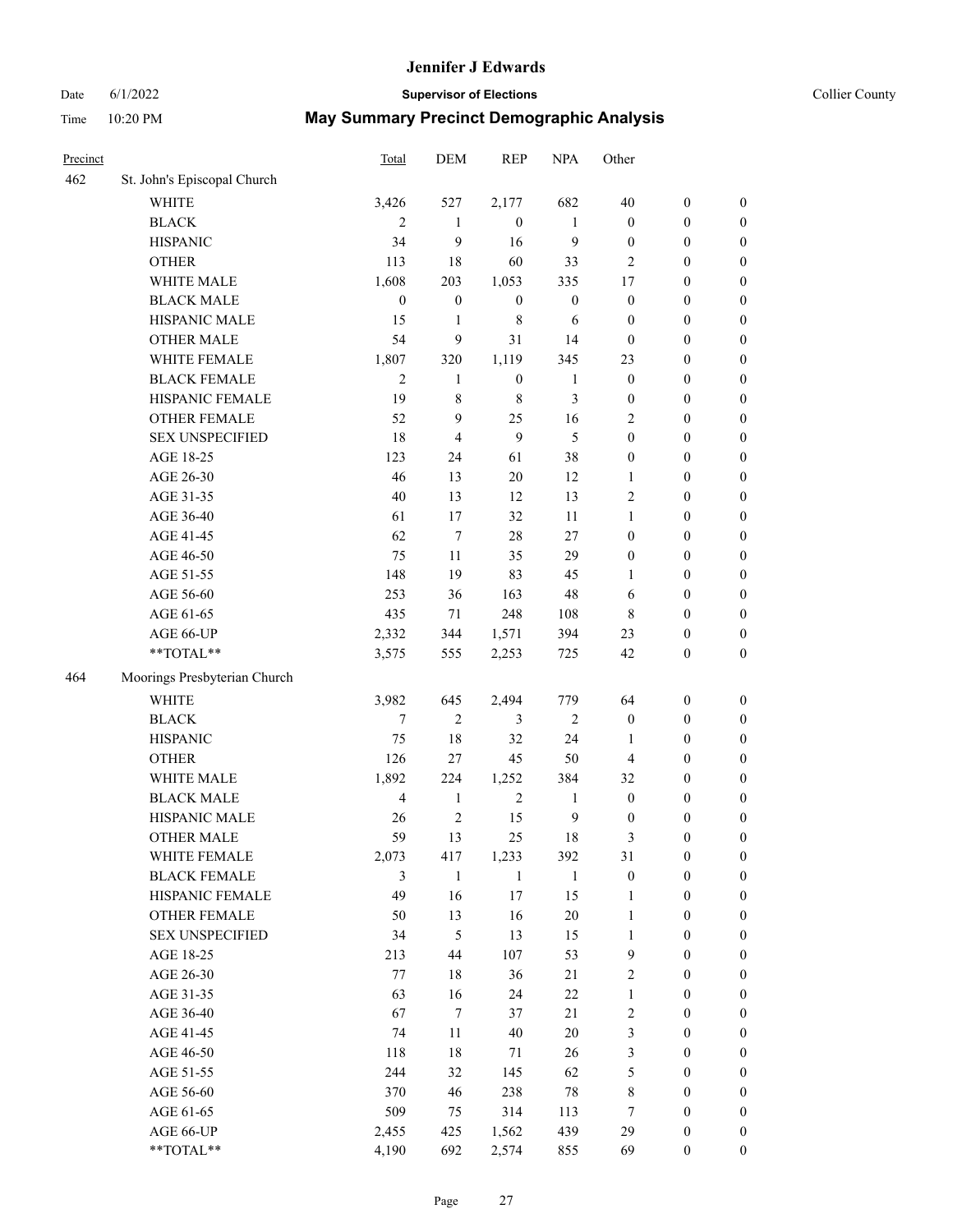# Date 6/1/2022 **Supervisor of Elections Supervisor of Elections** Collier County

| Precinct |                                               | Total        | <b>DEM</b>                       | <b>REP</b>       | <b>NPA</b>                       | Other                            |                                      |                                    |
|----------|-----------------------------------------------|--------------|----------------------------------|------------------|----------------------------------|----------------------------------|--------------------------------------|------------------------------------|
| 472      | River Park Community Center                   |              |                                  |                  |                                  |                                  |                                      |                                    |
|          | <b>WHITE</b>                                  | 583          | 114                              | 333              | 122                              | 14                               | $\boldsymbol{0}$                     | $\boldsymbol{0}$                   |
|          | <b>BLACK</b>                                  | 151          | 111                              | 6                | 33                               | 1                                | $\boldsymbol{0}$                     | $\boldsymbol{0}$                   |
|          | <b>HISPANIC</b>                               | 85           | 35                               | 26               | 24                               | $\boldsymbol{0}$                 | $\boldsymbol{0}$                     | $\boldsymbol{0}$                   |
|          | <b>OTHER</b>                                  | 29           | 11                               | $\tau$           | 10                               | 1                                | $\boldsymbol{0}$                     | $\boldsymbol{0}$                   |
|          | WHITE MALE                                    | 286          | 46                               | 166              | 64                               | 10                               | $\boldsymbol{0}$                     | $\boldsymbol{0}$                   |
|          | <b>BLACK MALE</b>                             | 55           | 38                               | $\overline{4}$   | 13                               | $\boldsymbol{0}$                 | $\boldsymbol{0}$                     | $\boldsymbol{0}$                   |
|          | HISPANIC MALE                                 | 34           | 16                               | 10               | $\,8\,$                          | $\boldsymbol{0}$                 | $\boldsymbol{0}$                     | $\boldsymbol{0}$                   |
|          | <b>OTHER MALE</b>                             | 9            | $\overline{c}$                   | $\mathbf{1}$     | 5                                | $\mathbf{1}$                     | $\boldsymbol{0}$                     | $\boldsymbol{0}$                   |
|          | WHITE FEMALE                                  | 294          | 67                               | 165              | 58                               | 4                                | $\boldsymbol{0}$                     | $\boldsymbol{0}$                   |
|          | <b>BLACK FEMALE</b>                           | 91           | 68                               | $\sqrt{2}$       | $20\,$                           | $\mathbf{1}$                     | $\boldsymbol{0}$                     | $\boldsymbol{0}$                   |
|          | HISPANIC FEMALE                               | 50           | 19                               | 16               | 15                               | $\boldsymbol{0}$                 | $\boldsymbol{0}$                     | $\boldsymbol{0}$                   |
|          | <b>OTHER FEMALE</b>                           | 15           | 6                                | 5                | $\overline{4}$                   | $\boldsymbol{0}$                 | $\boldsymbol{0}$                     | $\boldsymbol{0}$                   |
|          | <b>SEX UNSPECIFIED</b>                        | 14           | 9                                | 3                | $\mathfrak{2}$                   | $\boldsymbol{0}$                 | $\boldsymbol{0}$                     | $\boldsymbol{0}$                   |
|          | AGE 18-25                                     | 81           | 33                               | 18               | 28                               | 2                                | $\boldsymbol{0}$                     | $\boldsymbol{0}$                   |
|          | AGE 26-30                                     | 43           | 17                               | 10               | 15                               | $\mathbf{1}$                     | $\boldsymbol{0}$                     | $\boldsymbol{0}$                   |
|          | AGE 31-35                                     | 37           | 14                               | 6                | 14                               | 3                                | $\boldsymbol{0}$                     | $\boldsymbol{0}$                   |
|          | AGE 36-40                                     | 45           | 16                               | 10               | 19                               | $\boldsymbol{0}$                 | $\boldsymbol{0}$                     | $\boldsymbol{0}$                   |
|          | AGE 41-45                                     | 30           | $\tau$                           | 12               | 11                               | $\boldsymbol{0}$                 | $\boldsymbol{0}$                     | $\boldsymbol{0}$                   |
|          | AGE 46-50                                     | 42           | 17                               | 17               | 6                                | 2                                | $\boldsymbol{0}$                     | $\boldsymbol{0}$                   |
|          | AGE 51-55                                     | 74           | 23                               | 35               | 16                               | $\boldsymbol{0}$                 | $\boldsymbol{0}$                     | $\boldsymbol{0}$                   |
|          | AGE 56-60                                     | 87           | 22                               | 46               | 17                               | $\mathfrak{2}$                   | $\boldsymbol{0}$                     | 0                                  |
|          | AGE 61-65                                     | 108          | 28                               | 60               | 17                               | 3                                | $\boldsymbol{0}$                     | $\boldsymbol{0}$                   |
|          | AGE 66-UP                                     | 301          | 94                               | 158              | 46                               | 3                                | $\boldsymbol{0}$                     | $\boldsymbol{0}$                   |
|          | **TOTAL**                                     | 848          | 271                              | 372              | 189                              | 16                               | $\boldsymbol{0}$                     | $\boldsymbol{0}$                   |
| 475      | <b>Baker Park</b>                             |              |                                  |                  |                                  |                                  |                                      |                                    |
|          |                                               |              |                                  |                  |                                  |                                  |                                      |                                    |
|          | <b>WHITE</b>                                  | 1,094        | 163                              | 696              | 220                              | 15                               | $\boldsymbol{0}$                     | $\boldsymbol{0}$                   |
|          | <b>BLACK</b>                                  | 4            | $\mathbf{1}$                     | $\boldsymbol{0}$ | 3                                | $\boldsymbol{0}$                 | $\boldsymbol{0}$                     | $\boldsymbol{0}$                   |
|          | <b>HISPANIC</b>                               | 30           | $\overline{c}$                   | 16               | 11                               | $\mathbf{1}$                     | $\boldsymbol{0}$                     | $\boldsymbol{0}$                   |
|          | <b>OTHER</b>                                  | 29           | 6                                | 11               | 10                               | $\overline{c}$                   | $\boldsymbol{0}$                     | $\boldsymbol{0}$                   |
|          | WHITE MALE                                    | 565          | 65                               | 381              | 110                              | 9                                | $\boldsymbol{0}$                     | $\boldsymbol{0}$                   |
|          | <b>BLACK MALE</b><br>HISPANIC MALE            | $\mathbf{1}$ | $\boldsymbol{0}$                 | $\boldsymbol{0}$ | $\mathbf{1}$                     | $\boldsymbol{0}$                 | $\boldsymbol{0}$                     | $\boldsymbol{0}$                   |
|          |                                               | 17           | $\overline{c}$                   | 10               | 5<br>$\overline{\mathbf{4}}$     | $\boldsymbol{0}$                 | $\boldsymbol{0}$                     | $\boldsymbol{0}$                   |
|          | <b>OTHER MALE</b>                             | 12           | 4                                | $\overline{4}$   |                                  | $\boldsymbol{0}$                 | $\boldsymbol{0}$                     | $\boldsymbol{0}$                   |
|          | WHITE FEMALE                                  | 526          | 97                               | 314              | 109                              | 6                                | $\boldsymbol{0}$                     | 0                                  |
|          | <b>BLACK FEMALE</b><br>HISPANIC FEMALE        | 3<br>13      | $\mathbf{1}$<br>$\boldsymbol{0}$ | $\boldsymbol{0}$ | $\overline{2}$<br>$\sqrt{6}$     | $\boldsymbol{0}$                 | $\boldsymbol{0}$<br>$\boldsymbol{0}$ | $\overline{0}$<br>$\overline{0}$   |
|          |                                               |              |                                  | 6                |                                  | 1                                |                                      |                                    |
|          | <b>OTHER FEMALE</b><br><b>SEX UNSPECIFIED</b> | 14<br>6      | $\mathbf{2}$<br>$\mathbf{1}$     | 5<br>3           | $\mathfrak{S}$<br>$\overline{c}$ | $\mathbf{2}$<br>$\boldsymbol{0}$ | $\boldsymbol{0}$<br>$\boldsymbol{0}$ | $\overline{0}$<br>$\overline{0}$   |
|          | AGE 18-25                                     | 69           | 14                               | 38               | 15                               | 2                                | $\boldsymbol{0}$                     | $\overline{0}$                     |
|          | AGE 26-30                                     | 35           | 5                                | 18               | $10\,$                           | 2                                | $\boldsymbol{0}$                     | $\overline{0}$                     |
|          | AGE 31-35                                     | 30           | 6                                | 15               | $\,$ 8 $\,$                      | $\mathbf{1}$                     | $\boldsymbol{0}$                     | 0                                  |
|          | AGE 36-40                                     | 46           | 5                                | 24               | 13                               | $\overline{\mathbf{4}}$          | $\boldsymbol{0}$                     | 0                                  |
|          | AGE 41-45                                     | 39           | $\tau$                           | 22               | 10                               | $\boldsymbol{0}$                 | $\boldsymbol{0}$                     | 0                                  |
|          |                                               | 59           | 8                                | 33               | 18                               |                                  | $\boldsymbol{0}$                     | $\boldsymbol{0}$                   |
|          | AGE 46-50                                     |              |                                  |                  |                                  | $\boldsymbol{0}$                 |                                      |                                    |
|          | AGE 51-55<br>AGE 56-60                        | 103<br>164   | 10<br>21                         | 73<br>107        | 18<br>34                         | 2<br>2                           | $\boldsymbol{0}$<br>$\boldsymbol{0}$ | $\overline{0}$<br>$\overline{0}$   |
|          |                                               |              |                                  |                  |                                  |                                  |                                      |                                    |
|          | AGE 61-65<br>AGE 66-UP                        | 150<br>462   | 25                               | 97               | $28\,$<br>90                     | $\boldsymbol{0}$<br>5            | $\boldsymbol{0}$<br>$\boldsymbol{0}$ | $\overline{0}$<br>$\boldsymbol{0}$ |
|          | **TOTAL**                                     |              | 71                               | 296              |                                  |                                  | $\boldsymbol{0}$                     |                                    |
|          |                                               | 1,157        | 172                              | 723              | 244                              | 18                               |                                      | $\boldsymbol{0}$                   |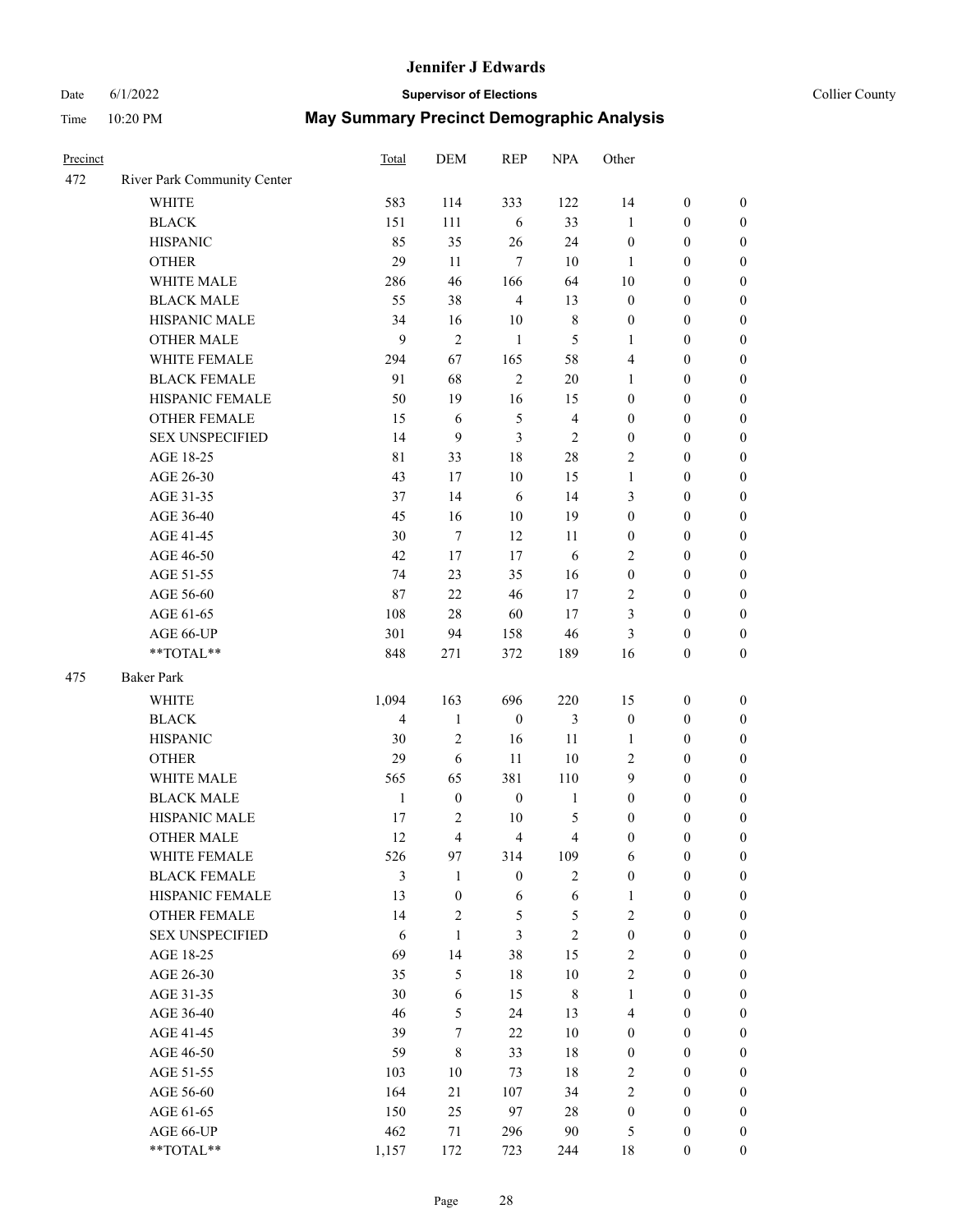#### Date 6/1/2022 **Supervisor of Elections Supervisor of Elections** Collier County

| Precinct |                                     | Total        | DEM                     | <b>REP</b>       | <b>NPA</b>       | Other            |                  |                  |
|----------|-------------------------------------|--------------|-------------------------|------------------|------------------|------------------|------------------|------------------|
| 477      | St. Ann Catholic Church Rooney Hall |              |                         |                  |                  |                  |                  |                  |
|          | <b>WHITE</b>                        | 4,010        | 613                     | 2,485            | 848              | 64               | $\boldsymbol{0}$ | $\boldsymbol{0}$ |
|          | <b>BLACK</b>                        | 8            | 3                       | 1                | $\overline{4}$   | $\boldsymbol{0}$ | $\boldsymbol{0}$ | 0                |
|          | <b>HISPANIC</b>                     | 49           | 14                      | 22               | 12               | 1                | $\boldsymbol{0}$ | $\boldsymbol{0}$ |
|          | <b>OTHER</b>                        | 125          | 33                      | 59               | 32               | $\mathbf{1}$     | $\boldsymbol{0}$ | $\boldsymbol{0}$ |
|          | WHITE MALE                          | 1,949        | 221                     | 1,267            | 425              | 36               | $\boldsymbol{0}$ | $\boldsymbol{0}$ |
|          | <b>BLACK MALE</b>                   | 6            | $\mathfrak{Z}$          | $\boldsymbol{0}$ | $\mathfrak{Z}$   | $\boldsymbol{0}$ | $\boldsymbol{0}$ | $\boldsymbol{0}$ |
|          | HISPANIC MALE                       | 21           | 5                       | 10               | 5                | $\mathbf{1}$     | $\boldsymbol{0}$ | $\boldsymbol{0}$ |
|          | <b>OTHER MALE</b>                   | 34           | 5                       | 21               | $\tau$           | $\mathbf{1}$     | $\boldsymbol{0}$ | $\boldsymbol{0}$ |
|          | WHITE FEMALE                        | 2,055        | 392                     | 1,215            | 420              | 28               | $\boldsymbol{0}$ | $\boldsymbol{0}$ |
|          | <b>BLACK FEMALE</b>                 | $\mathbf{2}$ | $\boldsymbol{0}$        | $\mathbf{1}$     | $\mathbf{1}$     | $\boldsymbol{0}$ | $\boldsymbol{0}$ | 0                |
|          | HISPANIC FEMALE                     | $28\,$       | $\mathbf{9}$            | 12               | 7                | $\boldsymbol{0}$ | $\boldsymbol{0}$ | 0                |
|          | OTHER FEMALE                        | 73           | 22                      | 30               | 21               | $\boldsymbol{0}$ | $\boldsymbol{0}$ | 0                |
|          | <b>SEX UNSPECIFIED</b>              | 24           | 6                       | 11               | $\tau$           | $\boldsymbol{0}$ | $\boldsymbol{0}$ | $\boldsymbol{0}$ |
|          | AGE 18-25                           | 211          | 39                      | 107              | 58               | 7                | $\boldsymbol{0}$ | $\boldsymbol{0}$ |
|          | AGE 26-30                           | 89           | 19                      | 36               | 32               | 2                | $\boldsymbol{0}$ | $\boldsymbol{0}$ |
|          | AGE 31-35                           | 75           | 15                      | 29               | 28               | 3                | $\boldsymbol{0}$ | $\boldsymbol{0}$ |
|          | AGE 36-40                           | 69           | 10                      | 31               | 25               | 3                | $\boldsymbol{0}$ | $\boldsymbol{0}$ |
|          | AGE 41-45                           | 77           | 9                       | 41               | 25               | $\mathbf{2}$     | $\boldsymbol{0}$ | $\boldsymbol{0}$ |
|          | AGE 46-50                           | 101          | $18\,$                  | 54               | 26               | 3                | $\boldsymbol{0}$ | $\boldsymbol{0}$ |
|          | AGE 51-55                           | 250          | 34                      | 157              | 54               | 5                | $\boldsymbol{0}$ | $\boldsymbol{0}$ |
|          | AGE 56-60                           | 447          | 55                      | 283              | 98               | 11               | $\boldsymbol{0}$ | 0                |
|          | AGE 61-65                           | 638          | 91                      | 393              | 143              | $11\,$           | $\boldsymbol{0}$ | 0                |
|          | AGE 66-UP                           | 2,235        | 373                     | 1,436            | 407              | 19               | $\boldsymbol{0}$ | $\boldsymbol{0}$ |
|          | **TOTAL**                           | 4,192        | 663                     | 2,567            | 896              | 66               | $\boldsymbol{0}$ | $\boldsymbol{0}$ |
| 479      | Oasis Naples Church                 |              |                         |                  |                  |                  |                  |                  |
|          | <b>WHITE</b>                        | 1,927        | 320                     | 1,165            | 414              | 28               | $\boldsymbol{0}$ | $\boldsymbol{0}$ |
|          | <b>BLACK</b>                        | 11           | $\sqrt{6}$              | $\sqrt{2}$       | $\sqrt{2}$       | $\mathbf{1}$     | $\boldsymbol{0}$ | $\boldsymbol{0}$ |
|          | <b>HISPANIC</b>                     | 62           | 10                      | 30               | 22               | $\boldsymbol{0}$ | $\boldsymbol{0}$ | $\boldsymbol{0}$ |
|          | <b>OTHER</b>                        | 62           | 15                      | 28               | $18\,$           | $\mathbf{1}$     | $\boldsymbol{0}$ | $\boldsymbol{0}$ |
|          | WHITE MALE                          | 918          | 119                     | 581              | 205              | 13               | $\boldsymbol{0}$ | $\boldsymbol{0}$ |
|          | <b>BLACK MALE</b>                   | $\sqrt{6}$   | 3                       | $\sqrt{2}$       | $\mathbf{1}$     | $\boldsymbol{0}$ | $\boldsymbol{0}$ | $\boldsymbol{0}$ |
|          | HISPANIC MALE                       | $27\,$       | $\mathfrak{S}$          | 13               | $\mathbf{9}$     | $\boldsymbol{0}$ | $\boldsymbol{0}$ | $\boldsymbol{0}$ |
|          | <b>OTHER MALE</b>                   | 30           | $\tau$                  | 15               | $\boldsymbol{7}$ | $\mathbf{1}$     | $\boldsymbol{0}$ | $\boldsymbol{0}$ |
|          | WHITE FEMALE                        | 1,000        | 201                     | 581              | 203              | 15               | $\boldsymbol{0}$ | 0                |
|          | <b>BLACK FEMALE</b>                 | 5            | 3                       | $\boldsymbol{0}$ | 1                | $\mathbf{1}$     | $\boldsymbol{0}$ | $\boldsymbol{0}$ |
|          | HISPANIC FEMALE                     | 33           | 4                       | 16               | 13               | $\boldsymbol{0}$ | $\boldsymbol{0}$ | $\overline{0}$   |
|          | OTHER FEMALE                        | $20\,$       | 5                       | $\boldsymbol{9}$ | 6                | $\boldsymbol{0}$ | $\boldsymbol{0}$ | $\overline{0}$   |
|          | <b>SEX UNSPECIFIED</b>              | 23           | $\overline{\mathbf{4}}$ | $\,$ 8 $\,$      | 11               | $\boldsymbol{0}$ | $\boldsymbol{0}$ | $\overline{0}$   |
|          | AGE 18-25                           | 127          | 25                      | 66               | 33               | 3                | $\boldsymbol{0}$ | $\overline{0}$   |
|          | AGE 26-30                           | 73           | $\tau$                  | 32               | 32               | 2                | $\boldsymbol{0}$ | $\overline{0}$   |
|          | AGE 31-35                           | 83           | 17                      | 37               | 27               | $\overline{c}$   | $\boldsymbol{0}$ | 0                |
|          | AGE 36-40                           | 82           | 13                      | 34               | 34               | $\mathbf{1}$     | $\boldsymbol{0}$ | 0                |
|          | AGE 41-45                           | 91           | 17                      | 45               | $28\,$           | $\mathbf{1}$     | $\boldsymbol{0}$ | 0                |
|          | AGE 46-50                           | 83           | 11                      | 51               | 21               | $\boldsymbol{0}$ | $\boldsymbol{0}$ | 0                |
|          | AGE 51-55                           | 149          | 34                      | 88               | 25               | 2                | $\boldsymbol{0}$ | $\overline{0}$   |
|          | AGE 56-60                           | 209          | 34                      | 130              | 41               | 4                | $\boldsymbol{0}$ | $\overline{0}$   |
|          | AGE 61-65                           | 248          | 44                      | 146              | 50               | 8                | $\boldsymbol{0}$ | $\overline{0}$   |
|          | AGE 66-UP                           | 917          | 149                     | 596              | 165              | 7                | $\boldsymbol{0}$ | 0                |
|          | **TOTAL**                           | 2,062        | 351                     | 1,225            | 456              | 30               | $\boldsymbol{0}$ | $\boldsymbol{0}$ |
|          |                                     |              |                         |                  |                  |                  |                  |                  |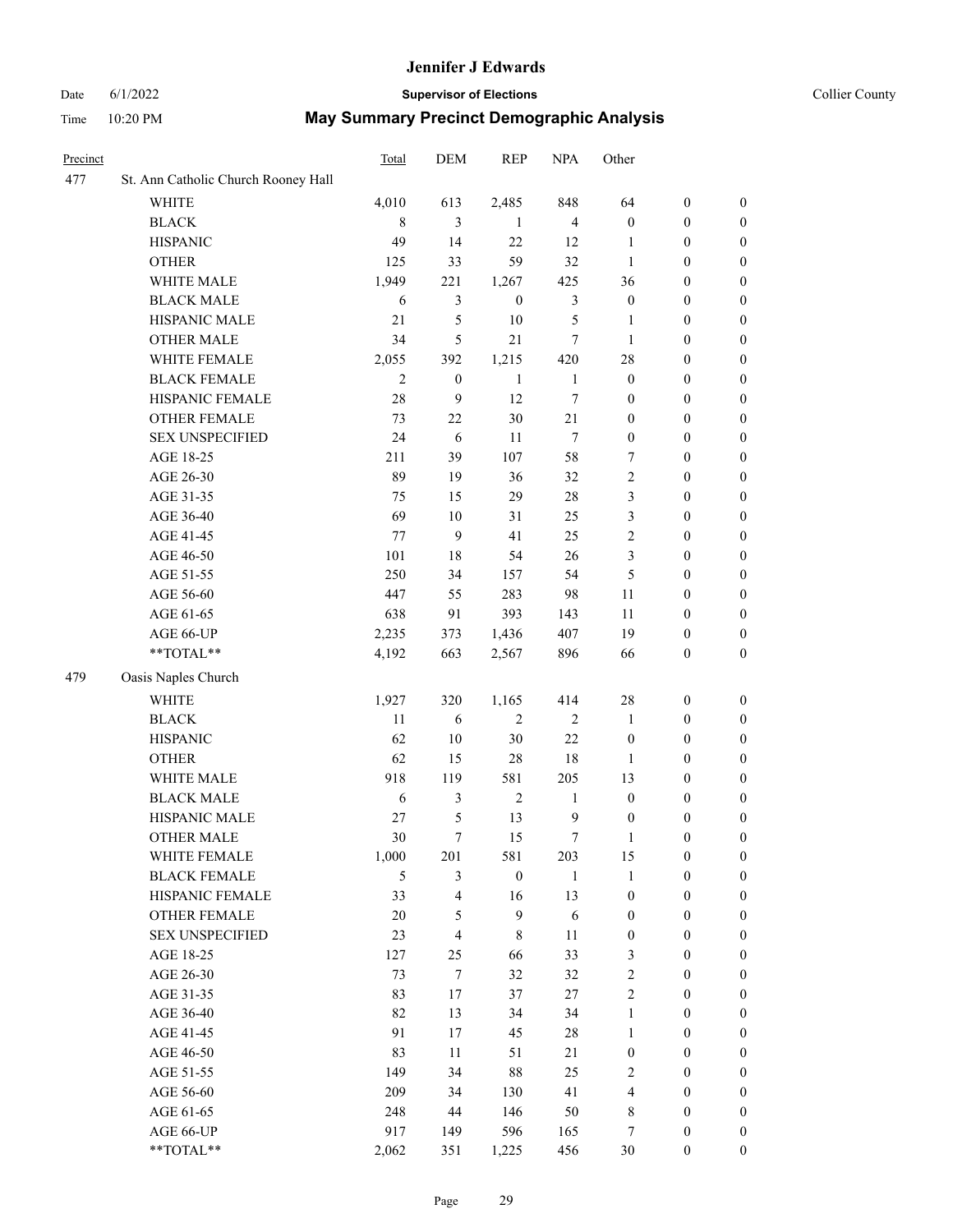# Date 6/1/2022 **Supervisor of Elections Supervisor of Elections** Collier County

| Precinct |                                    | Total        | DEM              | <b>REP</b>       | <b>NPA</b>       | Other            |                  |                  |
|----------|------------------------------------|--------------|------------------|------------------|------------------|------------------|------------------|------------------|
| 502      | Everglades City Hall               |              |                  |                  |                  |                  |                  |                  |
|          | <b>WHITE</b>                       | 606          | 97               | 367              | 136              | 6                | $\boldsymbol{0}$ | 0                |
|          | <b>BLACK</b>                       | 3            | $\mathbf{1}$     | $\mathbf{1}$     | $\mathbf{1}$     | $\boldsymbol{0}$ | $\boldsymbol{0}$ | 0                |
|          | <b>HISPANIC</b>                    | 26           | 3                | 15               | $\,$ 8 $\,$      | $\boldsymbol{0}$ | $\boldsymbol{0}$ | $\boldsymbol{0}$ |
|          | <b>OTHER</b>                       | 24           | $\,8\,$          | $\sqrt{6}$       | $10\,$           | $\boldsymbol{0}$ | $\boldsymbol{0}$ | $\boldsymbol{0}$ |
|          | WHITE MALE                         | 330          | 51               | 205              | $72\,$           | 2                | $\boldsymbol{0}$ | $\boldsymbol{0}$ |
|          | <b>BLACK MALE</b>                  | $\sqrt{2}$   | $\mathbf{1}$     | $\mathbf{1}$     | $\boldsymbol{0}$ | $\boldsymbol{0}$ | $\boldsymbol{0}$ | $\boldsymbol{0}$ |
|          | HISPANIC MALE                      | 9            | $\boldsymbol{0}$ | 5                | 4                | $\boldsymbol{0}$ | $\boldsymbol{0}$ | $\boldsymbol{0}$ |
|          | <b>OTHER MALE</b>                  | $10\,$       | $\overline{4}$   | $\overline{4}$   | $\mathbf{2}$     | $\boldsymbol{0}$ | $\boldsymbol{0}$ | $\boldsymbol{0}$ |
|          | WHITE FEMALE                       | 275          | 46               | 162              | 63               | 4                | $\boldsymbol{0}$ | $\boldsymbol{0}$ |
|          | <b>BLACK FEMALE</b>                | $\mathbf{1}$ | $\boldsymbol{0}$ | $\boldsymbol{0}$ | $\mathbf{1}$     | $\boldsymbol{0}$ | $\boldsymbol{0}$ | 0                |
|          | HISPANIC FEMALE                    | 17           | 3                | $10\,$           | $\overline{4}$   | $\boldsymbol{0}$ | $\boldsymbol{0}$ | 0                |
|          | OTHER FEMALE                       | 14           | $\overline{4}$   | $\overline{2}$   | 8                | $\boldsymbol{0}$ | $\boldsymbol{0}$ | 0                |
|          | <b>SEX UNSPECIFIED</b>             | $\mathbf{1}$ | $\boldsymbol{0}$ | $\boldsymbol{0}$ | $\mathbf{1}$     | $\boldsymbol{0}$ | $\boldsymbol{0}$ | $\boldsymbol{0}$ |
|          | AGE 18-25                          | 34           | $\mathfrak{Z}$   | 17               | 13               | 1                | $\boldsymbol{0}$ | $\boldsymbol{0}$ |
|          | AGE 26-30                          | 32           | 7                | 14               | 11               | $\boldsymbol{0}$ | $\boldsymbol{0}$ | $\boldsymbol{0}$ |
|          | AGE 31-35                          | 23           | $\overline{4}$   | 10               | $\mathbf{9}$     | $\boldsymbol{0}$ | $\boldsymbol{0}$ | $\boldsymbol{0}$ |
|          | AGE 36-40                          | 29           | $\overline{4}$   | 15               | 10               | $\boldsymbol{0}$ | $\boldsymbol{0}$ | $\boldsymbol{0}$ |
|          | AGE 41-45                          | 38           | $\mathbf{2}$     | 24               | 11               | $\mathbf{1}$     | $\boldsymbol{0}$ | $\boldsymbol{0}$ |
|          | AGE 46-50                          | 39           | $\mathfrak{Z}$   | 26               | $\overline{9}$   | $\mathbf{1}$     | $\boldsymbol{0}$ | $\boldsymbol{0}$ |
|          | AGE 51-55                          | 49           | $\,$ $\,$        | 30               | 11               | $\boldsymbol{0}$ | $\boldsymbol{0}$ | 0                |
|          | AGE 56-60                          | 64           | $\overline{4}$   | 47               | 13               | $\boldsymbol{0}$ | $\boldsymbol{0}$ | 0                |
|          | AGE 61-65                          | $80\,$       | 19               | 45               | 15               | $\mathbf{1}$     | $\boldsymbol{0}$ | 0                |
|          | AGE 66-UP                          | 271          | 55               | 161              | 53               | $\sqrt{2}$       | $\boldsymbol{0}$ | $\boldsymbol{0}$ |
|          | **TOTAL**                          | 659          | 109              | 389              | 155              | 6                | $\boldsymbol{0}$ | $\boldsymbol{0}$ |
| 552      | Max A Hasse Jr Community Park      |              |                  |                  |                  |                  |                  |                  |
|          | <b>WHITE</b>                       | 3,733        | 586              | 2,208            | 878              | 61               | $\boldsymbol{0}$ | $\boldsymbol{0}$ |
|          | <b>BLACK</b>                       | 187          | 112              | $18\,$           | 53               | 4                | $\boldsymbol{0}$ | $\boldsymbol{0}$ |
|          | <b>HISPANIC</b>                    | 1,377        | 413              | 521              | 433              | 10               | $\boldsymbol{0}$ | $\boldsymbol{0}$ |
|          |                                    | 278          | 68               | 104              | 99               |                  | $\boldsymbol{0}$ | $\boldsymbol{0}$ |
|          | <b>OTHER</b>                       |              |                  |                  |                  | 7                |                  |                  |
|          | WHITE MALE                         | 1,879<br>96  | 238<br>51        | 1,161            | 451<br>29        | 29               | $\boldsymbol{0}$ | $\boldsymbol{0}$ |
|          | <b>BLACK MALE</b><br>HISPANIC MALE |              |                  | 13               |                  | 3                | $\boldsymbol{0}$ | $\boldsymbol{0}$ |
|          |                                    | 615          | 153              | 267              | 190              | 5                | $\boldsymbol{0}$ | $\boldsymbol{0}$ |
|          | <b>OTHER MALE</b>                  | 96           | 21               | 44               | 28               | 3                | $\boldsymbol{0}$ | $\boldsymbol{0}$ |
|          | WHITE FEMALE                       | 1,830        | 346              | 1,033            | 419              | 32               | $\boldsymbol{0}$ | 0                |
|          | <b>BLACK FEMALE</b>                | 91           | 61               | 5                | 24               | $\mathbf{1}$     | $\boldsymbol{0}$ | 0                |
|          | HISPANIC FEMALE                    | 746          | 256              | 250              | 235              | 5                | $\boldsymbol{0}$ | $\boldsymbol{0}$ |
|          | <b>OTHER FEMALE</b>                | 139          | 38               | 48               | 49               | $\overline{4}$   | $\boldsymbol{0}$ | $\overline{0}$   |
|          | <b>SEX UNSPECIFIED</b>             | 83           | 15               | 30               | $38\,$           | $\boldsymbol{0}$ | $\boldsymbol{0}$ | 0                |
|          | AGE 18-25                          | 641          | 152              | 247              | 225              | 17               | $\boldsymbol{0}$ | 0                |
|          | AGE 26-30                          | 419          | 92               | 186              | 136              | 5                | $\boldsymbol{0}$ | 0                |
|          | AGE 31-35                          | 465          | 81               | 215              | 164              | 5                | $\boldsymbol{0}$ | 0                |
|          | AGE 36-40                          | 407          | 77               | 190              | 128              | 12               | $\boldsymbol{0}$ | 0                |
|          | AGE 41-45                          | 414          | 76               | 206              | 126              | 6                | $\boldsymbol{0}$ | 0                |
|          | AGE 46-50                          | 435          | 82               | 220              | 127              | 6                | $\boldsymbol{0}$ | 0                |
|          | AGE 51-55                          | 600          | 109              | 336              | 147              | $\,$ $\,$        | $\boldsymbol{0}$ | $\boldsymbol{0}$ |
|          | AGE 56-60                          | 612          | 113              | 366              | 125              | $\,$ $\,$        | $\boldsymbol{0}$ | $\boldsymbol{0}$ |
|          | AGE 61-65                          | 577          | 129              | 332              | 107              | 9                | $\boldsymbol{0}$ | $\overline{0}$   |
|          | AGE 66-UP                          | 1,005        | 268              | 553              | 178              | 6                | $\boldsymbol{0}$ | 0                |
|          | **TOTAL**                          | 5,575        | 1,179            | 2,851            | 1,463            | 82               | $\boldsymbol{0}$ | $\boldsymbol{0}$ |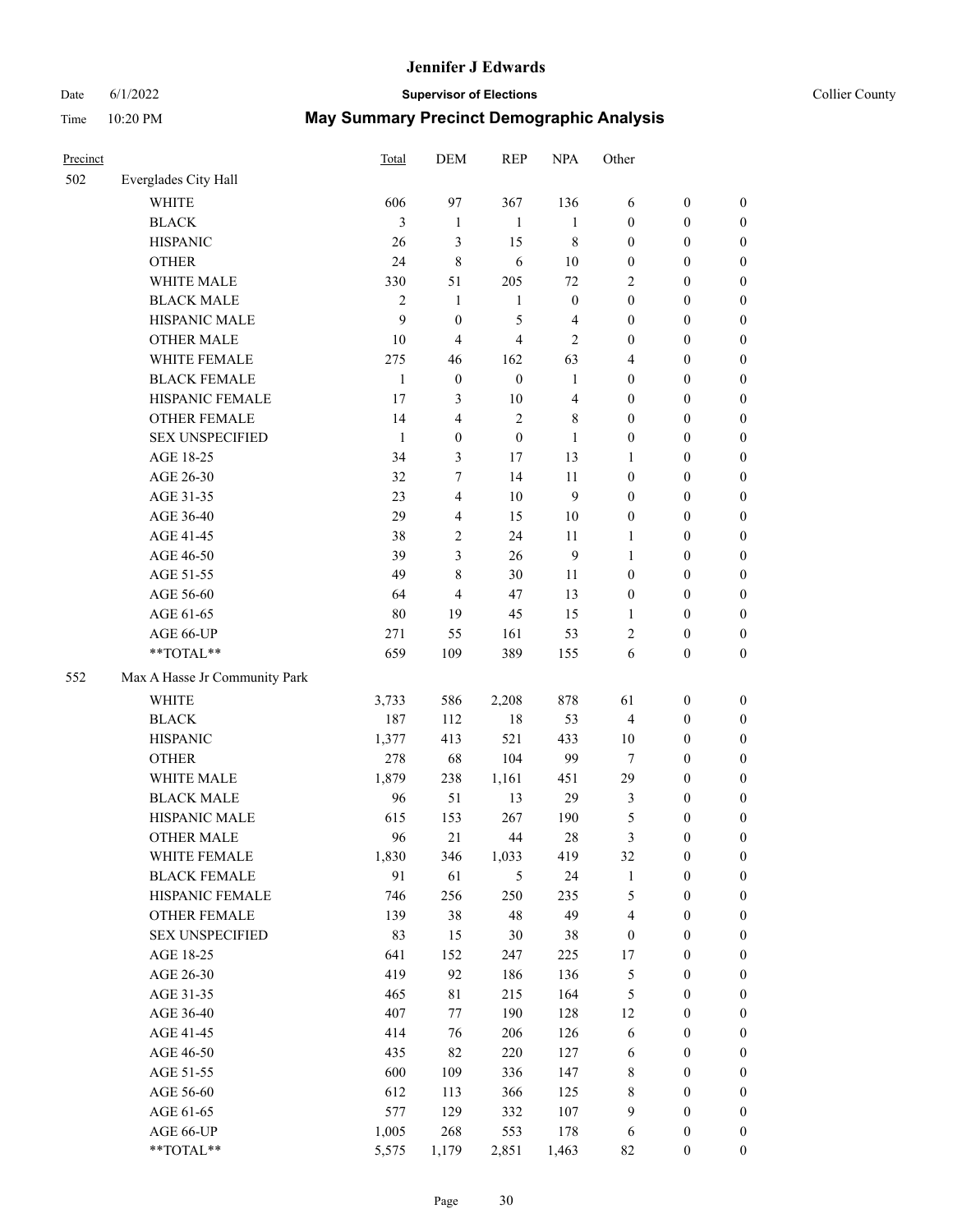# Date 6/1/2022 **Supervisor of Elections Supervisor of Elections** Collier County

| Precinct |                                     | Total | <b>DEM</b> | <b>REP</b> | <b>NPA</b> | Other                   |                  |                  |
|----------|-------------------------------------|-------|------------|------------|------------|-------------------------|------------------|------------------|
| 554      | Greater Naples Fire Station #71     |       |            |            |            |                         |                  |                  |
|          | <b>WHITE</b>                        | 2,484 | 386        | 1,364      | 685        | 49                      | $\boldsymbol{0}$ | 0                |
|          | <b>BLACK</b>                        | 312   | 185        | 22         | 98         | 7                       | $\boldsymbol{0}$ | 0                |
|          | <b>HISPANIC</b>                     | 1,679 | 435        | 665        | 559        | 20                      | $\boldsymbol{0}$ | $\boldsymbol{0}$ |
|          | <b>OTHER</b>                        | 213   | 46         | 78         | 86         | 3                       | $\boldsymbol{0}$ | $\boldsymbol{0}$ |
|          | WHITE MALE                          | 1,234 | 161        | 736        | 316        | 21                      | $\boldsymbol{0}$ | $\boldsymbol{0}$ |
|          | <b>BLACK MALE</b>                   | 152   | 66         | 15         | 67         | 4                       | $\boldsymbol{0}$ | $\boldsymbol{0}$ |
|          | HISPANIC MALE                       | 766   | 178        | 324        | 253        | 11                      | $\boldsymbol{0}$ | $\boldsymbol{0}$ |
|          | <b>OTHER MALE</b>                   | 88    | 15         | 38         | 34         | $\mathbf{1}$            | $\boldsymbol{0}$ | $\boldsymbol{0}$ |
|          | WHITE FEMALE                        | 1,234 | 224        | 623        | 359        | 28                      | $\boldsymbol{0}$ | $\boldsymbol{0}$ |
|          | <b>BLACK FEMALE</b>                 | 157   | 117        | 7          | 30         | 3                       | $\boldsymbol{0}$ | $\boldsymbol{0}$ |
|          | HISPANIC FEMALE                     | 892   | 249        | 334        | 300        | 9                       | $\boldsymbol{0}$ | 0                |
|          | OTHER FEMALE                        | 88    | 24         | 27         | 35         | $\overline{c}$          | $\boldsymbol{0}$ | $\boldsymbol{0}$ |
|          | <b>SEX UNSPECIFIED</b>              | 77    | 18         | 25         | 34         | $\boldsymbol{0}$        | $\boldsymbol{0}$ | $\boldsymbol{0}$ |
|          | AGE 18-25                           | 572   | 145        | 187        | 227        | 13                      | $\boldsymbol{0}$ | $\boldsymbol{0}$ |
|          | AGE 26-30                           | 395   | 83         | 149        | 155        | 8                       | $\boldsymbol{0}$ | $\boldsymbol{0}$ |
|          | AGE 31-35                           | 431   | 76         | 208        | 134        | 13                      | $\boldsymbol{0}$ | $\boldsymbol{0}$ |
|          | AGE 36-40                           | 428   | 72         | 203        | 144        | 9                       | $\boldsymbol{0}$ | $\boldsymbol{0}$ |
|          | AGE 41-45                           | 419   | 82         | 182        | 145        | 10                      | $\boldsymbol{0}$ | $\boldsymbol{0}$ |
|          | AGE 46-50                           | 409   | 76         | 202        | 124        | 7                       | $\boldsymbol{0}$ | $\boldsymbol{0}$ |
|          | AGE 51-55                           | 509   | 124        | 240        | 136        | 9                       | $\boldsymbol{0}$ | $\boldsymbol{0}$ |
|          | AGE 56-60                           | 490   | 115        | 239        | 131        | 5                       | $\boldsymbol{0}$ | 0                |
|          | AGE 61-65                           | 361   | 83         | 189        | $87\,$     | 2                       | $\boldsymbol{0}$ | 0                |
|          | AGE 66-UP                           | 674   | 196        | 330        | 145        | 3                       | $\boldsymbol{0}$ | $\boldsymbol{0}$ |
|          | $**TOTAL**$                         | 4,688 | 1,052      | 2,129      | 1,428      | 79                      | $\boldsymbol{0}$ | $\boldsymbol{0}$ |
| 590      | Collier County University Extension |       |            |            |            |                         |                  |                  |
|          | <b>WHITE</b>                        | 2,055 | 334        | 1,120      | 568        | 33                      | $\boldsymbol{0}$ | $\boldsymbol{0}$ |
|          | <b>BLACK</b>                        | 333   | 212        | 23         | 94         | 4                       | $\boldsymbol{0}$ | $\boldsymbol{0}$ |
|          | <b>HISPANIC</b>                     | 1,591 | 445        | 577        | 543        | 26                      | $\boldsymbol{0}$ | $\boldsymbol{0}$ |
|          | <b>OTHER</b>                        | 201   | 61         | 68         | 68         | 4                       | $\boldsymbol{0}$ | $\boldsymbol{0}$ |
|          | WHITE MALE                          | 1,003 | 118        | 589        | 278        | 18                      | $\boldsymbol{0}$ | $\boldsymbol{0}$ |
|          | <b>BLACK MALE</b>                   | 163   | 88         | 13         | 59         | 3                       | $\boldsymbol{0}$ | $\boldsymbol{0}$ |
|          | HISPANIC MALE                       | 714   | 164        | 303        | 237        | 10                      | $\boldsymbol{0}$ | 0                |
|          | <b>OTHER MALE</b>                   | 75    | 21         | 28         | 24         | 2                       | $\boldsymbol{0}$ | $\boldsymbol{0}$ |
|          | WHITE FEMALE                        | 1,044 | 214        | 527        | 288        | 15                      | 0                | 0                |
|          | <b>BLACK FEMALE</b>                 | 168   | 122        | 10         | 35         | $\mathbf{1}$            | $\boldsymbol{0}$ | $\overline{0}$   |
|          | HISPANIC FEMALE                     | 863   | 277        | 272        | 298        | 16                      | $\boldsymbol{0}$ | $\overline{0}$   |
|          | OTHER FEMALE                        | 87    | $25\,$     | 33         | $27\,$     | $\overline{\mathbf{c}}$ | $\boldsymbol{0}$ | $\overline{0}$   |
|          | <b>SEX UNSPECIFIED</b>              | 63    | 23         | 13         | $27\,$     | $\boldsymbol{0}$        | $\boldsymbol{0}$ | 0                |
|          | AGE 18-25                           | 536   | 150        | 166        | 208        | 12                      | $\boldsymbol{0}$ | 0                |
|          | AGE 26-30                           | 409   | 81         | 145        | 175        | 8                       | $\boldsymbol{0}$ | 0                |
|          | AGE 31-35                           | 447   | 86         | 197        | 153        | 11                      | $\boldsymbol{0}$ | 0                |
|          | AGE 36-40                           | 445   | 92         | 186        | 155        | 12                      | $\boldsymbol{0}$ | 0                |
|          | AGE 41-45                           | 380   | 79         | 170        | 127        | $\overline{4}$          | $\boldsymbol{0}$ | 0                |
|          | AGE 46-50                           | 371   | 93         | 170        | 101        | 7                       | $\boldsymbol{0}$ | 0                |
|          | AGE 51-55                           | 398   | 123        | 183        | 88         | 4                       | $\boldsymbol{0}$ | 0                |
|          | AGE 56-60                           | 375   | 101        | 190        | 83         | 1                       | $\boldsymbol{0}$ | $\overline{0}$   |
|          | AGE 61-65                           | 308   | 84         | 154        | 66         | 4                       | $\boldsymbol{0}$ | $\overline{0}$   |
|          | AGE 66-UP                           | 511   | 163        | 227        | 117        | 4                       | $\boldsymbol{0}$ | 0                |
|          | **TOTAL**                           | 4,180 | 1,052      | 1,788      | 1,273      | 67                      | $\boldsymbol{0}$ | $\boldsymbol{0}$ |
|          |                                     |       |            |            |            |                         |                  |                  |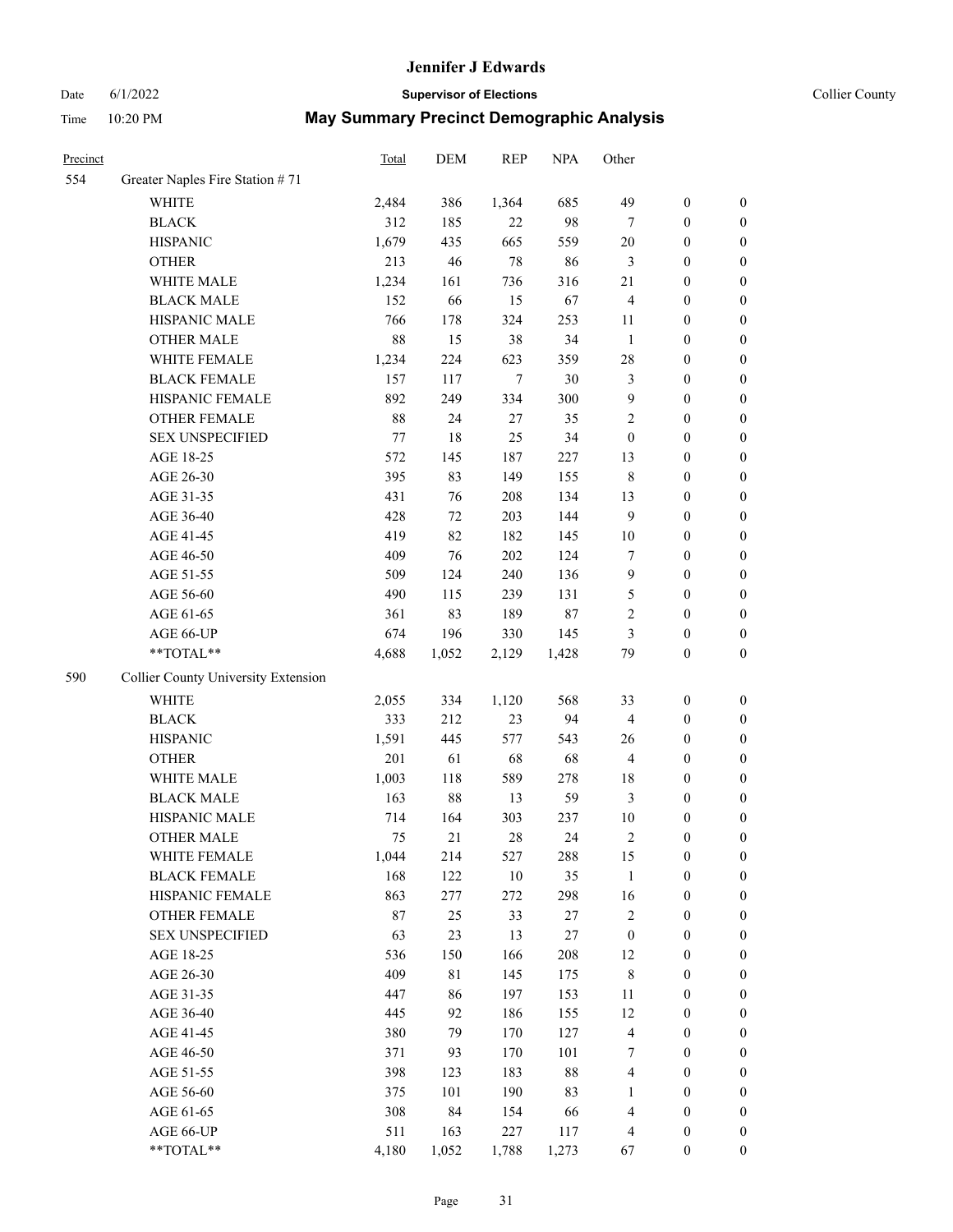#### Date 6/1/2022 **Supervisor of Elections Supervisor of Elections** Collier County

| <b>Precinct</b> |                                    | Total | DEM         | <b>REP</b>  | <b>NPA</b> | Other            |                  |                  |
|-----------------|------------------------------------|-------|-------------|-------------|------------|------------------|------------------|------------------|
| 591             | Cypress Ward LDS Church            |       |             |             |            |                  |                  |                  |
|                 | WHITE                              | 2,388 | 364         | 1,388       | 600        | 36               | $\boldsymbol{0}$ | 0                |
|                 | <b>BLACK</b>                       | 294   | 188         | 17          | 82         | 7                | $\boldsymbol{0}$ | 0                |
|                 | <b>HISPANIC</b>                    | 1,928 | 583         | 701         | 613        | 31               | $\boldsymbol{0}$ | 0                |
|                 | <b>OTHER</b>                       | 258   | 63          | 74          | 112        | 9                | $\boldsymbol{0}$ | $\boldsymbol{0}$ |
|                 | WHITE MALE                         | 1,195 | 133         | 727         | 320        | 15               | $\boldsymbol{0}$ | $\boldsymbol{0}$ |
|                 | <b>BLACK MALE</b>                  | 135   | 79          | 9           | 42         | 5                | $\boldsymbol{0}$ | $\boldsymbol{0}$ |
|                 | HISPANIC MALE                      | 867   | 228         | 354         | 275        | 10               | $\boldsymbol{0}$ | $\boldsymbol{0}$ |
|                 | <b>OTHER MALE</b>                  | 85    | 21          | 28          | 31         | 5                | $\boldsymbol{0}$ | $\boldsymbol{0}$ |
|                 | WHITE FEMALE                       | 1,185 | 230         | 657         | 277        | 21               | $\boldsymbol{0}$ | $\boldsymbol{0}$ |
|                 | <b>BLACK FEMALE</b>                | 156   | 107         | $\,$ 8 $\,$ | 39         | $\overline{c}$   | $\boldsymbol{0}$ | 0                |
|                 | HISPANIC FEMALE                    | 1,036 | 348         | 337         | 331        | 20               | $\boldsymbol{0}$ | 0                |
|                 | <b>OTHER FEMALE</b>                | 123   | 33          | $40\,$      | 47         | 3                | $\boldsymbol{0}$ | 0                |
|                 | <b>SEX UNSPECIFIED</b>             | 86    | 19          | $20\,$      | 45         | $\overline{c}$   | $\boldsymbol{0}$ | $\boldsymbol{0}$ |
|                 | AGE 18-25                          | 643   | 187         | 201         | 230        | 25               | $\boldsymbol{0}$ | $\boldsymbol{0}$ |
|                 | AGE 26-30                          | 384   | 91          | 146         | 137        | 10               | $\boldsymbol{0}$ | $\boldsymbol{0}$ |
|                 | AGE 31-35                          | 441   | 100         | 185         | 152        | 4                | $\boldsymbol{0}$ | $\boldsymbol{0}$ |
|                 | AGE 36-40                          | 468   | 94          | 203         | 163        | 8                | $\boldsymbol{0}$ | $\boldsymbol{0}$ |
|                 | AGE 41-45                          | 419   | 96          | 190         | 128        | 5                | $\boldsymbol{0}$ | $\boldsymbol{0}$ |
|                 | AGE 46-50                          | 469   | 102         | 223         | 136        | 8                | $\boldsymbol{0}$ | $\boldsymbol{0}$ |
|                 | AGE 51-55                          | 460   | 114         | 223         | 117        | 6                | $\boldsymbol{0}$ | 0                |
|                 | AGE 56-60                          | 470   | 109         | 249         | 105        | 7                | $\boldsymbol{0}$ | 0                |
|                 | AGE 61-65                          | 379   | 95          | 193         | $88\,$     | 3                | $\boldsymbol{0}$ | 0                |
|                 | AGE 66-UP                          | 735   | 210         | 367         | 151        | $\tau$           | $\boldsymbol{0}$ | 0                |
|                 | $**TOTAL**$                        | 4,868 | 1,198       | 2,180       | 1,407      | 83               | $\boldsymbol{0}$ | $\boldsymbol{0}$ |
| 592             | Big Corkscrew Island Regional Park |       |             |             |            |                  |                  |                  |
|                 | <b>WHITE</b>                       | 3,039 | 548         | 1,774       | 677        | 40               | $\boldsymbol{0}$ | $\boldsymbol{0}$ |
|                 | <b>BLACK</b>                       | 283   | 180         | 24          | 74         | 5                | $\boldsymbol{0}$ | $\boldsymbol{0}$ |
|                 | <b>HISPANIC</b>                    | 804   | 239         | 288         | 263        | 14               | $\boldsymbol{0}$ | $\boldsymbol{0}$ |
|                 | <b>OTHER</b>                       | 248   | 64          | 90          | 89         | 5                | $\boldsymbol{0}$ | $\boldsymbol{0}$ |
|                 | WHITE MALE                         | 1,444 | 208         | 897         | 318        | 21               | $\boldsymbol{0}$ | $\boldsymbol{0}$ |
|                 | <b>BLACK MALE</b>                  | 133   | 77          | 15          | 39         | $\overline{2}$   | $\boldsymbol{0}$ | 0                |
|                 | HISPANIC MALE                      | 365   | 105         | 142         | 108        | 10               | $\boldsymbol{0}$ | 0                |
|                 | <b>OTHER MALE</b>                  | 105   | 18          | 44          | 39         | 4                | $\boldsymbol{0}$ | 0                |
|                 | WHITE FEMALE                       | 1,584 | 335         | 874         | 356        | 19               | $\boldsymbol{0}$ | 0                |
|                 | <b>BLACK FEMALE</b>                | 148   | 101         | 9           | 35         | 3                | $\boldsymbol{0}$ | $\boldsymbol{0}$ |
|                 | HISPANIC FEMALE                    | 434   | 133         | 144         | 153        | 4                | $\boldsymbol{0}$ | $\overline{0}$   |
|                 | OTHER FEMALE                       | 108   | 40          | 34          | 34         | $\boldsymbol{0}$ | $\boldsymbol{0}$ | $\overline{0}$   |
|                 | <b>SEX UNSPECIFIED</b>             | 53    | 14          | 17          | 21         | $\mathbf{1}$     | $\boldsymbol{0}$ | 0                |
|                 | AGE 18-25                          | 507   | 140         | 181         | 171        | 15               | $\boldsymbol{0}$ | $\overline{0}$   |
|                 | AGE 26-30                          | 251   | 62          | 111         | $70\,$     | $\,$ 8 $\,$      | $\boldsymbol{0}$ | 0                |
|                 | AGE 31-35                          | 312   | 68          | 129         | 112        | 3                | $\boldsymbol{0}$ | 0                |
|                 | AGE 36-40                          | 353   | 67          | 168         | 113        | 5                | $\boldsymbol{0}$ | 0                |
|                 | AGE 41-45                          | 436   | 111         | 191         | 127        | 7                | $\boldsymbol{0}$ | 0                |
|                 | AGE 46-50                          | 408   | 95          | 215         | 94         | 4                | $\boldsymbol{0}$ | 0                |
|                 | AGE 51-55                          | 422   | 85          | 227         | 103        | 7                | $\boldsymbol{0}$ | $\boldsymbol{0}$ |
|                 | AGE 56-60                          | 436   | 103         | 241         | 85         | 7                | $\boldsymbol{0}$ | $\boldsymbol{0}$ |
|                 | AGE 61-65                          | 337   | $8\sqrt{1}$ | 189         | 64         | 3                | $\boldsymbol{0}$ | $\boldsymbol{0}$ |
|                 | AGE 66-UP                          | 912   | 219         | 524         | 164        | 5                | $\boldsymbol{0}$ | $\boldsymbol{0}$ |
|                 | **TOTAL**                          | 4,374 | 1,031       | 2,176       | 1,103      | 64               | $\boldsymbol{0}$ | $\boldsymbol{0}$ |